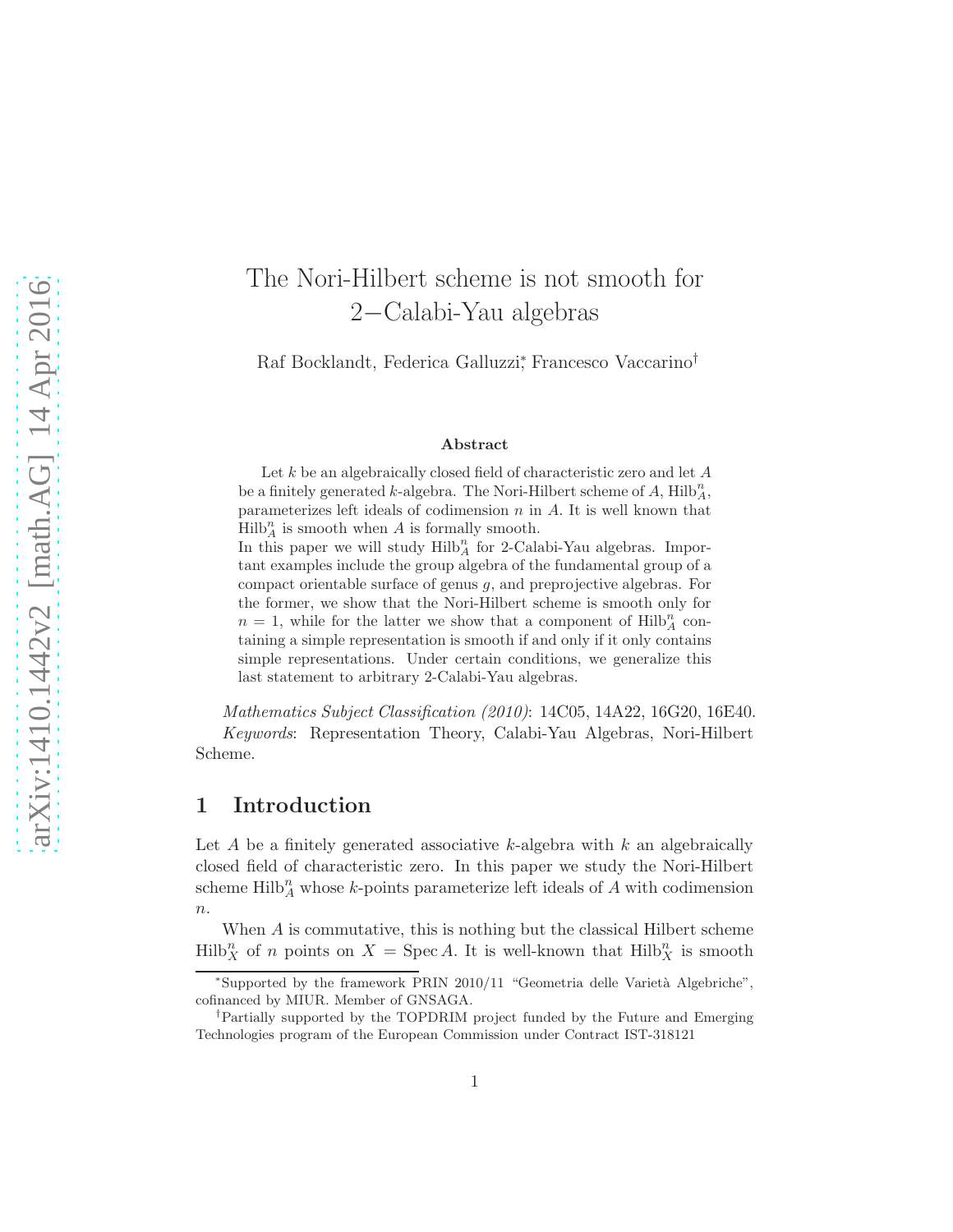when  $X$  is a quasi-projective irreducible and smooth curve or surface. The scheme  $\mathrm{Hilb}_A^n$  is smooth when A is formally smooth, hence of global dimension one, proved by L.Le Bruyn (see [\[30,](#page-31-0) Prop.6.3.]). The same holds when A is finitely unobstructed [\[3\]](#page-29-0).

The main result of this paper is to show that the above results do not extend to dimension two in the non-commutative case.

The smoothness results on  $\mathrm{Hilb}_X^n$  are heavily based on the use of Serre Duality, so it seems natural to investigate the geometry of  $\mathrm{Hilb}_A^n$  when A is a Calabi-Yau algebra of global dimension two. These are algebras for which  $\text{Ext}_{A^e}^{\bullet}(A, A) \cong A[2]$ , which implies that the double shift is a Serre functor for their derived category.

Important examples of 2-dimensional Calabi-Yau algebras are tame and wild preprojective algebras (see Bocklandt [\[6\]](#page-29-1)) and group algebras of fundamental groups of compact orientable surfaces with nonzero genus (a result of Kontsevich [\[20,](#page-30-0) Corollary 6.1.4.]).

In this paper we will investigate the smoothness of the Nori-Hilbert scheme for these two types of algebras. The main results are the following:

<span id="page-1-0"></span>**Theorem 1.1.** Let  $A_g = k[\pi_1(S)]$  be the group algebra of the fundamental group of a compact orientable surface S of genus  $g > 1$ . The scheme  $\mathrm{Hilb}^n_{\mathrm{Ag}}$ is irreducible of dimension  $(2g-2)n^2 + n + 1$  and it is smooth if and only if  $n=1$ .

<span id="page-1-1"></span>**Theorem 1.2.** Let  $\Pi(Q)$  be the preprojective algebra attached to a non-Dynkin quiver Q and let  $\alpha$  be a dimension vector for which there exist simple representations. The component of  $\mathrm{Hilb}^n_{\Pi(Q)}$  containing the  $\alpha$ -dimensional representations is irreducible of dimension  $1+2\sum_{a\in Q_1}\alpha_{h(a)}\alpha_{t(a)}+\sum_{v\in Q_0}(\alpha_v-\alpha_v)$  $2\alpha_v^2)$  and it is smooth if and only if  $Q$  has one vertex and  $\alpha=(1)$  (or equivalently all  $\alpha$ -dimensional representations are simple).

After these two results we look into the case of more general 2-CY algebras. Using results by Van den Bergh [\[42\]](#page-32-0), we show that locally the representation space of any finitely generated 2-CY algebra can be seen as the representation space of a preprojective algebra. This fact will allow us to generalize the main result to all finitely generated 2-CY algebras.

<span id="page-1-2"></span>**Theorem 1.3.** Let A be a finitely generated 2-CY algebra and let  $\rho$  be a simple representation such that the dimension of its component in  $\text{Rep}_A^n/\!\!/ \text{GL}_n$ is bigger than 2. The component of  $\mathrm{Hilb}^n_A$  containing  $\rho$  is smooth if and only if all representations in this component are simple.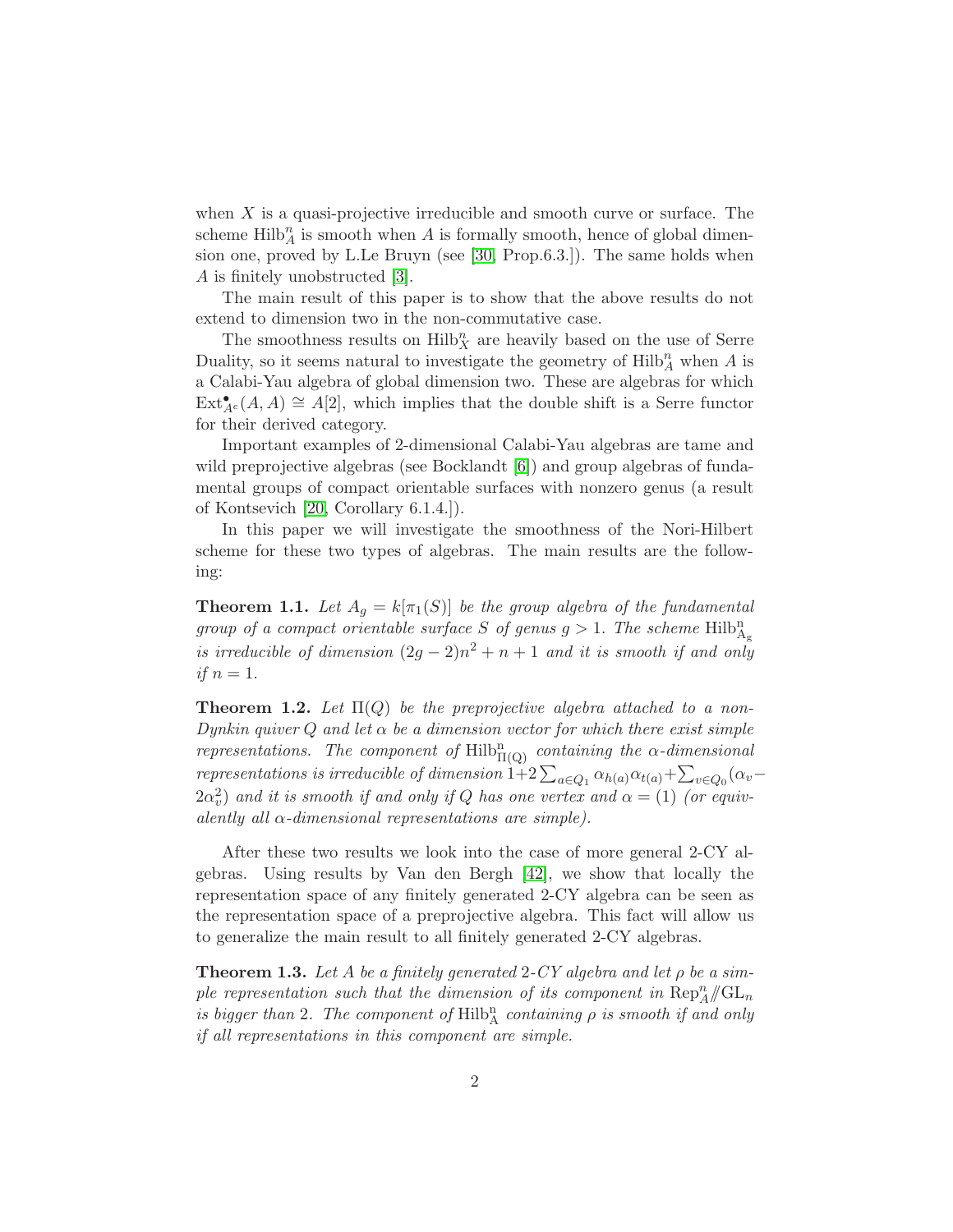The paper goes as follows. In section [3](#page-3-0) we recall the definition and the principal known results on the smoothness of  $\mathrm{Hilb}_A^n$ . We also introduce quivers and generalize the definition to  $\mathrm{Hilb}_A^\alpha$  for arbitrary dimension vectors  $\alpha$ . We consider the representation scheme  $\operatorname{Rep}_A^{\alpha}$  of an associative algebra A and the open subscheme  $U_A^{\alpha}$  whose points correspond to  $\alpha$ -dimensional cyclic A-modules. The general linear group  $GL_{\alpha}$  acts naturally on  $U_{A}^{\alpha}$ . We show that  $U_A^{\alpha}/GL_{\alpha}$  represents  $Hilb_A^{\alpha}$  and that  $U_A^{\alpha} \to Hilb_A^{\alpha}$  is a universal categorical quotient and a  $GL_{\alpha}$ -principal bundle.

After introducing Calabi-Yau algebras in section [4,](#page-8-0) we carefully analyze the tangent space of  $\operatorname{Rep}_A^{\alpha}$  and of  $\operatorname{Rep}_A^n$ , the representation scheme of the n-dimensional representations of A, in section [5.](#page-10-0) If A is a 2-CY algebra having a suitable resolution, we find a sharp upper bound for the dimension of the tangent space of a point in  $U_A^{\alpha}$  corresponding to an A-module M. In Theorem [5.2](#page-11-0) we prove that this dimension is completely controlled by  $\dim_k(\text{End}_A(M))$ . This is achieved by using Hochschild cohomology and the equality  $\dim_k(\text{End}_A(M)) = \dim_k(\text{Ext}^2_A(M,M))$  given by the Calabi-Yau condition. This method was inspired by a similar one used by Geiss and de la Peña (see [\[18\]](#page-30-1)), which works for finite-dimensional  $k$ -algebras only.

We then prove the first two main theorems [1.1](#page-1-0) and [1.2](#page-1-1) by combining our results on the tangent spaces of  $\text{Rep}_{A_g}^n$  and  $U_{A_g}^n$  with the description of  $\operatorname{Rep}_{A_g}^n$  and  $\operatorname{Rep}_{\Pi(Q)}^{\alpha}$  given in [\[6,](#page-29-1) [7,](#page-29-2) [14,](#page-29-3) [36\]](#page-31-1) and in [\[12\]](#page-29-4).

In section [6,](#page-18-0) we show that locally the representation space of a 2-CY algebra is the representation space of a preprojective algebra and we deduce from this that, for simple dimension vectors, the smooth semisimple locus equals the simple locus. Finally, we combine the results from sections [6](#page-18-0) and [5.2](#page-14-0) to prove Theorem 1.3 and we give a couple of examples that illustrate it.

### 2 Notations

Unless otherwise stated, we adopt the following notations:

- $k$  is an algebraically closed field of characteristic zero.
- $F = k\{x_1, \ldots, x_m\}$  denotes the associative free k-algebra on m letters.
- $A \cong F/J$  is a finitely generated associative k-algebra.
- $\mathcal{N}_R$ ,  $\mathcal{C}_R$  and Set denote the categories of R-algebras, R-commutative algebras and sets, respectively, where  $R$  is a given commutative ring.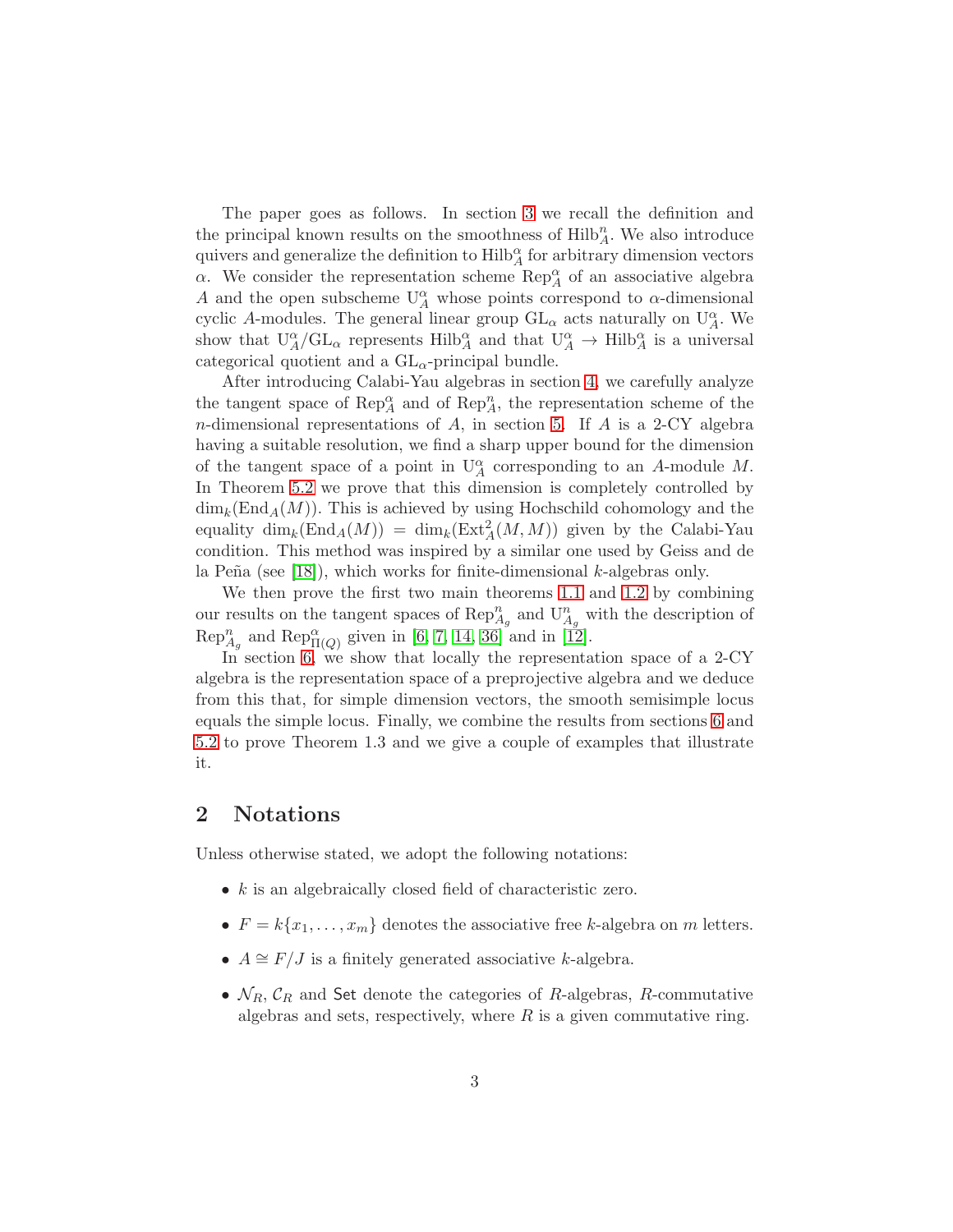- The term "A-module" indicates a left A-module.
- A-mod denotes the category of left A-modules.
- We write  $\text{Hom}_{\mathcal{A}}(B, C)$  in a category  $\mathcal A$  with  $B, C$  objects in  $\mathcal A$ . If  $A = A$ -mod, then we will write  $\text{End}_A(B)$ , for  $B \in A$ -mod.
- $A^{op}$  denotes the opposite algebra of A and  $A^e := A \otimes A^{op}$  denotes the envelope of  $A$ . It is an  $A$ -bimodule and a  $k$ -algebra. One can identify the category of the A-bimodules with  $A^e$ -mod and we will do this thoroughly this paper.
- $A_g = k[\pi_1(S)]$  is the group algebra of the fundamental group of a compact orientable surface S of genus  $q > 1$ .
- $\operatorname{Ext}_A^i$  denotes the Ext groups on the category A-mod.
- Q will denote a quiver,  $Q_0$  its vertices and  $Q_1$  its arrows. The maps  $h, t: Q_0 \to Q_1$  assign to each arrow its head and tail.
- $kQ$  will be the path algebra of  $Q$ .
- $\alpha: Q_0 \to \mathbb{N}$  will denote a dimension vector and its size is  $n = |\alpha| =$  $\sum_{v\in Q_0} \alpha_v.$
- If R is a ring,  $\text{Mat}_n(R)$  denotes the ring of  $n \times n$  matrices with elements in R.
- $\text{Mat}_{\alpha}(R) := \prod_{v \in Q_0} \text{Mat}_{\alpha_v}(R)$  and its group of invertible elements is  $GL_{\alpha}$ .
- The standard module over  $\text{Mat}_{\alpha}(R)$  will be denoted by  $R^{\alpha} = \bigoplus_{v \in Q_0} R^{\alpha_v}$ and  $\text{Mat}_{\alpha}(R)$  sits inside  $\text{Mat}_n(R) = \text{End}_R(R^{\alpha})$  with  $n = |\alpha|$ .

# <span id="page-3-0"></span>3 Nori-Hilbert schemes

### 3.1 Definitions

Let  $A \in \mathcal{N}_k$  be fixed. Consider the functor of points  $\mathcal{H}ilb_A^n : \mathcal{C}_k \to \mathsf{Set}$ , given by

$$
\mathcal{H}ilb_A^n(B) := \{ \text{left ideals } I \subset A \otimes_k B \text{ such that } M = (A \otimes_k B)/I \text{ is a projective } B\text{-module of rank } n \}
$$
 (3.1)

for all  $B \in \mathcal{C}_k$ .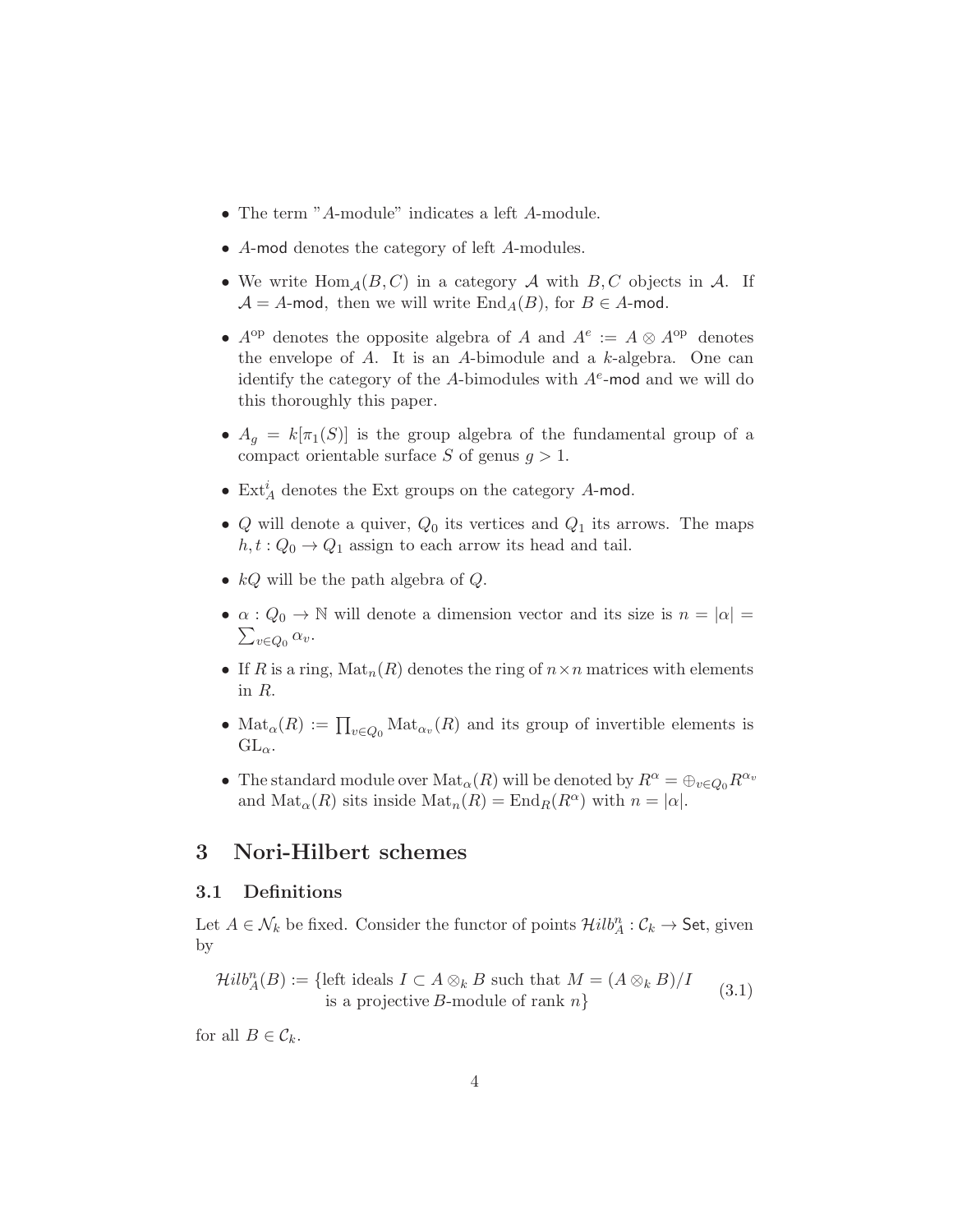It is a closed subfunctor of the Grassmannian functor, so it is representable by a scheme  $Hilb_A^n$  (see [\[41,](#page-32-1) Proposition 2]) and we call it the *Nori-Hilbert* scheme. Its  $k$ -points are the left ideals of  $A$  of codimension  $n$ .

Nori introduced it for  $A = \mathbb{Z}\{x_1, \ldots, x_m\}$  in [\[34\]](#page-31-2). It was then defined in a more general setting in [\[41\]](#page-32-1) and in [\[37\]](#page-31-3). Van den Bergh showed that for  $A = F$  the scheme Hilb<sup>n</sup><sub>F</sub> is smooth of dimension  $n^2(m-1) + n$ , (see [\[41\]](#page-32-1)). It is also called the non-commutative Hilbert scheme (see [\[17,](#page-30-2) [37\]](#page-31-3)) or the *Brauer-Severi scheme* of A (see [\[30,](#page-31-0) [29,](#page-31-4) [41\]](#page-32-1)), in analogy with the classical Brauer-Severi varieties parameterizing left ideals of codimension n of central simple algebras (see [\[4\]](#page-29-5)).

Let now A be commutative and  $X = \text{Spec } A$ . The k-points of  $\text{Hilb}_A^n$ parameterize zero-dimensional subschemes  $Y \subset X$  of length n. It is the simplest case of Hilbert scheme parameterizing closed subschemes of X with fixed Hilbert polynomial  $P$ . In this case  $P$  is the constant polynomial  $n$ . The scheme Hilb<sup>n</sup><sub>A</sub> is usually called the *Hilbert scheme of n points on* X (see for example Chapter 7 in [\[10,](#page-29-6) [21\]](#page-30-3) and Chapter 1 in [\[33\]](#page-31-5)).

There is the following fundamental result.

**Theorem 3.1.** (see [\[15,](#page-30-4) [22,](#page-30-5) [16\]](#page-30-6)) If X is an irreducible smooth quasi projective variety of dimension d (with  $d = 1, 2$ ), then the Hilbert scheme of n points over  $X$  is a smooth irreducible scheme of dimension dn.

This theorem can be partially extended to the Nori-Hilbert scheme. The scheme Hilb<sup>n</sup><sub>A</sub> is smooth if A is finitely unobstructed i.e. if  $\text{Ext}_{A}^{2}(M, M) \cong 0$ for all finite dimensional A-modules  $M$ . This follows by [\[3,](#page-29-0) Corollary 4.2.] and Theorem [3.13.](#page-7-0)

Remark 3.2. If A is hereditary then it is finitely unobstructed and it was well known that  $Hilb_A^n$  is smooth for hereditary algebras which are finite dimensional (see [\[9,](#page-29-7) Proposition 1]).

If  $A = kQ/J$  is the path algebra of a quiver with relations, then to every left ideal  $I \in \mathcal{H}ilb_A^n(B)$  we can assign a dimension vector

$$
\alpha: v \mapsto \text{rank}(vA \otimes_k B)/I.
$$

So we can define the subset  $\mathcal{H}ilb_A^{\alpha}(B) \subset \mathcal{H}ilb_A^{n}(B)$  containing all ideals with dimension vector  $\alpha$ . We denote its representing scheme by  $Hilb_A^{\alpha}$ .  $Hilb_A^{\alpha}$ decomposes as a disjoint union of all  $Hilb^{\alpha}_A$  with  $|\alpha|=n$ .

#### 3.2 Representation schemes

Let  $A \in \mathcal{N}_k$  be fixed. The covariant functor  $\mathcal{R}e p_A^n : \mathcal{C}_k \longrightarrow$  Set given by

$$
\mathcal{R}ep_A^n(B) := \text{Hom}_{\mathcal{N}_k}(A, \text{Mat}_n(B))\tag{3.2}
$$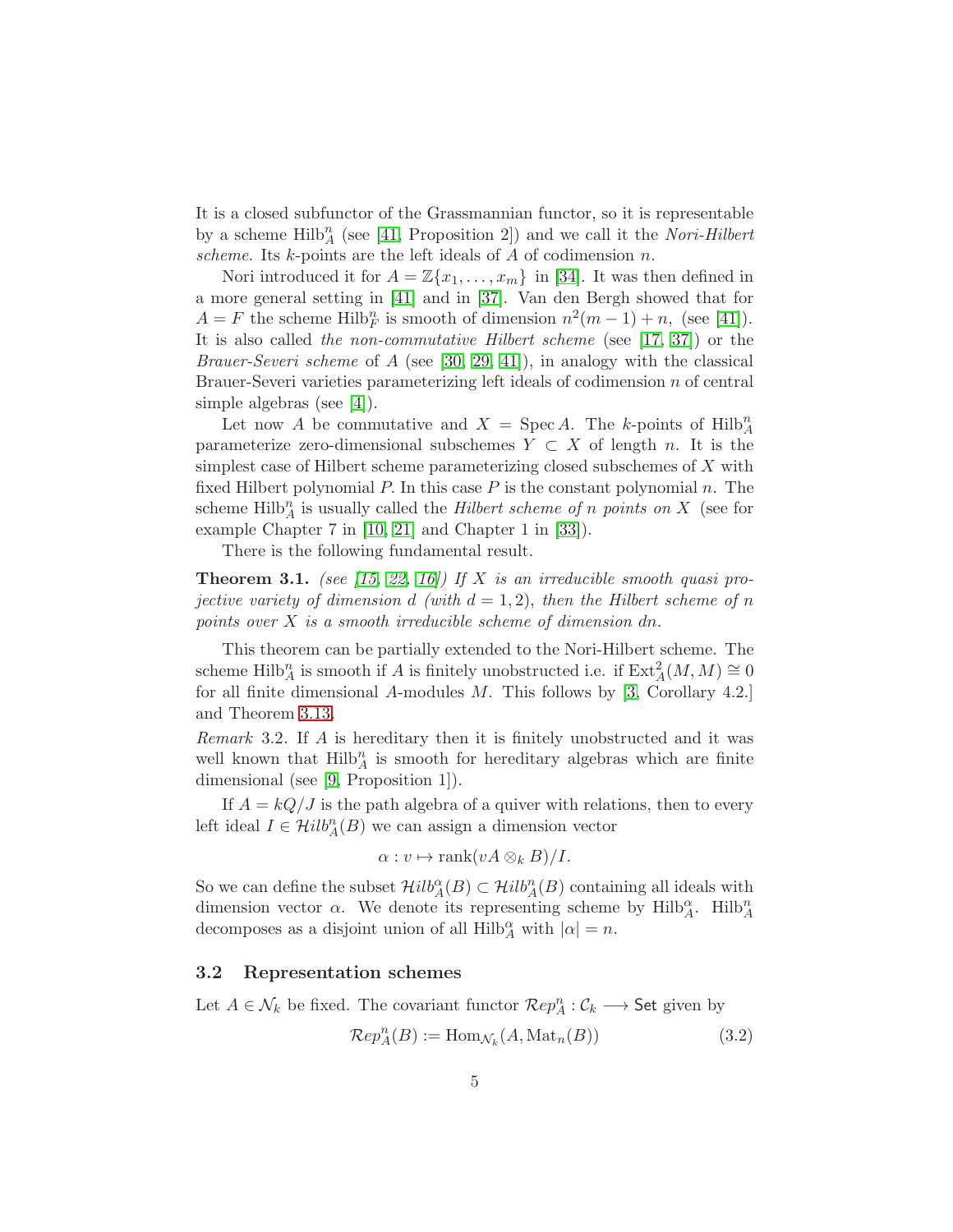for all  $B \in \mathcal{C}_k$ , is represented by a commutative algebra  $V_n(A)$  (see [\[35,](#page-31-6) Ch.4, §1]). We write  $\text{Rep}_A^n$  to denote  $\text{Spec } V_n(A)$ . It is called the *scheme of* the *n*-dimensional representations of  $A$ . It is considered as a  $k$ -scheme.

Let now  $A = kQ/J$  be a path algebra of a quiver with relations. The vertices in  $Q$  will correspond to orthogonal idempotents in  $kQ$ , which will generate a subalgebra  $\ell = \bigoplus_{v \in Q_0} kv \cong k^{Q_0}$  and both A and kQ can be seen as  $\ell$ algebras. We can choose a generating set of relations  $\{r_i | i \in J\}$  such that each  $r_i$  sits in  $vkQw$  for some idempotents  $v, w \in Q_0$ . We will denote these idempotents by  $h(r_i)$ ,  $t(r_i)$ .

Fix a dimension vector  $\alpha: Q_0 \to \mathbb{N}$  with  $|\alpha| = n$ . Let  $k^{\alpha}$  be the  $\ell$ -module consisting of the direct sum of  $\alpha_v$  copies of the simple module corresponding to each vertex v. The space  $\text{Mat}_n(k)$  can be given the structure of a  $\ell$ bimodule/ $\ell$ -algebra by identifying it with  $\text{Hom}_k(k^{\alpha}, k^{\alpha})$ . An  $\alpha$ -dimensional representation  $\rho$  is a  $\ell$ -algebra homomorphism from A to  $\text{Mat}_n(k)$ , this homomorphism extends the  $\ell$ -module structure on  $k^{\alpha}$  to an A-module structure.

For any commutative k-algebra B we set  $B^{\alpha} = k^{\alpha} \otimes B$  and  $\text{Mat}_n(B) =$  $\operatorname{Mat}_n(k)\otimes B$ .

**Definition 3.3.** Let  $A = kQ/J$  and  $B \in C_k$ . By an  $\alpha$ -dimensional representation of A over B we mean a homomorphism of  $\ell$ -algebras  $\rho : A \rightarrow$  $\mathrm{Mat}_n(B)$ .

It is clear that this is equivalent to give an A-module structure on  $B^{\alpha}$ . The assignment  $B \to \text{Hom}_{\mathcal{N}_{\ell}}(A, \text{Mat}_n(B))$  defines a covariant functor

$$
\mathcal{C}_k \longrightarrow \mathsf{Set}.
$$

This functor is represented by a commutative  $k$ -algebra. More precisely, there is the following

**Lemma 3.4.** [\[35,](#page-31-6) Ch.4, §1 extended to quivers] For all  $A \in \mathcal{N}_{\ell}$  and each dimension vector  $\alpha$ , there exist a commutative k-algebra  $V_{\alpha}(A)$  and a representation  $\pi_A : A \to \text{Mat}_n(V_\alpha(A))$  such that  $\rho \mapsto \text{Mat}_n(\rho) \cdot \pi_A$  gives an isomorphism

$$
\text{Hom}_{\mathcal{C}_k}(V_n(A), B) \xrightarrow{\cong} \text{Hom}_{\mathcal{N}_\ell}(A, \text{Mat}_n(B)) \tag{3.3}
$$

for all  $B \in \mathcal{C}_k$ .

**Definition 3.5.** We denote  $\text{Rep}_A^{\alpha} := \text{Spec } V_{\alpha}(A)$ . It is considered as a kscheme.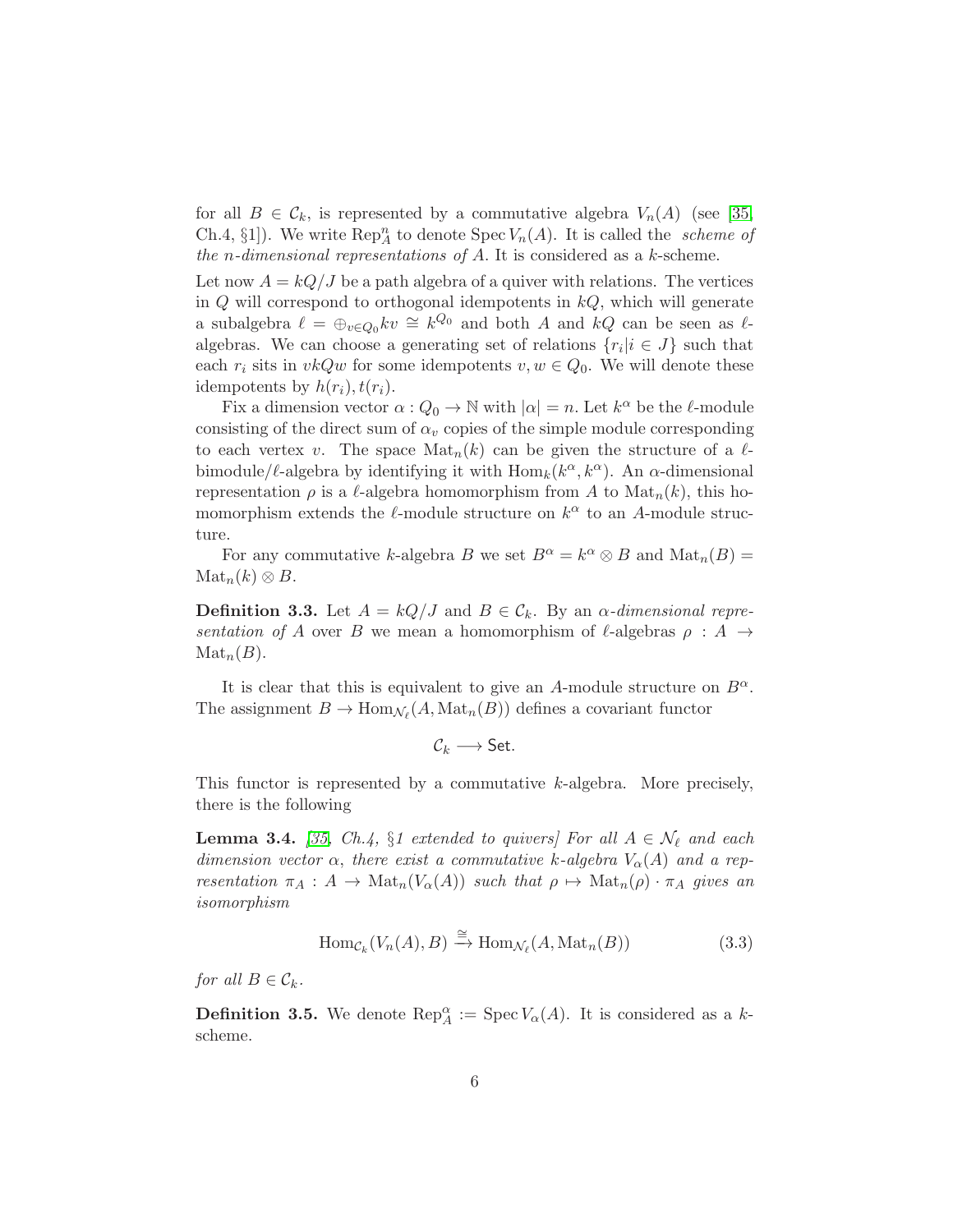The scheme  $\text{Rep}_A^{\alpha}$  is also known as the scheme of  $\alpha$ -dimensional Amodules.

<span id="page-6-0"></span>Remark 3.6. Any path algebra with relations  $A = kQ/I$  can also be seen as the quotient of a free algebra:  $A \cong F/J$ , so it makes sense to define both  $\text{Rep}_A^n$  and  $\text{Rep}_A^{\alpha}$ . It is known that there is the following relation between the two

$$
\operatorname{Rep}_A^n = \coprod_{|\alpha| = n} \operatorname{Rep}_A^{\alpha} \times_{\operatorname{GL}_\alpha} \operatorname{GL}_n
$$

where the action of  $GL_{\alpha}$  on  $GL_n$  is by multiplication.

#### Examples 3.7.

- 1. If  $A = F$ , then  $\text{Rep}_F^n(k) \cong \text{Mat}_n(k)^m$  (because a free algebra is the path algebra of a quiver with one vertex, a dimension vector in this case is just a number  $n$ ).
- 2. If  $A = F/J$ , the B-points of Rep<sup>n</sup><sub>A</sub> can be described in the following way:

$$
\text{Rep}_A^n(B) = \{(X_1, \ldots, X_m) \in \text{Mat}_n(B)^m : f(X_1, \ldots, X_m) = 0 \text{ for all } f \in J\}.
$$

The scheme  ${\mathop{\mathrm{Rep}}\nolimits}_A^n$  is a closed subscheme of  ${\mathop{\mathrm{Rep}}\nolimits}_F^n.$ 

3. If  $A = \mathbb{C}[x, y]$ , then

$$
Rep_A^n(\mathbb{C}) = \{ (M_1, M_2) : M_1, M_2 \in Mat_n(\mathbb{C}) \text{ and } M_1M_2 = M_2M_1 \}
$$

is the commuting scheme, see [\[39\]](#page-31-7).

4. If  $A = kQ$ , then  $\text{Rep}_A^{\alpha}(k) \cong \bigoplus_{a \in Q_0} \text{Mat}_{\alpha_{h(a)} \times \alpha_{t(a)}}(k)$ . For each arrow a,  $\rho(a)$  is an  $n \times n$  matrix with zeros everywhere except on a block of size  $\alpha_{h(a)} \times \alpha_{t(a)}$ .

Because A is finitely generated,  $\text{Rep}_A^n$  is of finite type. Note that  $\text{Rep}_A^n$ may be quite complicated. It is not reduced in general and it seems to be hopeless to describe the coordinate ring of its reduced structure.

#### 3.3 Principal bundles over Nori-Hilbert schemes

Fix  $A \in \mathcal{N}_k$ .

**Definition 3.8.** For each  $B \in \mathcal{C}_k$ , consider the set

$$
\mathcal{U}_A^n(B) = \{(\rho, v) \in \text{Rep}_A^n(B) \times \mathbb{A}_k^n(B) : \ \rho(A)(Bv) = B^n\}.
$$

The assignment  $B \mapsto U_A^n(B)$  is functorial in B and the corresponding functor is representable by a scheme  $U_A^n$  which is an open subscheme in  $\operatorname{Rep}_A^n \times \mathbb{A}_k^n$ .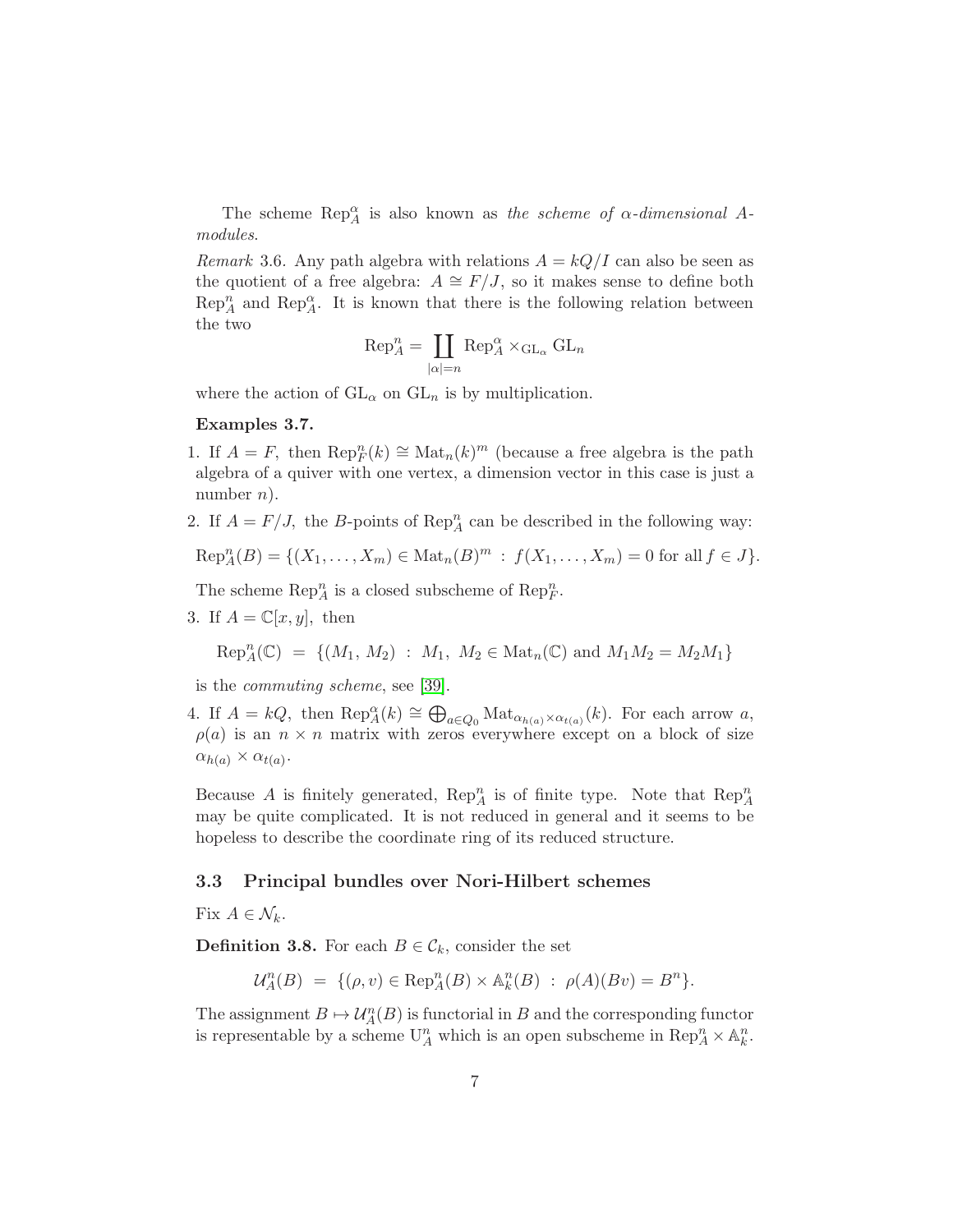Remark 3.9. Note that points  $\rho \in \text{Rep}_A^n$  such that there is a  $v \in \mathbb{A}_k^n$  with  $(\rho, v) \in \mathcal{U}_A^n$  correspond to  $n\text{-dimensional cyclic }A\text{-modules.}$ 

Let  $GL_n$  be the general linear group scheme over k whose B-points form the group  $GL_n(B)$  of invertible matrices in  $\text{Mat}_n(B)$ .

**Definition 3.10.** Given  $B \in \mathcal{C}_k$ ,  $\mathrm{GL}_n(B)$  acts on  $\mathrm{Rep}_A^n(B)$ :

$$
\mathrm{GL}_n(B) \times \mathrm{Rep}_A^n(B) \longrightarrow \mathrm{Rep}_A^n(B)
$$
  
\n
$$
(g,\rho) \longrightarrow \rho^g : \rho^g(a) = g\rho(a)g^{-1},
$$

and on  $\text{Rep}_A^n(B) \times \mathbb{A}_k^n(B)$ :

$$
\mathrm{GL}_{\alpha}(B) \times \mathrm{Rep}_{A}^{n}(B) \times \mathbb{A}_{k}^{n}(B) \longrightarrow \mathrm{Rep}_{A}^{n}(B) \times_{k} \mathbb{A}_{k}^{n}(B) (g, \rho, v) \longrightarrow (\rho^{g}, gv).
$$

The open subscheme  $\mathrm{U}_A^n$  is clearly closed under the action above.

Remark 3.11. The A-module structures induced on  $B<sup>n</sup>$  by two representations  $\rho$  and  $\rho'$  are isomorphic if and only if there exists  $g \in GL_n(B)$  such that  $\rho' = \rho^g$ .

**Definition 3.12.** We denote by  $\text{Rep}_A^n//\text{GL}_n = \text{Spec } V_n(A)^{\text{GL}_n(k)}$  the categorical quotient (in the category of k-schemes) of  $\text{Rep}_A^n$  by  $\text{GL}_n$ . It is the (coarse) moduli space of n-dimensional representations of A.

There is the following

<span id="page-7-0"></span>**Theorem 3.13.** ([\[40,](#page-31-8) Theorem 5.5.]) The scheme  $U_A^n/GL_n$  represents  $\mathrm{Hilb}_A^n$  and  $\mathrm{U}_A^n \to \mathrm{Hilb}_A^n$  is an universal categorical quotient and a  $\mathrm{GL}_n$ principal bundle. Therefore the scheme  $\mathrm{Hilb}_A^n$  is smooth iff  $\mathrm{U}_A^n$  is smooth.

Let now  $A = kQ/J$  and  $\alpha$  any dimension vector with  $|\alpha| = n$ . Identify the B-points of the *n*-dimensional affine scheme  $\mathbb{A}_k^n$  with the elements of the module  $B^{\alpha}$ . Denote  $GL_{\alpha}$  the group scheme over k whose B-points form the group  $GL_{\alpha}(B)$  of invertible matrices in  $\text{Mat}_{\alpha}(B) = \text{End}_{\ell}(B^{\alpha}).$ 

We can define in the same way as before an open subscheme  $U^\alpha_A$  in  $\operatorname{Rep}_A^{\alpha} \times \mathbb{A}_k^{\alpha}$  and actions of  $\operatorname{GL}_{\alpha}$  on  $\operatorname{Rep}_A^{\alpha}$  and on  $\operatorname{Rep}_A^{\alpha} \times \mathbb{A}_k^{\alpha}$ .

Theorem [3.13](#page-7-0) can be easily generalized as follows

Corollary 3.14. The scheme  $U_A^{\alpha}/GL_{\alpha}$  represents  $Hilb^{\alpha}_A$  and  $U_A^{\alpha} \to Hilb^{\alpha}_A$ is an universal categorical quotient and a  $GL_{\alpha}$ -principal bundle. Therefore the scheme  $\text{Hilb}_A^{\alpha}$  is smooth iff  $\mathbf{U}_A^{\alpha}$  is smooth.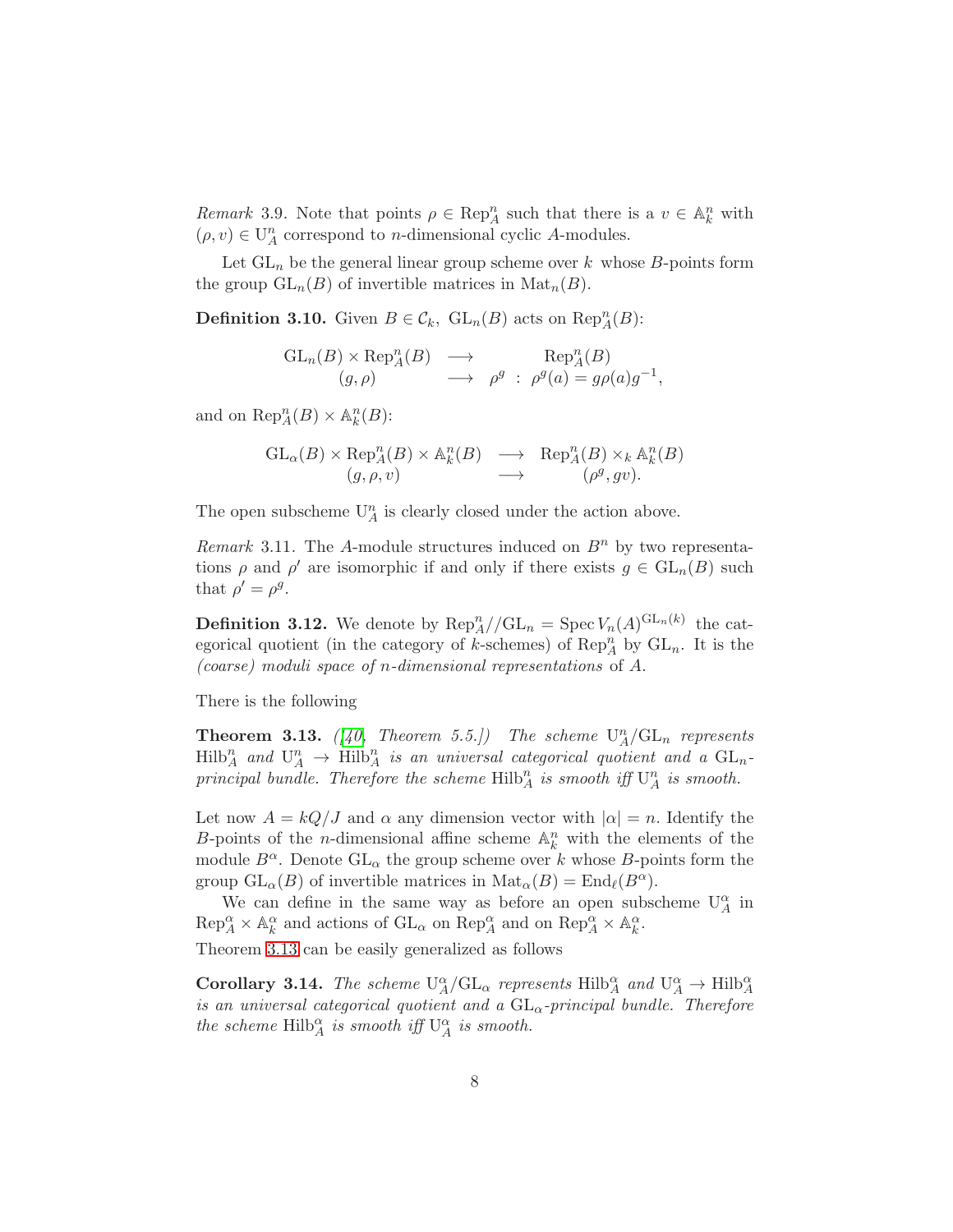Proof. By Remark [3.6](#page-6-0) it follows

$$
U_A^n = \coprod_{|\alpha|=n} U_A^{\alpha} \times_{GL_{\alpha}} GL_n
$$

and hence

$$
Hilb_A^n \cong U_A^n / GL_n = \coprod_{|\alpha|=n} U_A^{\alpha} / GL_{\alpha}.
$$

 $\Box$ 

*Remark* 3.15. Consider the forgetful map  $\text{Rep}_A^n \times \mathbb{A}_k^n \longrightarrow \text{Rep}_A^n$ , which sends  $(\rho, v)$  to  $\rho$ . The existence of a cyclic vector is an open condition, so the image of  $\mathbf{U}_A^n$  is an open subset of  $\mathbf{Rep}_A^n$  and the preimage of  $\rho \in \mathbf{Rep}_A^n$  is an open subset of  $\{\rho\} \times \mathbb{A}_k^n$ . This implies that

$$
\dim T_{(\rho,v)} \mathbf{U}_A^n = \dim T_\rho \operatorname{Rep}_A^n + \dim \mathbb{A}_k^n \tag{3.4}
$$

and  $\mathbf{U}_A^n$  is smooth if and only if its image in  $\mathsf{Rep}_A^n$  is smooth. Analogously,  $\mathrm{U}^\alpha_A$  is smooth if and only if so is its image through the forgetful map  $\mathrm{Rep}_A^\alpha\times$  $\mathbb{A}_k^{\alpha} \longrightarrow \operatorname{Rep}_{A}^{\alpha}.$ 

These results lead us to study the local geometry of  ${\mathop{\mathrm{Rep}}\nolimits}_A^n$  and  ${\mathop{\mathrm{Rep}}\nolimits}_A^\alpha.$  For general algebras this study is quite hard, but we are interested in a special class of algebras: 2-Calabi-Yau algebras.

# <span id="page-8-0"></span>4 Calabi-Yau algebras

Calabi-Yau algebras have been defined by V. Ginzburg in [\[20\]](#page-30-0) and R. Bocklandt in [\[6\]](#page-29-1) following the notion of Calabi-Yau triangulated category introduced by Kontsevich. For alternative approaches and further reading see  $[1]$ ,  $[23]$ ,  $[24]$  and  $[26]$ . We first recall the following

**Definition 4.1.** ([\[19,](#page-30-10) Definition 20.6.1]) An algebra A is called *homologi*cally smooth if A has a finite resolution by finitely-generated projective (left)  $A^e$ -modules.

Definition 4.2. ([\[20,](#page-30-0) Definition 3.2.3]) A homologically smooth algebra A is  $d - Calabi-Yau$  ( $d - CY$  for short) if there are  $A<sup>e</sup>$ -module isomorphisms

$$
\operatorname{Ext}_{A^e}^i(A, A^e) \cong \begin{cases} A & \text{if } i = d \\ 0 & \text{if } i \neq d. \end{cases}
$$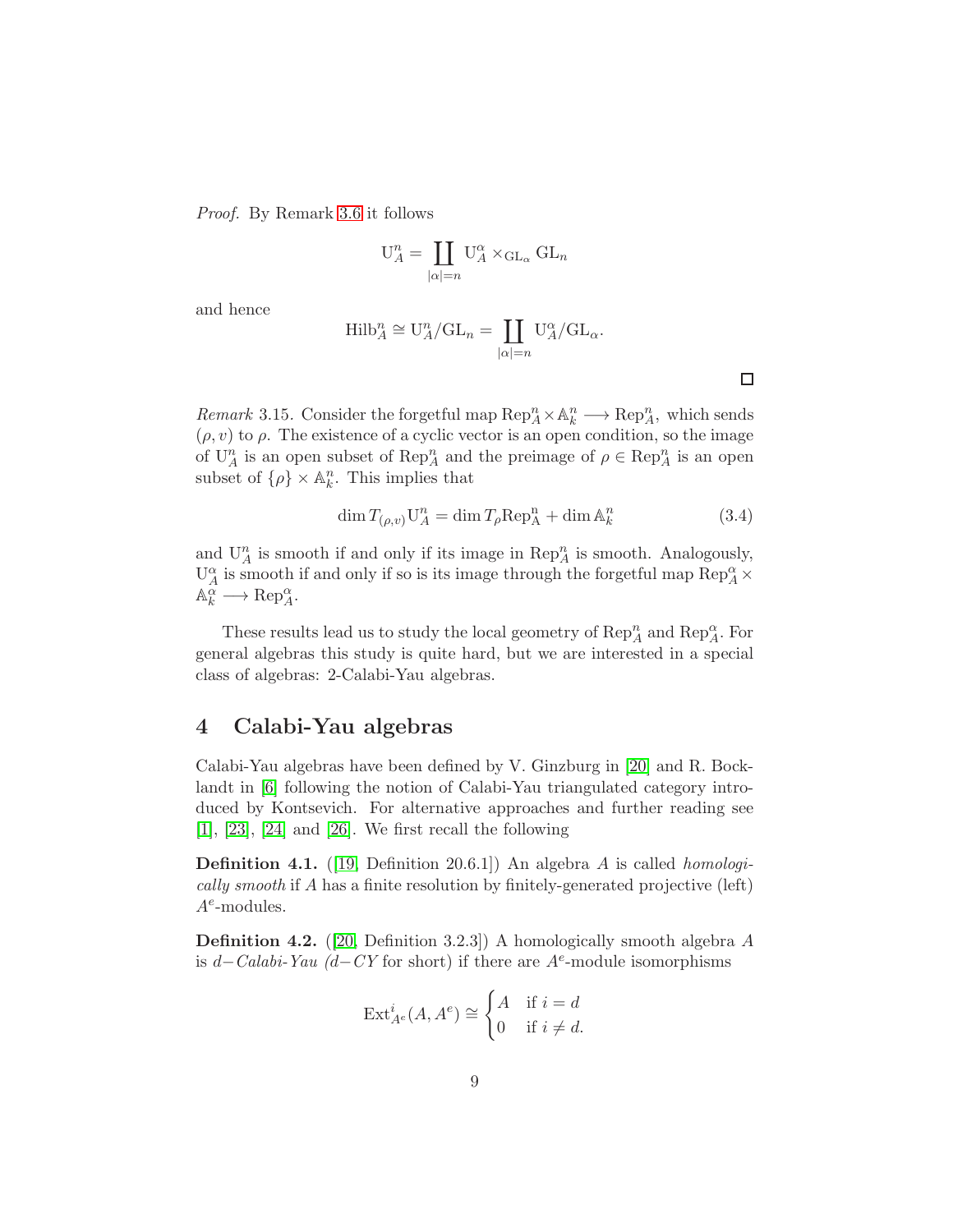We note some properties of Calabi-Yau algebras.

**Proposition 4.3.** If A is  $d$ -CY, then

- 1. The global dimension of A is  $\leq d$ .
- 2. If there exists a nonzero finite-dimensional A-module M, then the global dimension of A is exactly d.
- 3. If  $M, N \in A$ -mod are finite-dimensional, then

$$
\text{Ext}^i_A(M, N) \cong \text{Ext}^{d-i}_A(N, M)^*.
$$

4. For every finite dimensional A-module M there is a trace map  $\text{Tr}_M$ :  $\text{Ext}^d(M, M) \to k$ , compatible with the product of  $\text{Ext}'s$ :  $\text{Tr}_N(fg) =$  $(-1)^{i(d-i)} \text{Tr}_M(gf)$  for  $f \in \text{Ext}^i(M, N)$  and  $g \in \text{Ext}^{d-i}(N, M)$ .

Proof. These are standard results, see for example [\[2,](#page-29-9) Proposition 2.4.], [\[5,](#page-29-10) Section 2 or [\[6,](#page-29-1) Prop. 2.2] for proofs.  $\Box$ 

### <span id="page-9-1"></span>Examples 4.4.

- 1. The polynomial algebra  $k[x_1, ..., x_n]$  is  $n-\text{CY}$ .
- 2. Let X be an affine smooth Calabi-Yau variety (i.e. the canonical sheaf is trivial) of dimension n. Then  $\mathbb{C}[X]$  is n–CY.
- 3. If Q is a quiver, denote by  $\overline{Q}$  the *double* quiver of Q obtained by adjoining an arrow  $a^* : j \to i$  for each arrow  $a : i \to j$  in Q. The preprojective algebra is the associative algebra

$$
\Pi(Q):=k(\overline{Q})/<\sum_{a\in Q_1}[a,a^*]>
$$

where  $[x, y] = xy - yx$  denotes the commutator. If A is any path algebra with homogeneous relations for the path length grading, then A is 2-CY if and only if A is the preprojective algebra of a non-Dynkin quiver (see [\[6,](#page-29-1) Theorem 3.2.]).

4. Let  $k[\pi_1(M)]$  be the group algebra of the fundamental group of a compact aspherical orientable manifold  $M$  of dimension  $n$ . Kontsevich proves that  $k[\pi_1(M)]$  is  $n-\text{CY}$  (see [\[20,](#page-30-0) Corollary 6.1.4.]). This algebra is not positively graded. Thus, if S is a surface of genus  $q \geq 1$ , the algebra  $A_g := k[\pi_1(S)]$  is 2-Calabi-Yau. The fundamental group  $\pi_1(S)$ has presentation

<span id="page-9-0"></span>
$$
\langle X_1, Y_1, \dots, X_g, Y_g | X_1 Y_1 X_1^{-1} Y_1^{-1} \dots X_g Y_g X_g^{-1} Y_g^{-1} = 1 \rangle. \tag{4.1}
$$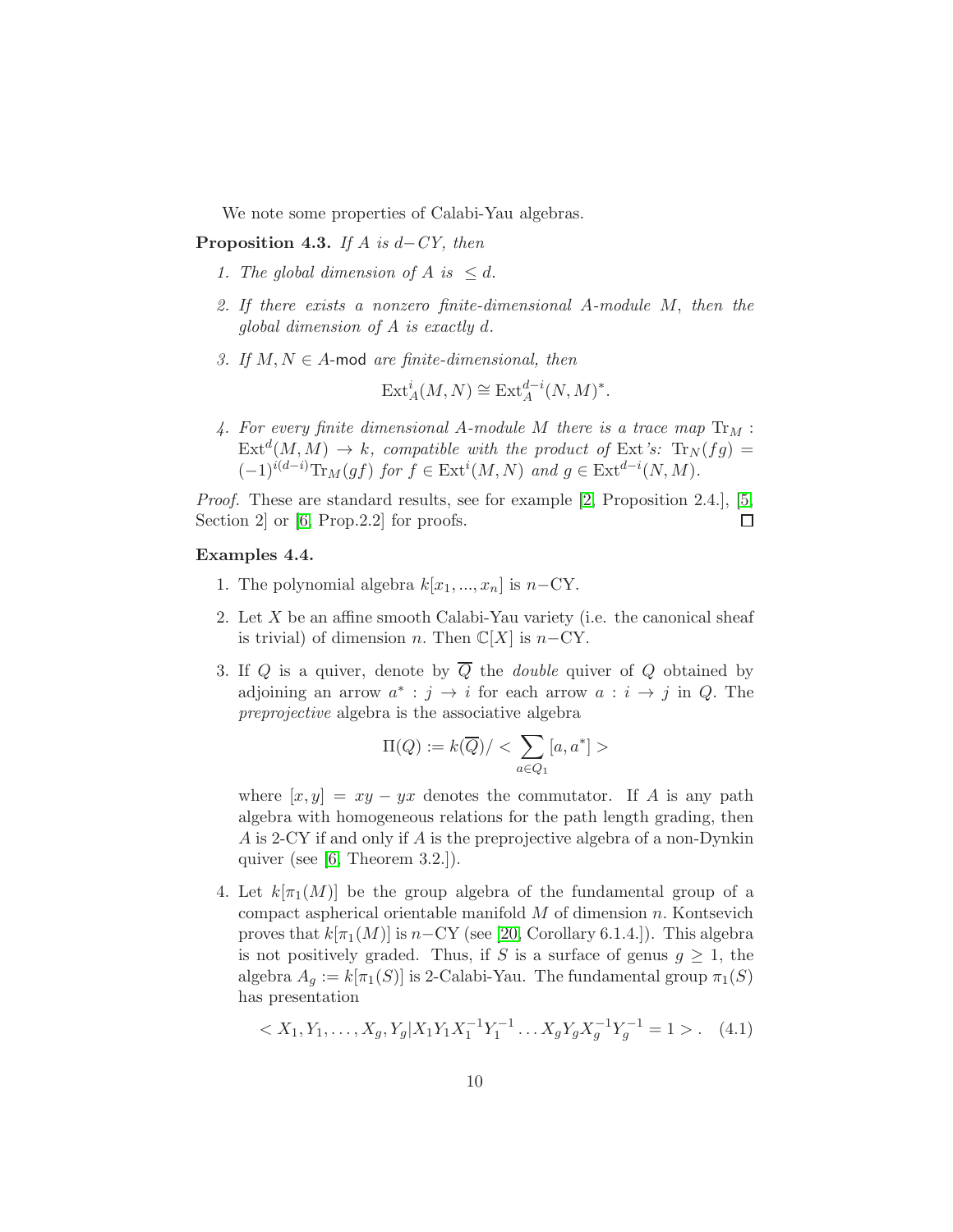# <span id="page-10-0"></span>5 Local geometry

Let  $A = kQ/J$  be the path algebra of a quiver with relations and  $\alpha$  a fixed dimension vector with  $|\alpha| = n$ . A point  $x \in \text{Rep}_A^{\alpha}(k)$  corresponds to a pair  $(M, \mu)$  where  $M \cong k^{\alpha}$  has an A-module structure given by the  $\ell$ -algebra homomorphism  $\mu: A \to \text{Mat}_n(k) \cong \text{End}_k(M)$ . The linear representation  $\mu$ makes  $\text{End}_k(M)$  an  $A^e$ -module.

We write M for a point x in  $\text{Rep}_A^{\alpha}(k)$  and  $T_M \text{Rep}_A^{\alpha}$  to denote the tangent space to  $\text{Rep}_A^{\alpha}$  at x and to stress the dependence on M.

**Proposition 5.1.** [\[19,](#page-30-10) 12.4.] For  $M \in \text{Rep}_{A}^{\alpha}(k)$ 

 $T_M \text{Rep}_A^{\alpha} \cong \text{Der}_{\ell}(A, \text{End}_k(M)).$ 

*Proof.* An element  $p \in T_M \text{Rep}_A^{\alpha}$  corresponds to a morphism of  $\ell$ -algebras  $q : A \to \text{Mat}_n(k[\epsilon])$  such that  $q(a) = \theta(a)\epsilon + \mu(a)$  for all  $a \in A$ , where  $\mu: A \to \text{End}_k(M)$  is the  $\ell$ -algebra morphism associated to M. By using  $q(ab) = q(a)q(b)$  one can easily see that  $\theta \in \text{Der}_{\ell}(A, \text{End}_k(M))$  and  $\theta(\ell) = 0$ . On the other hand, for all  $\theta \in \mathrm{Der}_{\ell}(A, \mathrm{End}_k(M))$ , the pair  $(\theta, \mu)$  gives a point of  $T_M \text{Rep}_A^{\alpha}$  in the obvious way.  $\Box$ 

Let now  $M \in \text{Rep}_A^{\alpha}(k)$ . It is easy to check (see [\[19,](#page-30-10) 5.4.]) that we have the following exact sequence

 $0 \to \text{Ext}_{A}^{0}(M, M) \to \text{End}_{\ell}(M) \to \text{Der}_{\ell}(A, \text{End}_{k}(M)) \to \text{Ext}_{A}^{1}(M, M) \to 0$ 

and therefore

$$
\dim_k T_M \operatorname{Rep}_A^{\alpha} = \dim_k \operatorname{Der}_{\ell}(A, \operatorname{End}_k(M))
$$
  
=  $\alpha^2 + \dim_k(\operatorname{Ext}_A^1(M, M)) - \dim_k(\operatorname{Ext}_A^0(M, M))$ 

where  $\alpha^2$  stands for the inner product of  $\alpha$  with itself:

$$
\alpha^2 = \sum_{v \in Q_0} \alpha_v^2 = \dim_k \operatorname{End}_{\ell}(M) = \dim_k(\operatorname{Mat}_{\alpha}(k)).
$$

The above computation specializes to

<span id="page-10-1"></span>
$$
\dim_k T_M \operatorname{Rep}_A^n = n^2 + \dim_k(\operatorname{Ext}_A^1(M, M)) - \dim_k(\operatorname{Ext}_A^0(M, M)) \tag{5.1}
$$

and, therefore, the local dimension of the representation spaces  ${\mathop{\mathrm{Rep}}\nolimits}_A^\alpha$  and  $\text{Rep}_A^n$  is controlled by the dimensions of  $\text{Ext}_A^0$  and  $\text{Ext}_A^1$ .

If A is 2-CY admitting a suitable resolution, one can actually say more.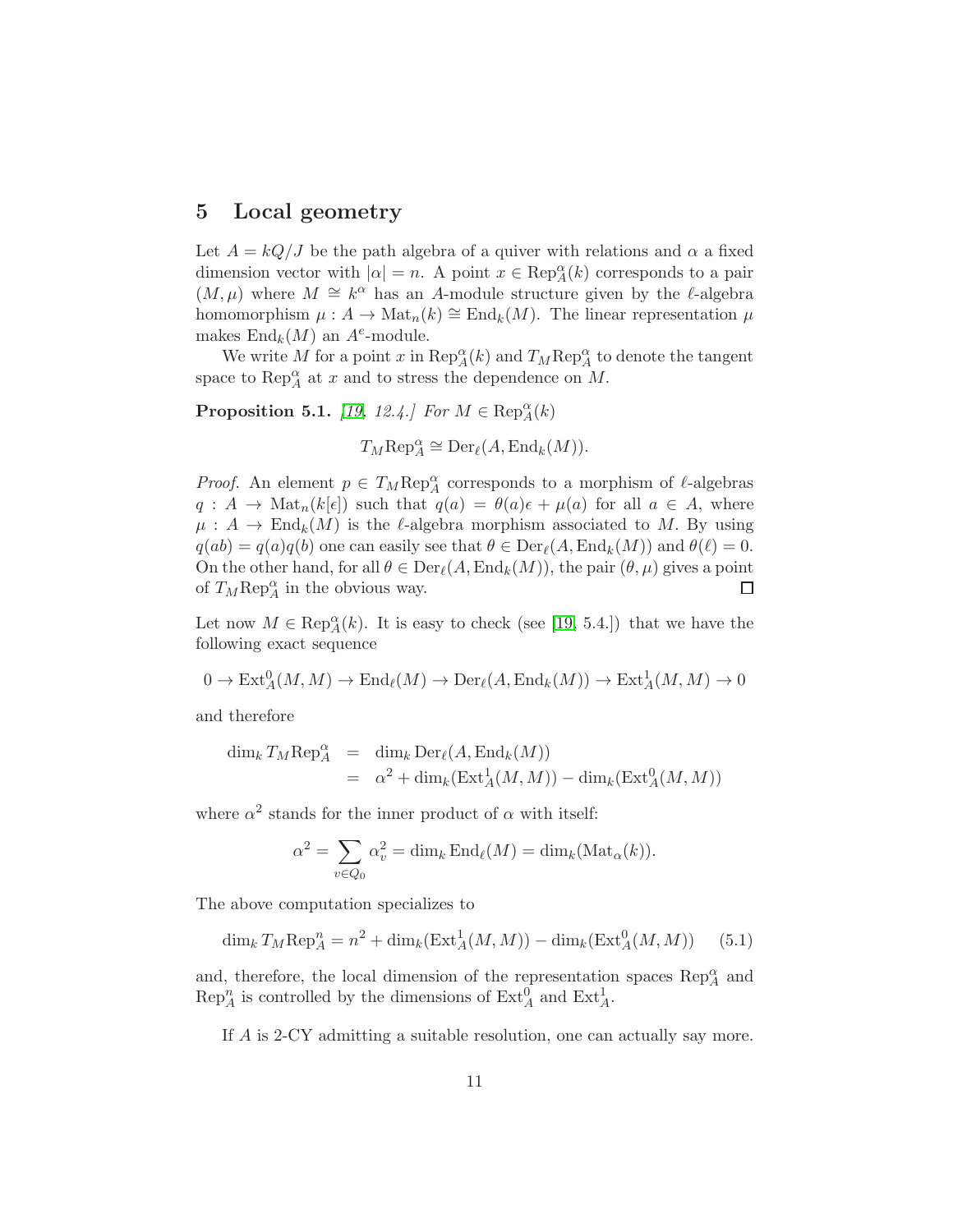<span id="page-11-0"></span>**Theorem 5.2.** Let A be a 2-CY and  $F_{\bullet}$  be a resolution by finitely-generated projective (left)  $A^e$ -modules. Suppose that the functions

 $c^i$  : Rep<sub>A</sub><sup> $n(k) \longrightarrow \mathbb{N}$ ,  $M \longmapsto c_M^i := \dim_k(\text{Hom}_{A^e}(F_i, \text{End}_k(M)))$ </sup>

are locally constant for  $i = 0, 1, 2$ . Then the dimension of the tangent space  $T_M \text{Rep}_A^n$  is an increasing function of  $\dim_k(\text{End}_A(M))$  on the irreducible components of  $\text{Rep}_A^n(k)$ .

*Proof.* To compute the dimension of the tangent space  $T_M \text{Rep}_A^n$  at  $M \in$  $\text{Rep}_A^n(k)$  we need to compute the groups  $\text{Ext}_A^i(M, M)$ ,  $i = 0, 1$ . We use the isomorphisms

$$
\operatorname{Ext}_{A}^{i}(M, M) \cong \operatorname{H}^{i}(A, \operatorname{End}_{k}(M))
$$
\n(5.2)

0

(see [\[11,](#page-29-11) Corollary 4.4.]) where  $H^{i}(A, \text{End}_{k}(M))$  denotes the Hochschild cohomology with coefficients in  $\text{End}_k(M)$ . Note also that

$$
\text{End}_{A}(M) \cong \text{Ext}_{A}^{0}(M, M) \cong \text{Hom}_{A^{e}}(A, \text{End}_{k}(M)).
$$

Take the resolution  $F_{\bullet}$  of A and consider the associate complex

$$
0 \longrightarrow \text{Hom}_{A^e}(A, \text{End}_k(M)) \longrightarrow \text{Hom}_{A^e}(F_0, \text{End}_k(M)) \xrightarrow{d_M^0} \longrightarrow
$$
  

$$
\longrightarrow \text{Hom}_{A^e}(F_1, \text{End}_k(M)) \xrightarrow{d_M^1} \text{Hom}_{A^e}(F_2, \text{End}_k(M)) \xrightarrow{d_M^2} \dots
$$

Set

<span id="page-11-3"></span>
$$
k^{i}: \operatorname{Rep}_{A}^{n}(k) \longrightarrow \mathbb{N}, \qquad M \longmapsto k_{M}^{i} := \dim_{k} \ker d_{M}^{i}
$$
  
\n
$$
h^{i}: \operatorname{Rep}_{A}^{n}(k) \longrightarrow \mathbb{N}, \qquad M \longmapsto h_{M}^{i} := \dim_{k} \operatorname{Ext}_{A}^{i}(M, M).
$$
 (5.3)

The following relations hold by the rank-nullity theorem

<span id="page-11-1"></span>
$$
\begin{cases}\nh_M^i = k_M^i + k_M^{i-1} - c_M^{i-1} \\
h_M^0 = k_M^0\n\end{cases} \tag{5.4}
$$

Recall that  $\dim_{M}^{T} \text{Rep}_{A}^{n} = n^{2} + h_{M}^{1} - h_{M}^{0}$  (see [5.1\)](#page-10-1), but, since A is 2-CY, we have  $h_M^0 = h_M^2$ , so that

<span id="page-11-2"></span>
$$
\dim T_M \text{Rep}_A^n = n^2 + h_M^1 - h_M^2
$$
  
=  $n^2 + (k_M^1 + k_M^0 - c_M^0) - (k_M^2 + k_M^1 - c_M^1)$  (5.5)  
=  $n^2 - c_M^0 + c_M^1 - k_M^2 + h_M^0$ .

The algebra A has global dimension 2, therefore  $h^3 \equiv 0$  on  $\text{Rep}_A^n(k)$ . From [\(5.4\)](#page-11-1) it follows then that  $k_M^3 + k_M^2 = c_M^2$ . The function  $c^2$  is locally constant, so by observing that the functions  $k^i$  are (locally) upper semicontinuous, it follows that the functions  $k^3$  and  $k^2$  are locally constant as well. Therefore by [\(5.5\)](#page-11-2) one has that  $\dim T_M \text{Rep}_A^n = N + h_M^0$  where N is locally constant.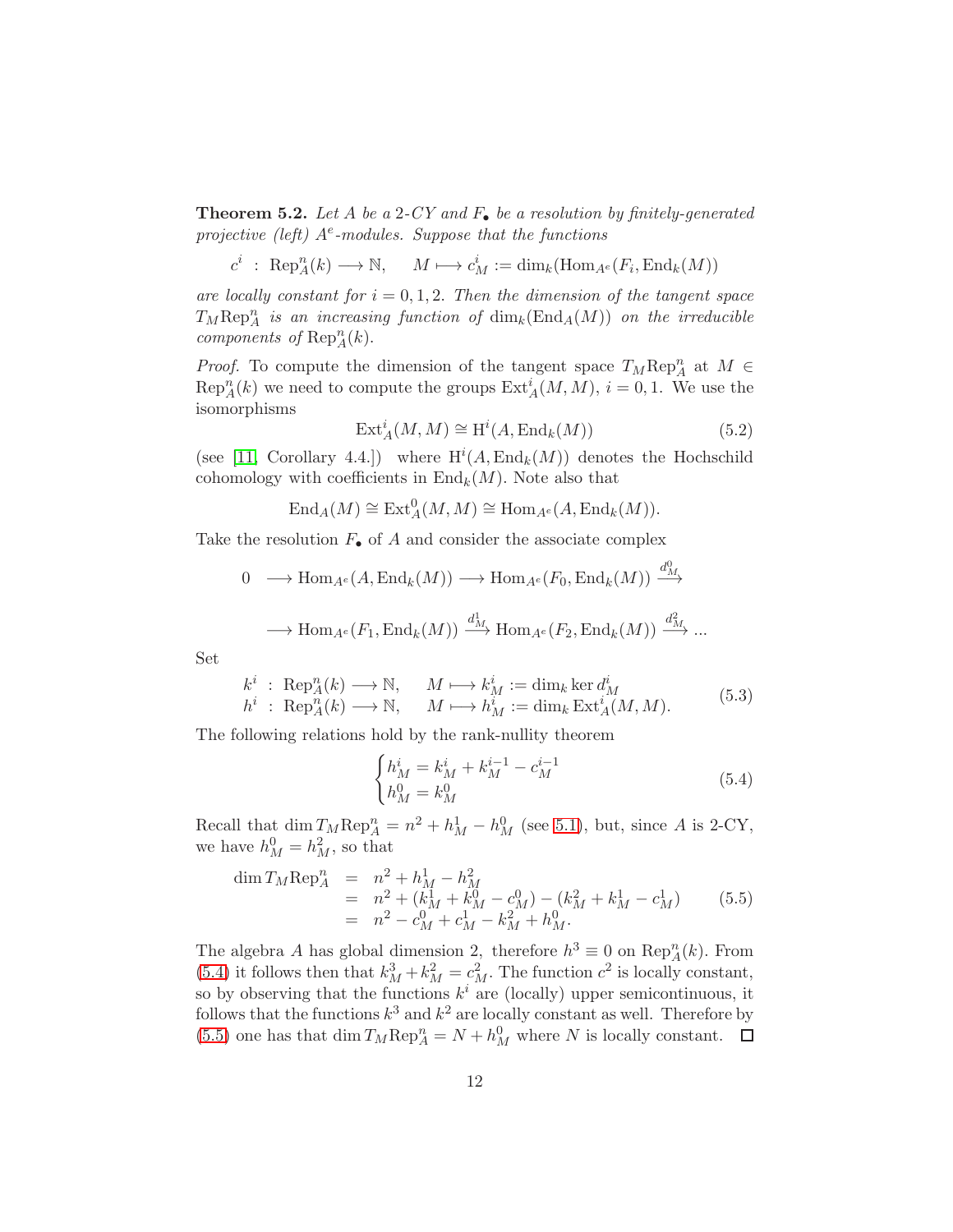The two main examples of Calabi-Yau algebras under consideration fit into this picture.

**Proposition 5.3.** Let S be a compact orientable surface S of genus g. The algebra  $A_g = k[\pi_1(S)]$  admits a finite free resolution.

*Proof.* A resolution  $F_{\bullet}$  is provided by Davison in the proof of [\[14,](#page-29-3) Theorem 5.2.2.]:

$$
0 \longrightarrow F_2 \longrightarrow F_1 \longrightarrow F_0 \longrightarrow A_g \longrightarrow 0
$$

where  $F_i = A_g \otimes k^{d_i} \otimes A_g$  and  $d_i$  is the number of non-degenerated *i*-th dimensional simplices in a simplicial complex  $\Delta$  homeomorphic to S.  $\Box$ 

Since the  $F_i$ 's are finitely generated and free, the functions  $c^i = n^2 \dim_k F_i$ are constant.

**Proposition 5.4.** The preprojective algebra of a non-Dynkin quiver  $A =$  $\Pi(Q)$  admits a resolution by finitely-generated projective  $A^e$ -modules  $F_\bullet$  such that the functions  $c^i$  are constant.

Proof. Here we follow [\[6\]](#page-29-1). Consider the standard projective resolution given in [\[6,](#page-29-1) Remark 4.5.]

$$
\bigoplus_{i\in Q_0} F_{ii} \longrightarrow \bigoplus_{(a,a^*)} F_{t(a)h(a)} \oplus F_{t(a^*)h(a^*)} \longrightarrow \bigoplus_{i\in Q_0} F_{ii} \stackrel{m}{\longrightarrow} A
$$

where  $F_{ij} := Ai \otimes jA$  and  $i, j \in Q_0$ . The crucial observation now is that, if  $M \in \text{Rep}_A^n(k)$ , then

 $\dim_k(\text{Hom}_{A^e}(F_{ii}, \text{End}_k(M))) = \dim_k(i\text{End}_k(M)j) = \alpha_i\alpha_j.$ 

This means that the dimensions  $\dim_k(\text{Hom}_{A^e}(F_{ij}, \text{End}_k(M))$  are constant. □

### 5.1 Proof of Theorem [1.1](#page-1-0)

We start with two preliminary lemmas.

Let  $A \in \mathcal{N}_k$ . We say that a (left) ideal I of A is of codimension n if  $\dim_k(A/I) = n.$ 

Recall (see [\(5.3\)](#page-11-3)) that  $h_M^i = \dim_k \operatorname{Ext}_A^i(M, M)$  for  $M \in \operatorname{Rep}_A^n(k)$ .

<span id="page-12-0"></span>**Lemma 5.5.** Let  $A$  be an associative  $k$ -algebra. A codimension n ideal  $I \subset A$  is two-sided if and only if  $h_{A/I}^0 = n$ .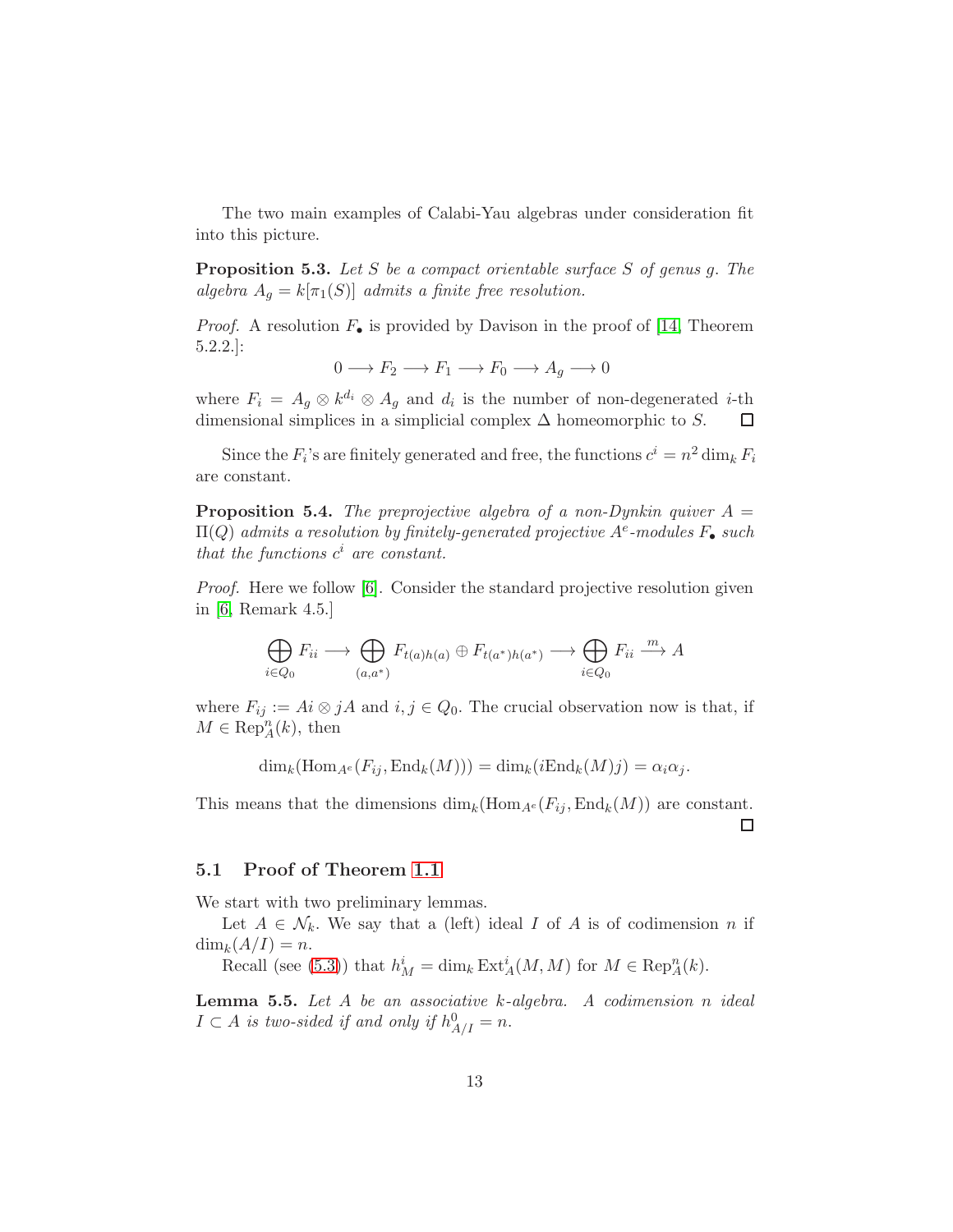*Proof.* If *I* is two-sided, then  $h_{A/I}^0 = n$ . Let now *I* be such that  $h_{A/I}^0 = n$ . We have  $End_A(A/I) = \mathcal{I}/I$  where  $\mathcal I$  is the idealizer of I, that is the subalgebra of  $A$  which is maximal among those algebras where  $I$  is two-sided. Therefore,  $I \subset \mathcal{I} \subset A$  and  $\mathcal{I}/I \cong A/I$ . This implies  $\mathcal{I} = A$  and I two-sided.  $\Box$ 

**Lemma 5.6.** If  $A = A_g$  and  $g > 1$ , for all  $n \geq 1$  there is  $I \in \text{Hilb}_{A_g}^n(\mathbb{C})$ which is a two-sided ideal.

Proof. Recall that (see [4.1\)](#page-9-0)

$$
A_g = \mathbb{C}[\langle X_1, Y_1, \dots, X_g, Y_g | X_1 Y_1 X_1^{-1} Y_1^{-1} \dots X_g Y_g X_g^{-1} Y_g^{-1} = 1 \rangle]
$$

so that  $A_1 \cong \mathbb{C}[x, y]$ . Let J be a  $\mathbb{C}$ -point in  $\text{Hilb}_{A_1}^n$ . Consider the following composition

$$
A_g \xrightarrow{\alpha} A_1 \xrightarrow{\pi} A_1/J
$$

where  $\alpha$  maps  $X_1$  to x,  $Y_1$  to y and all the others  $X_i$  and  $Y_i$  to 1. The map  $\pi$  is the quotient map. Let I be the kernel of the composition  $\pi \alpha$ , which is onto, then  $A_g/I \cong A_1/J \cong \mathbb{C}^n$ , since  $J \in \text{Hilb}^n_{A_1}(\mathbb{C})$ . Therefore I is a two-sided ideal in  $\mathrm{Hilb}_{A_g}^n(\mathbb{C})$ . □

*Proof of Theorem [1.1](#page-1-0)* In [\[36\]](#page-31-1) it is shown that  $\text{Rep}_{A_g}^n$  is irreducible for every n of dimension

dim 
$$
\text{Rep}_{A_g}^n = \begin{cases} (2g - 1)n^2 + 1 & \text{if } g > 1 \\ n^2 + n & \text{if } g = 1 \end{cases}
$$

We know that  $U_{A_g}^n$  is open in  $\operatorname{Rep}_{A_g}^n \times \mathbb{A}_k^n$  and hence also irreducible with dimension  $(2g-1)n^2+1+n$ . By Theorem [3.13,](#page-7-0) Hilb $_{A_g}^n$  must also be irreducible with dimension  $(2g-1)n^2 + 1 + n - n^2 = (2g-2)n^2 + n + 1$ , if  $g > 1$ . The argument in [\[36,](#page-31-1) p.25] shows that there exist simple representations of  $A<sub>q</sub>$ for any dimension when  $g > 1$ . Since simple modules are cyclic, to a simple n-dimensional representation of  $A_g$  corresponds a point in the image of  $U_{A_g}^n$ by the forgetful map  $\text{Rep}_{A_g} \times \mathbb{A}_k^n \longrightarrow \text{Rep}_{A_g}$ . The module M corresponding to such a point has  $\dim_k(\text{End}_{A_g}(M))$  minimal. We also know by Lemma [5.5](#page-12-0) that  $\text{Hilb}_{A_g}^n$  contains k-points corresponding to two-sided ideals, so these points correspond to modules with  $\dim_k(\text{End}_{A_g}(M)) = n$ . Thus, we can say that the image of  $U_{A_g}^n$  by the forgetful map contains k-points where the dimension of the tangent space is different, since  $A<sub>g</sub>$  verifies hypotheses of Theorem [5.2.](#page-11-0) We conclude that  $U_{A_g}^n$  is not smooth, or equivalently,  $Hilb_{A_g}^n$ is not smooth.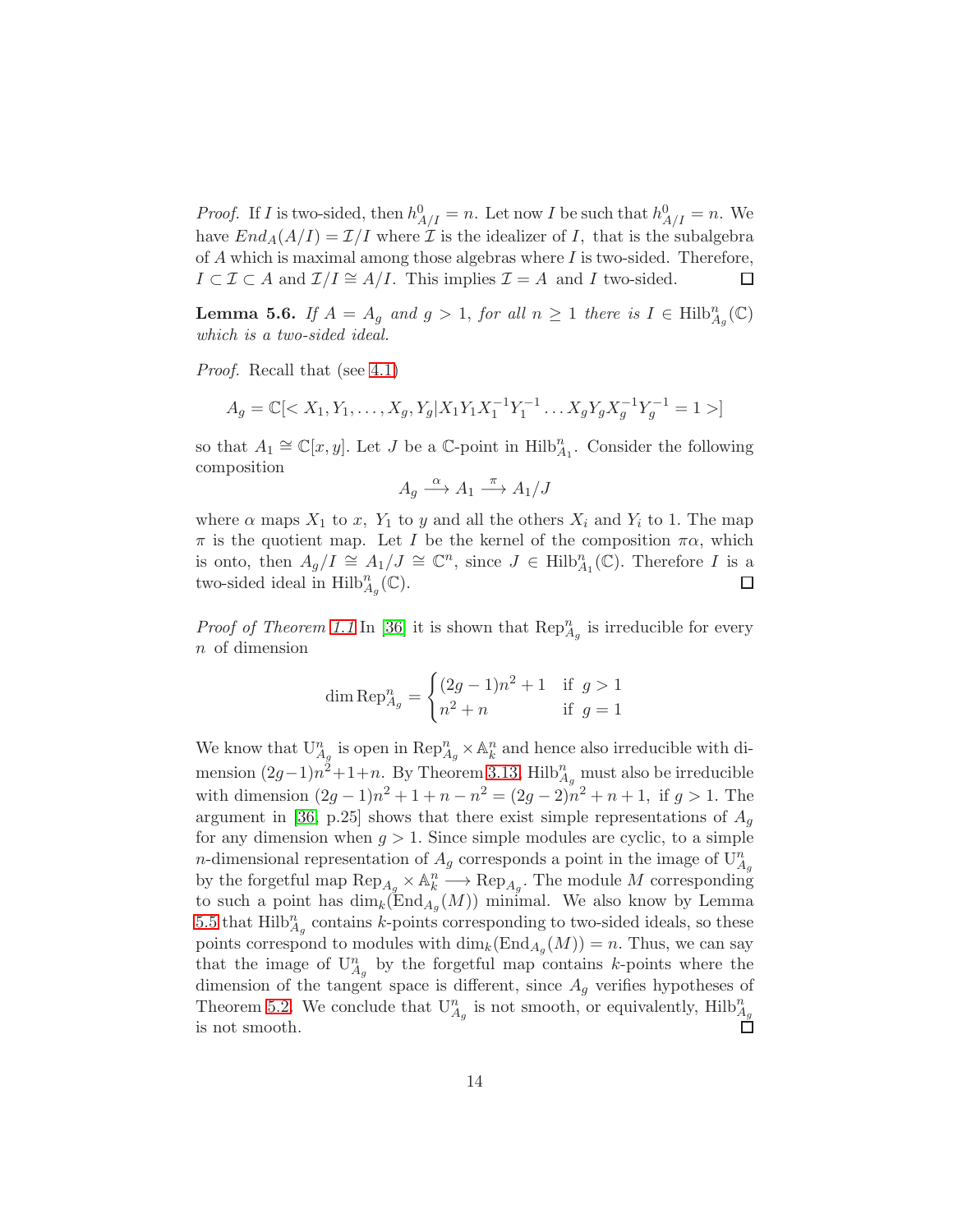### <span id="page-14-0"></span>5.2 Proof of Theorem [1.2](#page-1-1)

Through this section  $A = \Pi(Q)$ , the preprojective algebra of a connected quiver  $Q$ , see Ex[.4.4.](#page-9-1)3.

The situation for  $\mathrm{Hilb}^{\alpha}_{\Pi(Q)}$  is a bit more complicated.

First of all  $\text{Hilb}_{\Pi(Q)}^{\alpha}$  might not be irreducible. Take for instance  $Q =$  $\circ \to \circ$  with dimension vector (1, 1). In this case Rep $_{\Pi(Q)}^{\alpha}$  is the union of 2 intersecting lines and all representations are cyclic, so  $\text{Hilb}_{\Pi(Q)}^{\alpha}$  is not smooth. If we take the dimension vector  $(1, 2)$  then  $\text{Rep}^{\alpha}_{\Pi(Q)}$  is the union of two planes intersecting in the zero representation, so it is still not irreducible. The zero representation is not cyclic so  $U^{\alpha}_{\Pi(Q)}$  is smooth and hence so is  $\text{Hilb}_{\Pi(Q)}^{\alpha}$ . If we take the dimension vector  $(1, 3)$ , then  $\text{Rep}_{\Pi(Q)}^{\alpha}$  is the union of two 3-dimensional spaces intersecting in the zero representation, but now no representation is cyclic so  $\text{Hilb}_{\Pi(Q)}^{\alpha}$  is empty.

To avoid these pathologies, we will restrict to the case where  $\text{Rep}^{\alpha}_{\Pi(Q)}$ contains simple representations. The quivers and dimension vectors for which there exist simple representations have been characterized by Crawley-Boevey in [\[12\]](#page-29-4). The main ingredient to state the results is a quadratic form on the space of dimension vectors:

$$
p(\alpha) = 1 - \alpha \cdot \alpha + \sum_{a \in Q_1} \alpha_{h(a)} \alpha_{t(a)}.
$$

We also need the notion of a positive root. This is a dimension vector  $\alpha$ for which  $\text{Rep}_Q^{\alpha}$  has indecomponible representations (we use the shorthand  $\text{Rep}_{Q}^{\alpha}$  for  $\text{Rep}_{kQ}^{\alpha}$ . If  $\alpha$  is a positive root then  $p(\alpha)$  equals the dimension of Rep $_{Q}^{\alpha}/\!\!/ \mathrm{GL}_{\alpha}$ . We call a positive root real if  $p(\alpha) = 0$  and imaginary if  $p(\alpha) > 0$ . In particular the elementary dimension vector  $\epsilon_v$ , which is one in vertex  $v$  and zero in the other vertices, is a real positive root if  $v$  has no loops and an imaginary positive root if it has loops. Dynkin quivers have no imaginary roots, extended Dynkin quivers have precisely one imaginary root  $\delta$ , with  $p(\delta) = 1$ . If Q is not Dynkin or extended Dynkin we will call it wild.

<span id="page-14-1"></span>Theorem 5.7 (Crawley-Boevey). [\[12,](#page-29-4) Theorem 1.2]

- Rep $_{\Pi(Q)}^{\alpha}$  contains simple representations if and only if  $\alpha$  is a positive root and  $p(\alpha) > \sum_{i=1}^{r} p(\beta^i)$  for each decomposition of  $\alpha = \beta^1 + \cdots + \beta^r$ into  $r \geq 2$  positive roots.
- If  $\text{Rep}_{\Pi(Q)}^{\alpha}$  contains simple representations, then  $\text{Rep}_{\Pi(Q)}^{\alpha}$  is an irreducible variety of dimension  $2p(\alpha) + \alpha \cdot \alpha - 1$  and the quotient variety  $\text{Rep}_{\Pi(Q)}^{\alpha}/\!\!/ \text{GL}_{\alpha}$  has dimension  $2p(\alpha)$ .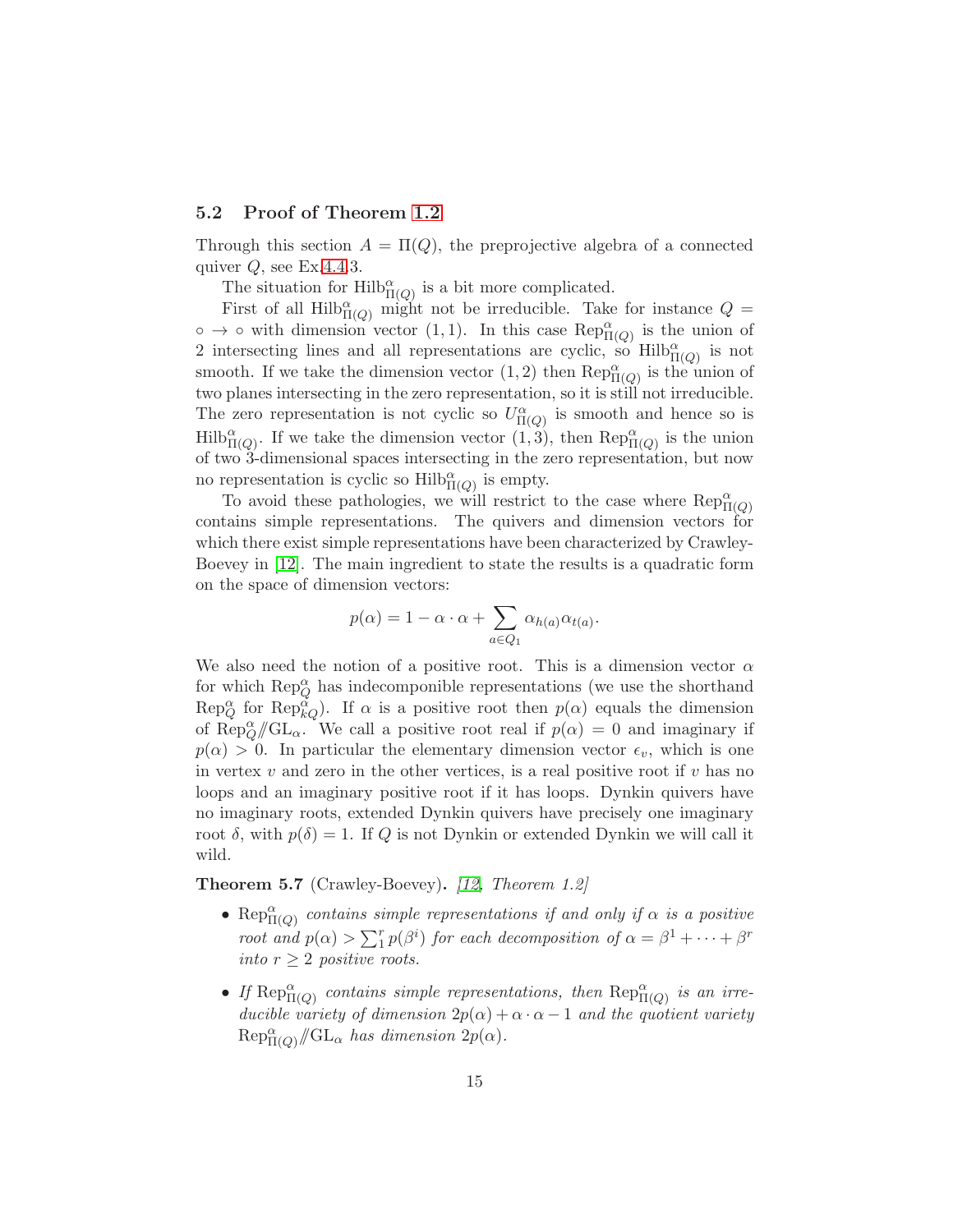We say that  $\alpha \geq \beta$ , if  $\alpha_v \geq \beta_v$   $\forall v \in Q_0$ . In [\[31\]](#page-31-9) Le Bruyn observes the following interesting property of dimension vectors of simples.

<span id="page-15-2"></span>**Lemma 5.8.** If  $\alpha$  is the dimension vector of a simple representation of  $\Pi(Q)$  then there is an extended Dynkin subquiver of Q with imaginary root δ such that  $\alpha \geq \delta$ .

<span id="page-15-1"></span>Remark 5.9. Note that combined with Crawley-Boevey's result, this implies that the quotient variety has dimension at least 4 unless Q is extended Dynkin. Indeed if  $\alpha \neq \delta$ , we can use the elementary dimension vectors  $\epsilon_v$  to make a decomposition in positive roots  $\alpha = \delta + \sum n_v \epsilon_v$  with  $n_v = \alpha_v - \delta_v$ and we get

$$
p(\alpha) > p(\delta) + \sum n_v p(\epsilon_v) \ge 1.
$$

We will also need a local description of the quotient space of representations.

<span id="page-15-0"></span>**Theorem 5.10** (Crawley-Boevey). [\[13\]](#page-29-12) If  $\xi$  is a point in  $\text{Rep}^{\alpha}_{\Pi(Q)}$  corresponding to a semisimple representation with decomposition  $S_1^{e_1} \oplus \cdots \oplus S_k^{e_k}$ , then there is a quiver  $Q_L$  and a  $\text{Stab}_{\xi} = \text{GL}_{\beta}$ -equivariant morphism  $\kappa$ :  $Rep_{\Pi(Q_L)}^{\beta} \to Rep_{\Pi(Q)}^{\alpha}$  which maps 0 to ξ. The corresponding quotient map

$$
\text{Rep}_{\Pi(Q_L)}^{\beta}/\!\!/ \text{GL}_{\beta} \to \text{Rep}_{\Pi(Q)}^{\alpha}/\!\!/ \text{GL}_{\alpha}
$$

is étale at 0. The vertices of  $Q_L$  correspond to the simple factors in ξ and the dimension vector  $\beta$  assigns to each vertex the multiplicity of the corresponding simple.

<span id="page-15-3"></span>Remark 5.11. Theorem [5.10](#page-15-0) means that if  $\zeta'$  is a  $\beta$ -dimensional semisimple representation of  $\Pi(Q')$  that is 'close enough' to the 0, the corresponding representation  $\zeta' = \kappa(\zeta) \in \text{Rep}^{\alpha}_{\Pi(Q)}$  is semisimple. The stabilizers of these two points are the same so the decomposition in simples has the same structure. To determine the dimensions of the simples of  $\zeta$  one can look at the centralizer of Stab<sub> $\zeta$ </sub> in  $GL_{\alpha}$ :

$$
C_{\mathrm{GL}_{\alpha}}\mathrm{Stab}_{\zeta} = \prod_{i} \mathrm{GL}_{\dim S_i}.
$$

The dimension of each simple in  $\zeta$  must be at least the dimension of the corresponding simple in  $\zeta'$ , because  $\text{Stab}_{\zeta'} = \text{Stab}_{\zeta}$  and  $\text{GL}_{\beta} \subset \text{GL}_{\alpha}$  so  $C_{\mathrm{GL}_{\beta}}$ Stab<sub> $\zeta' \subset C_{\mathrm{GL}_{\alpha}}$ Stab<sub> $\zeta$ </sub>.</sub>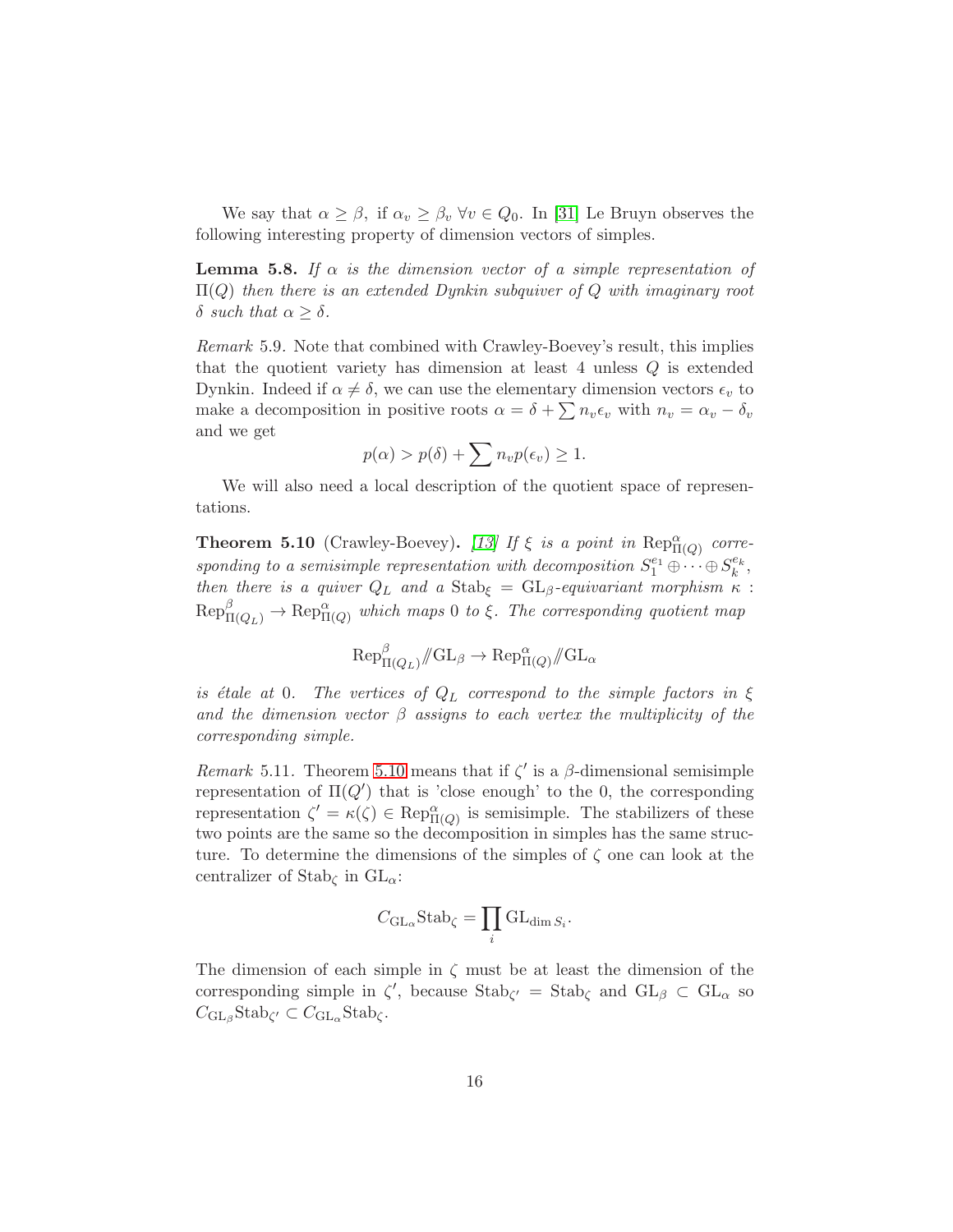<span id="page-16-0"></span>**Lemma 5.12.** If M is a semisimple representation of  $\Pi(Q)$  with decomposition  $S_1^{e_1} \oplus \cdots \oplus S_k^{e_k}$  then M is cyclic if and only if  $e_i \leq \dim S_i$ ,  $\forall i$ .

*Proof.* Because M is semisimple, the map  $\rho_M : A \to \text{End}_k(M)$  factorizes through the surjective map  $A \to \bigoplus_i \text{Mat}_{\dim S_i}(k)$ . Using the idempotents  $1\!\!1_{e_i}$ we can split up every cyclic vector v into cyclic vectors  $\mathbb{1}_{e_i}v$  for  $\mathbb{1}_{e_i}M$  and vice versa. Looking at the summands separately, this reduces the problem to showing that the  $\text{Mat}_d(k)$ -representation  $(k^d)^{\oplus e}$  is cyclic if and only if  $e \leq d$ . This condition is clearly necessary as otherwise  $\dim_k \text{Mat}_d(k) < \dim_k (k^d)^{\oplus e}$ . It is also sufficient because we can take  $b_1 \oplus \cdots \oplus b_e$  where  $(b_i)_{1 \leq i \leq d}$  is the standard basis of  $k^d$ . П

<span id="page-16-1"></span>**Lemma 5.13.** If  $\text{Rep}_{\Pi(Q)}^{\alpha}$  contains simple representations and  $\alpha \neq (1)$ , then there exists a cyclic  $\alpha$ -dimensional representation M with  $\text{End}_A(M) \neq k$ .

If, after deleting the zero vertices, Q is not extended Dynkin of type  $D_n$ or  $E_n$  then one can choose this representation to be semisimple.

*Proof.* We assume that  $\alpha$  is sincere in the sense that for all  $v \in Q_0 : \alpha_v \neq 0$ , otherwise we can delete the vertices with  $\alpha_v = 0$ .

We first do the one vertex case. If Q has 0 or 1 loop then the only dimension vector with simples is  $(1)$ . If Q has more than 1 loop, then Crawley-Boevey's criterion implies that there are simple representations in every dimension vector. For  $\alpha = (n)$  we can take the direct sum of n different 1-dimensional simple representations, which is cyclic by Lemma [5.12.](#page-16-0)

If Q has more than one vertex we have to distinguish between three cases.

- 1. Q is Dynkin. In this case there are no dimension vectors with simple representations except the elementary ones.
- 2. Q is extended Dynkin. In this case the only sincere dimension vector which has simple representations is the imaginary root. In each case we can find a cyclic representation which is not indecomposable. If  $Q = \tilde{A}_n$  then the zero representation is cyclic because the dimension vector only contains ones. In the other cases assume that  $Q$  is oriented with arrows that move away from a chosen vertex with dimension 1 as illustrated below in the case of  $\tilde{E}_8$ :

$$
\begin{array}{c}\n @. & \\
 @. & \\
 @. & \downarrow \\
 @. & \downarrow \\
 @. & \downarrow \\
 @. & \downarrow \\
 @. & \downarrow \\
 @. & \downarrow \\
 @. & \downarrow \\
 @. & \downarrow \\
 @. & \downarrow \\
 @. & \downarrow \\
 @. & \downarrow \\
 @. & \downarrow \\
 @. & \downarrow \\
 @. & \downarrow \\
 @. & \downarrow \\
 @. & \downarrow \\
 @. & \downarrow \\
 @. & \downarrow \\
 @. & \downarrow \\
 @. & \downarrow \\
 @. & \downarrow \\
 @. & \downarrow \\
 @. & \downarrow \\
 @. & \downarrow \\
 @. & \downarrow \\
 @. & \downarrow \\
 @. & \downarrow \\
 @. & \downarrow \\
 @. & \downarrow \\
 @. & \downarrow \\
 @. & \downarrow \\
 @. & \downarrow \\
 @. & \downarrow \\
 @. & \downarrow \\
 @. & \downarrow \\
 @. & \downarrow \\
 @. & \downarrow \\
 @. & \downarrow \\
 @. & \downarrow \\
 @. & \downarrow \\
 @. & \downarrow \\
 @. & \downarrow \\
 @. & \downarrow \\
 @. & \downarrow \\
 @. & \downarrow \\
 @. & \downarrow \\
 @. & \downarrow \\
 @. & \downarrow \\
 @. & \downarrow \\
 @. & \downarrow \\
 @. & \downarrow \\
 @. & \downarrow \\
 @. & \downarrow \\
 @. & \downarrow \\
 @. & \downarrow \\
 @. & \downarrow \\
 @. & \downarrow \\
 @. & \downarrow \\
 @. & \downarrow \\
 @. & \downarrow \\
 @. & \downarrow \\
 @. & \downarrow \\
 @. & \downarrow \\
 @. & \downarrow \\
 @. & \downarrow \\
 @. & \downarrow \\
 @. & \downarrow \\
 @. & \downarrow \\
 @. & \downarrow \\
 @. & \downarrow \\
 @. & \downarrow \\
 @. & \downarrow \\
 @. & \downarrow \\
 @. & \downarrow \\
 @. & \downarrow \\
 @. & \downarrow \\
 @. & \downarrow \\
 @. & \downarrow \\
 @. & \downarrow \\
 @. & \downarrow \\
 @. & \downarrow \\
 @. & \downarrow \\
 @. & \downarrow \\
 @. & \downarrow \\
 @. & \downarrow \\
 @. & \downarrow \\
 @. & \downarrow \\
 @. & \downarrow \\
 @. & \downarrow \\
 @. & \downarrow \\
 @. & \downarrow \\
 @. & \downarrow \\
 @. & \downarrow \\
 @. & \downarrow \\
 @. & \downarrow \\
 @. & \downarrow \\
 @. & \downarrow \\
 @. & \downarrow \\
 @. & \downarrow \\
 @. & \downarrow \\
 @. & \downarrow \\
 @. & \downarrow \\
 @. & \downarrow \\
 @. & \downarrow \\
 @. & \downarrow \\
 @. & \downarrow \\
 @.
$$

We pick a representation which assigns to each arrow in  $Q$  a map of maximal rank except for terminal arrows, for which we take a matrix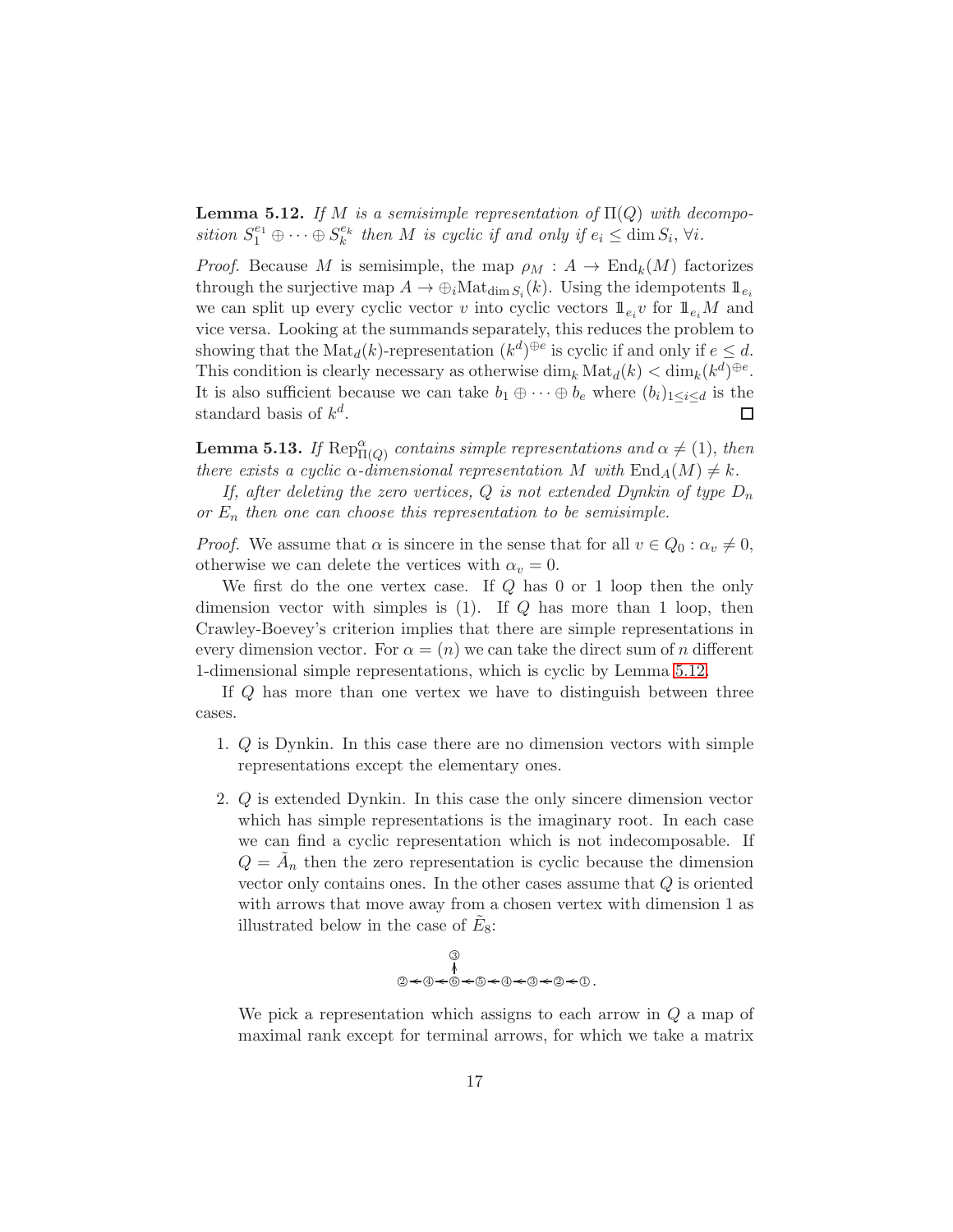with rank equal to the terminal dimension  $-1$ . To the starred arrows we assign zero maps. This is a cyclic representation of  $\Pi(Q)$ : If we look at the dimension of the tail of the incoming nonstarred arrow in any given vertex, we see that it is at least one less than the dimension of this vertex. Therefore we can find vectors  $\vec{w}_v \in v \vec{k}^\alpha$  such that in each vertex v, the vectors  $\vec{w}_v$  and  $v\Pi(Q)_{\geq 1}v'\vec{w}_{v'}, v' \in Q_0$  generate  $vk^{\alpha}$ . The sum  $\sum_{v \in Q_0} w_v$  is a cyclic vector for this representation, but endomorphism ring of this representation contains  $k \oplus k$  because there is a direct summand in the terminal vertex.

3. Q is wild, so by Remark [5.9](#page-15-1) dim  $\text{Rep}_{\Pi(Q)}^{\alpha}/\!\!/ \text{GL}_{\alpha} \geq 4$ . We work by induction on  $|\alpha| = \sum_{v} \alpha_v$ . If  $\alpha$  only consists of ones then by Lemma [5.12](#page-16-0) the zero representation is semisimple and cyclic so we are done.

If  $\alpha_v > 1$  for some v, Lemma [5.8](#page-15-2) shows that we can always find a subquiver of extended Dynkin type (or a 1 vertex 1 loop quiver, which is essentially  $\tilde{A}_0$ ) such that  $\alpha$  is bigger than the imaginary root δ. We can find a semisimple representation in  $\rho \in \text{Rep}_{Q}^{\alpha}$  which is the direct sum of a simple nonzero representation of the extended Dynkin subquiver, together with elementary simples with multiplicity  $\alpha_v - \delta_v$  for each vertex v. By Theorem [5.10](#page-15-0) there is a  $GL_\beta$ -equivariant morphism  $\operatorname{Rep}^{\beta}_{\Pi(Q_L)} \to \operatorname{Rep}^{\alpha}_{\Pi(Q)}$  that maps 0 to  $\rho$ , which induces a morphism  $\operatorname{Rep}^{\beta}_{\Pi(Q_L)} \llcorner \text{GL}_{\beta} \to \operatorname{Rep}^{\alpha}_{\Pi(Q)} \llcorner \text{GL}_{\alpha}$  that is étale at zero.

This implies that the dimension of  $\text{Rep}^{\beta}_{\Pi(Q_L)}/\!\!/ \text{GL}_{\beta}$  is the same as the dimension of dim  $\text{Rep}^{\alpha}_{\Pi(Q)}/\!\!/ \text{GL}_{\alpha}$  and also that  $\text{Rep}^{\beta}_{\Pi(Q_L)}$  contains simples: just lift a simple 'close enough' to  $\rho$ . So  $(Q_L, \beta)$  is again wild and  $|\beta| < |\alpha|$ .

By induction there is a semisimple cyclic representation  $\xi \in \text{Rep}_{\beta} \Pi(Q_L)$ , which we can choose in the appropriate neighborhood of the zero representation because  $\Pi(Q_L)$  is graded and hence  $\operatorname{Rep}^{\beta}_{\Pi(Q_L)}$  has a  $k^*$ -action by scaling. Under the étale morphism,  $\xi$  corresponds to a semisimple point  $\rho' \in \text{Rep}^{\alpha}_{\Pi(Q)}$  which has the same stabilizer.

By Remark [5.11,](#page-15-3) the dimensions of the simples in the decomposition of  $\rho'$  are not smaller than those in the decomposition of  $\xi$ . Lemma [5.12](#page-16-0) now implies that the representation  $\rho$  is also cyclic.

 $\Box$ 

**Theorem 5.14.** Let  $\Pi(Q)$  be the preprojective algebra of a quiver Q and let  $\alpha$  be a dimension vector for which there exist simple representations. Then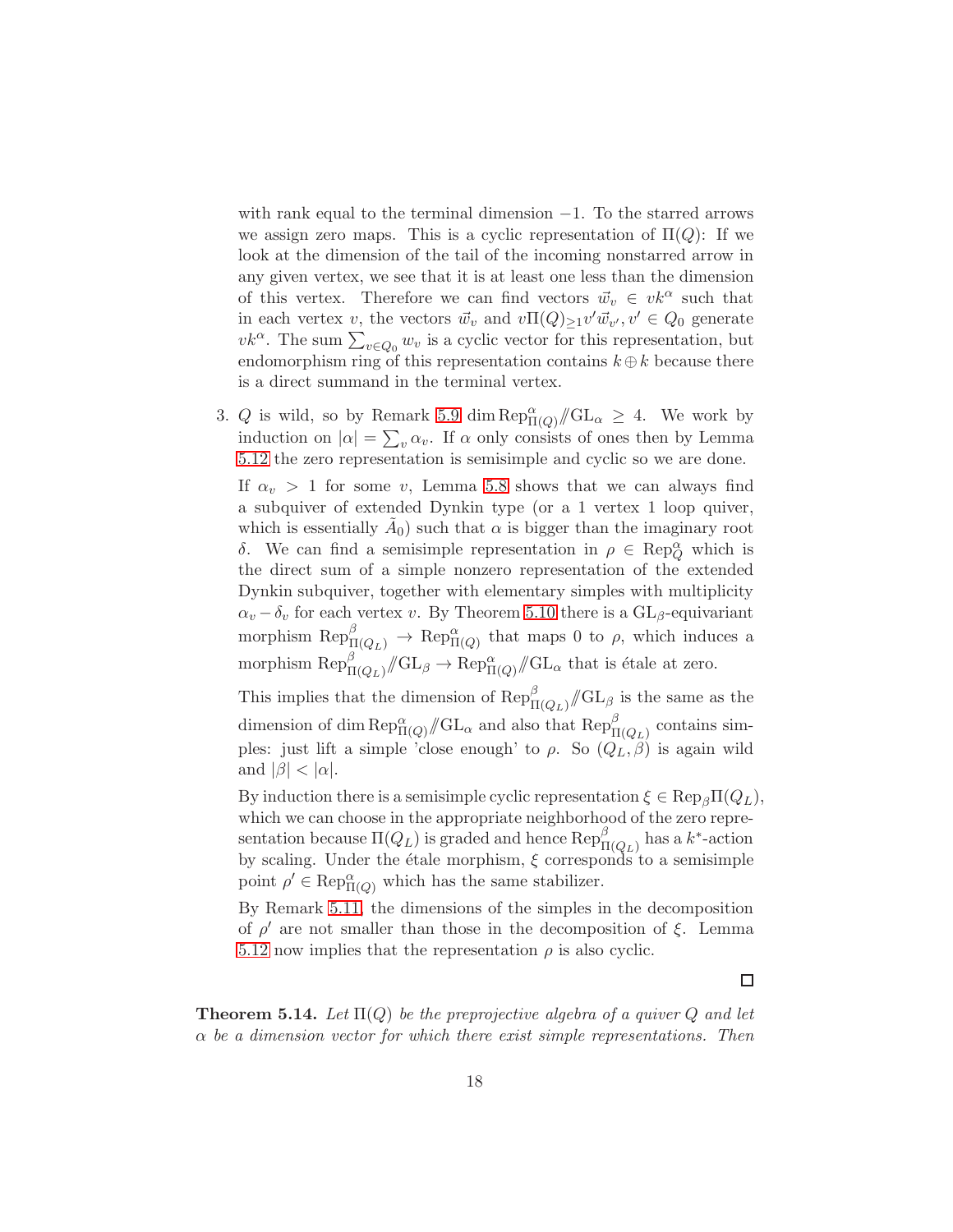$\text{Hilb}_{\Pi(Q)}^{\alpha}$  is irreducible of dimension  $1+2\sum_{a\in Q_1}\alpha_{h(a)}\alpha_{t(a)}+\sum_{v\in Q_0}(\alpha_v-2\alpha_v^2)$ and it is smooth if and only if Q has one vertex and  $\alpha = (1)$  (or equivalently all  $\alpha$ -dimensional representations are simple).

*Proof.* From Theorem [5.7](#page-14-1) we know that in this case  $\text{Rep}_{\Pi(Q)}^{\alpha}$  is an irreducible variety with dimension  $2p(\alpha)+\alpha\cdot\alpha-1$ , where  $p(\alpha)$  is the quadratic form we defined before. Using the fact that  $\mathrm{Hilb}^\alpha_{\Pi(Q)}$  is a quotient of an open subset of  $\text{Rep}_{\Pi(Q)}^{\alpha} \times k^{\alpha}$  with fibers of dimension  $\alpha \cdot \alpha$ , we arrive at the desired formula for the dimension. Unless  $\alpha = (1)$  the previous lemma shows that we can always find a cyclic representation  $\rho$  with  $\text{End}(\rho) \neq k$ . By Theorem [5.2](#page-11-0) this representation will correspond to a singularity in the Hilbert scheme. □

The crucial element in the proof for preprojective algebras rests on the fact that one can describe the representation space around any semisimple point again as the representation space of a preprojective algebra. If we want to generalize our result to other Calabi-Yau algebras, we need to find a similar description. This will be done in the final part of the paper.

# <span id="page-18-0"></span>6 The local structure of representations spaces of 2-Calabi-Yau algebras

In this section we explain how the local structure of the representation space of a 2-Calabi-Yau algebra can be seen as the representation space of a preprojective algebra. This result enables us to show that the semisimple representations that correspond to smooth points in the representation space are precisely the simple points. Moreover we show that if a neighborhood of a semisimple contains simples and the dimension of the quotient space is bigger than 2, then we can also find non-simple semisimple cyclic representations. This implies that there is a singularity in the corresponding component of the Hilbert scheme.

The results described here follow from a combination of results by many authors. First we will explain the  $A_{\infty}$ -perspective on deformation theory as developed by Kontsevich and Soibelman [\[27,](#page-30-11) [28\]](#page-31-10) and apply it to representation theory. This point of view is also studied by Segal [\[38\]](#page-31-11). Then we will use results by Van den Bergh on complete Calabi-Yau algebras in [\[42\]](#page-32-0) to show that locally 2-CY algebras can be seen as completed preprojective algebras. This observation is a generalization of a result by Crawley-Boevey in [\[13\]](#page-29-12). It also allows us to classify the semisimple representations that correspond to smooth points in the representation space of a Calabi -Yau algebra.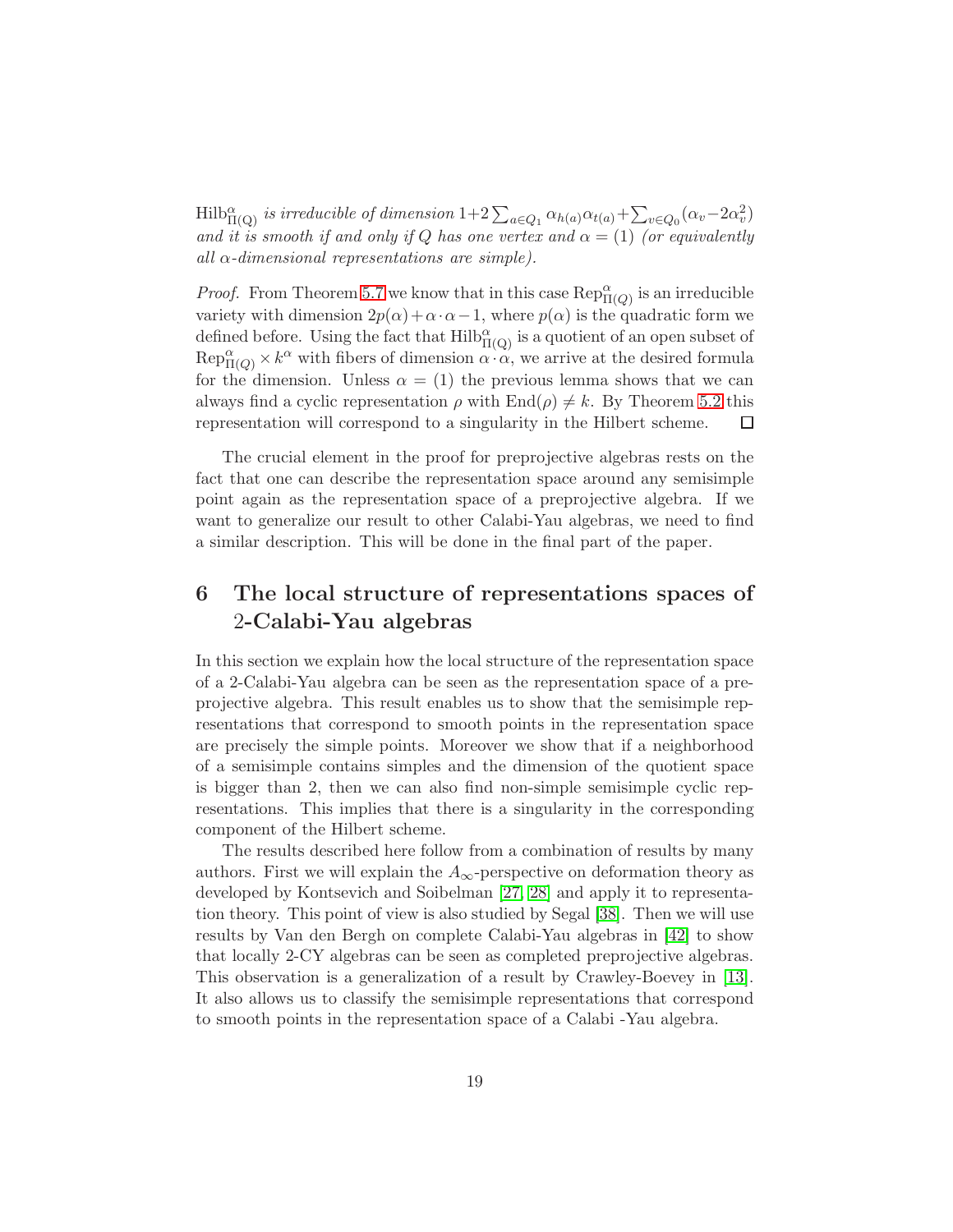### 6.1 Deformation theory

We are going to reformulate some concepts in geometric representation theory to the setting of deformation theory. To do this we need to recall some basics about  $A_{\infty}$ -algebras from [\[25\]](#page-30-12) and [\[27\]](#page-30-11).

Let  $\ell$  be a finite dimensional semisimple algebra over k. An  $A_{\infty}$ -algebra is a graded  $\ell$ -bimodule B equipped with a collection of products  $(\mu_i)_{i>1}$ , which are  $\ell$ -bimodule morphisms of degree  $2 - i$ 

$$
\mu_i: \underbrace{B \otimes_{\ell} \cdots \otimes_{\ell} B}_{i \text{ factors}} \to B
$$

subject to the relations<sup>[1](#page-19-0)</sup>

$$
[M_n] \sum_{u+v+j=n} \pm \mu_{u+v+1}(1^{\otimes u} \otimes \mu_j \otimes 1^{\otimes v}) = 0.
$$

Note that  $\mu_1$  has degree 1 and  $[M_1]$  implies  $\mu_1^2 = 0$ , so B has the structure of a complex. Moreover if  $\mu_i = 0$  for  $i > 2$  we get a dg-algebra, so  $A_{\infty}$ -algebras can be seen as generalizations of dg-algebras. If it is clear which product we are talking about we drop the index i.

Morphisms between two  $A_{\infty}$ -algebras B and C are defined as collections of  $\ell$ -bimodule morphisms  $(F_i)_{i\geq 1}$  of degree  $1-i$ 

$$
F_i:B\otimes_{\ell}\cdots\otimes_{\ell}B\to C
$$

subject to the relations

$$
\sum_{u+v+j=n} \pm F_{u+v+1}(1^{\otimes u} \otimes \mu_j \otimes 1^{\otimes v}) + \sum_{i_1+\cdots+i_l=n} \pm \mu_l(F_{i_1} \otimes \cdots \otimes F_{i_l}) = 0.
$$

The power of  $A_{\infty}$ -structures lies in the fact that they can be transported over quasi-isomorphisms between two complexes. If B is an  $A_{\infty}$ -algebra, C a complex of  $\ell$ -bimodules and  $\phi : B \to C$  a quasi-isomophism then we can find an  $A_{\infty}$ -structure on C and a quasi- $A_{\infty}$ -isomorphism  $F_{\bullet}: B \to C$  with  $F_1 = \phi$ .

An important result in the theory of  $A_{\infty}$ -algebras is the minimal model theorem [\[27,](#page-30-11) [28,](#page-31-10) [25\]](#page-30-12):

**Theorem 6.1.** Every  $A_{\infty}$ -algebra is  $A_{\infty}$ -isomorphic to the product of a minimal one (i.e.  $\mu_1 = 0$ ) and a contractible one (i.e.  $\mu_{>1} = 0$  and zero homology). Two  $A_{\infty}$ -algebras are quasi-isomorphic if they have isomorphic minimal factors.

<span id="page-19-0"></span><sup>&</sup>lt;sup>1</sup> for the specific sign convention we refer to [\[25\]](#page-30-12)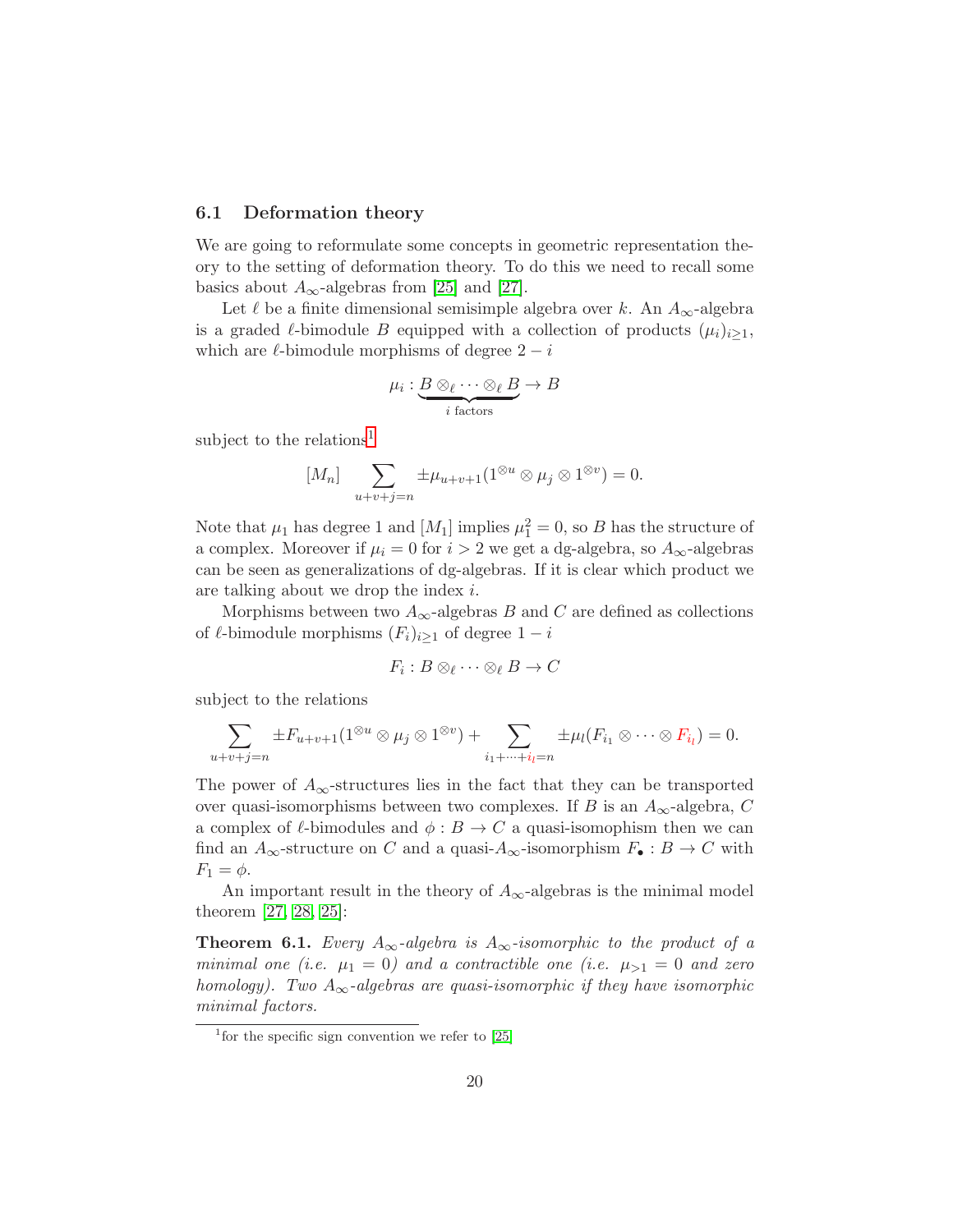Given an  $A_{\infty}$ -algebra B we can define the Maurer-Cartan equation

$$
\mu(x) + \mu(x, x) + \mu(x, x, x) + \dots = 0
$$

The standard way to make sense of this equation is to demand that  $x \in$  $B_1 \otimes \mathfrak{m}$ , where  $\mathfrak{m}$  is the maximal ideal in  $R = k[t]/(t^n)$  (or some other local artinian commutative ring  $R = k \oplus \mathfrak{m}$  and to let R commute with the  $\mu_i$ . The set of solutions will be denoted by  $MC(B)_{m}$  and as such  $MC(B)$  can be considered as a functor from local artinian rings to sets. [2](#page-20-0)

If  $B_0$  and  $B_1$  are finite dimensional we can also make sense of this by looking at the local ring

$$
\widehat{\mathrm{MC}}(B) := k[\![B_1^*]\!]/\langle \xi \mu^1 + \xi \mu^2 + \xi \mu^3 + \dots | \xi \in B_1^* \rangle
$$

where  $\xi \mu^k$  is interpreted as the homogeneous polynomial function that maps  $x \in B_1$  to  $\xi(\mu_k(x,\ldots,x))$ . This ring can be seen as the complete local ring corresponding to the zero solution in the formal scheme of solutions to the Maurer-Cartan equation.

 $B_0$  has an infinitesimal action on  $\overrightarrow{MC}$ 

$$
b\cdot \xi:=\sum_{i=0}^\infty \pm \xi \mu_b^i
$$

where  $\xi \mu_b^k$  is interpreted as the element in  $(B_1^*)^{\otimes k-1}$  that maps x to

$$
\xi(\mu_k(b,\ldots,x)\pm\cdots\pm\mu_k(x,\ldots,b)).
$$

We denote the ring of invariants of this action by

$$
\widehat{\mathrm{MC}}^{\mathrm{inv}}(B) := \{ f \in \widehat{\mathrm{MC}}(B) | \forall b \in B_0 : b \cdot f = 0 \}
$$

If  $F_{\bullet}: B \to C$  is an  $A_{\infty}$ -isomorphism then the map

$$
\phi_F : \widehat{\mathrm{MC}}(C) \to \widehat{\mathrm{MC}}(B) : \xi \mapsto \sum_{i=0}^{\infty} \xi F^i
$$

is an isomophism which maps  $\widehat{\mathrm{MC}}^{\mathrm{inv}}(C)$  to  $\widehat{\mathrm{MC}}^{\mathrm{inv}}(B)$ .

If an  $A_{\infty}$ -algebra is a product of two subalgebras, the set of solutions to the Maurer-Cartan equations for an  $A_{\infty}$ -algebra is the product of the set of

<span id="page-20-0"></span><sup>&</sup>lt;sup>2</sup>In fact it is a functor to groupoids, because one can integrate the  $B_0 \otimes \mathfrak{m}$ -action on  $MC(B)_{m}.$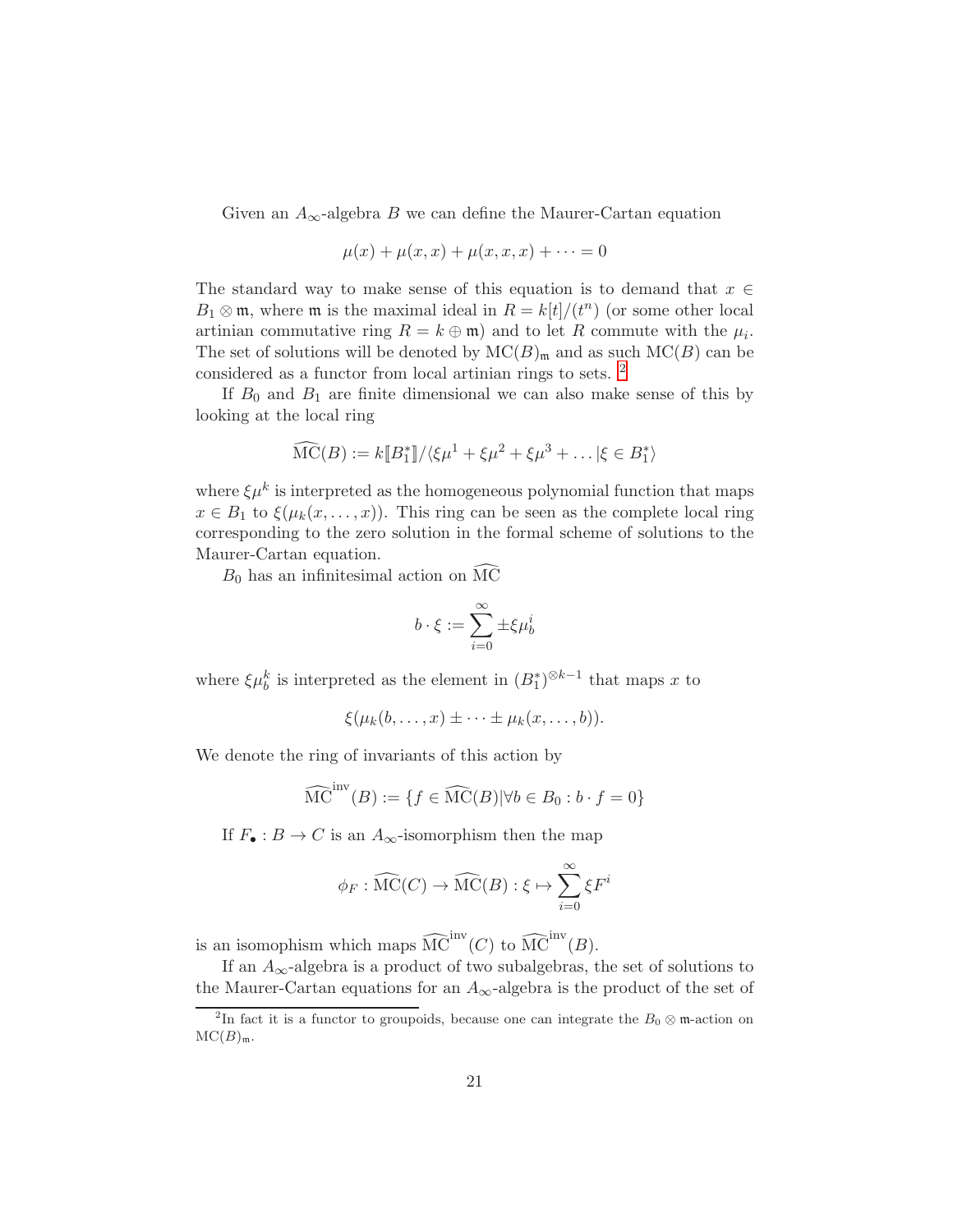solutions to the Maurer-Cartan equations of its two factors. Likewise, the corresponding local ring is the completed tensor product of the local rings of the two factors and the invariant ring is the completed tensor product of the two invariant rings.

If B is contractible then as vector spaces  $B_0 \cong \ker \mu_1|_{B_1}$ . As the higher products vanish  $\widehat{\mathrm{MC}}(B) \cong k[\![B_0^*]\!]$  and the invariant ring is  $\widehat{\mathrm{MC}}^{\mathrm{inv}}(B) =$ k. Combined with the minimal model theorem this implies that quasiisomorphic  $A_{\infty}$ -algebras have isomorphic invariant rings.

### 6.2 Representation spaces

For  $A = kQ/J$  a path algebra of a quiver with relations, we can describe the space  $\operatorname{Rep}_A^{\alpha}$  as a deformation problem. Fix an  $\alpha$ -dimensional representation  $\rho$  and construct the following complex  $R^{\bullet}$ :

$$
R^i = \operatorname{Hom}_{\ell^e}(A \otimes_{\ell} \cdots \otimes_{\ell} A, \operatorname{Mat}_n(k))
$$

with the following products

$$
\mu_1 f(a_1, \ldots, a_{i+1}) = \rho(a_1) f(a_2, \ldots, a_{i+1}) - f(a_1 a_2, \ldots, a_{i+1}) + \ldots
$$
  
\n
$$
\pm f(a_1, \ldots, a_i a_{i+1}) \mp f(a_1, \ldots, a_i) \rho(a_{i+1})
$$
  
\n
$$
\mu_2(f, g)(a_1, \ldots, a_{i+j}) = f(a_1, \ldots, a_i) g(a_{i+1}, \ldots, a_{i+j})
$$

The Maurer-Cartan equation for this algebra reduces to finding ℓ-linear maps  $f : A \to \mathrm{Mat}_n(k) \otimes \mathfrak{m}$  for which

$$
\rho(a)f(b) - f(ab) + f(a)\rho(b) + f(a)f(b) = 0,
$$

which is precisely the condition that  $\rho + f$  is a  $\alpha$ -dimensional representation. So the map  $f \mapsto (\rho(a) + f(a))_{a \in Q_1}$  maps  $MC(R)_{\mathfrak{m}}$  bijectively to the  $k \oplus \mathfrak{m}$ points that lie over the point  $\rho \in \text{Rep}_{\alpha}A$ . In this way  $R^{\bullet}$  captures the local information of the representation scheme  $\operatorname{Rep}_A^{\alpha}$  around  $\rho$ .

In fact, we can interpret the complex  $R^{\bullet}$  as

$$
\operatorname{Hom}_{A^e}(\mathcal{A}_\bullet, M \otimes M^\vee)
$$

where  $A_{\bullet}$  is the bar resolution of A and M is the A-module corresponding to the representation  $\rho$ . Therefore  $R^{\bullet}$  is quasi-isomorphic to the complex  $\text{Ext}_{A}^{\bullet}(\rho, \rho)$  with a corresponding  $A_{\infty}$ -structure. For more information on this we refer to [\[32\]](#page-31-12).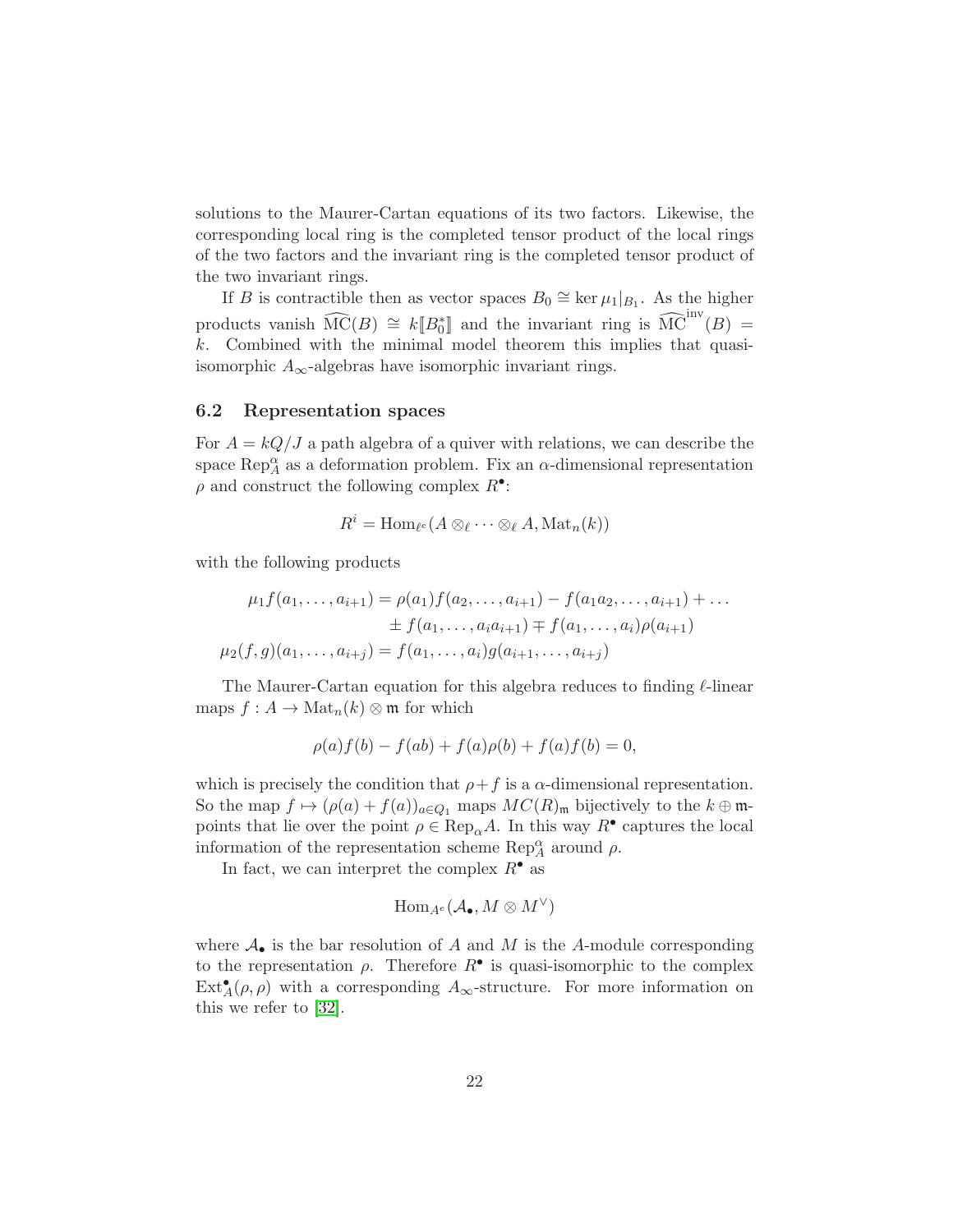### 6.3 Koszul Duality

In general if  $A = kQ/J$  and none of the relations  $r_i$  contains paths of length ≤ 1, we can consider the zero representation corresponding to the module  $\underline{\ell} := A/Q_1 A.$ 

Definition 6.2. The Koszul dual of A is

$$
A^! := \mathrm{Ext}^{\bullet}_A(\underline{\ell}, \underline{\ell}).
$$

As explained in the previous section this space has the structure of an  $A_{\infty}$ algebra over  $\ell$  coming from the isomorphism

$$
\text{Ext}^{\bullet}_{A}(\underline{\ell},\underline{\ell}) \cong H(\text{Hom}_{A^e}(\mathcal{A}_{\bullet},\underline{\ell} \otimes \underline{\ell}^{\vee}).
$$

The ordinary product in this  $A_{\infty}$ -structure is equal to the standard Yoneda product [\[32\]](#page-31-12).

Note that  $\text{Ext}_{A}^{0}(\underline{\ell}, \underline{\ell}) = \ell$  and as a  $\ell$ -bimodule  $\text{Ext}_{A}^{1}(\underline{\ell}, \underline{\ell})$  is spanned by elements [a] corresponding to the arrows while  $\text{Ext}^2(\underline{\ell}, \underline{\ell})$  is spanned by elements  $[r_i]$  corresponding to a minimal set of relations. The complete structure of the  $A_{\infty}$ -products can become very complicated but one has the following identity [\[38\]](#page-31-11)

<span id="page-22-0"></span>
$$
\mu([a_1], \dots, [a_s]) = \sum_i c_i[r_i]
$$
\n(6.1)

.

where  $c_i$  is the coefficient of the path  $a_1 \ldots a_k$  in  $r_i$ . For every dimension vector  $\alpha$  we also have a zero representation  $\rho_0 = \underline{\ell} \otimes_{\ell} k^{\alpha}$  and in that case

$$
\operatorname{Ext}_{A}^{\bullet}(\rho_{0},\rho_{0})=\operatorname{Ext}_{A}^{\bullet}(\underline{\ell}\otimes_{\ell}k^{\alpha},\underline{\ell}\otimes_{\ell}k^{\alpha})=k^{\alpha}\otimes_{\ell}\operatorname{Ext}_{A}^{\bullet}(\underline{\ell},\underline{\ell})\otimes_{\ell}k^{\alpha}.
$$

If  $\{b_i | i \in \mathcal{I}\}\$ is a graded  $\ell$ -basis for  $A^!$ , then elements in  $\text{Ext}_{A}^{\bullet}(\rho_0, \rho_0)$  can be seen as linear combinations  $\sum B_i b_i$  where  $B_i$  is an  $\alpha_{h(b_i)} \times \alpha_{t(b_i)}$ -matrix. The higher multiplications are matrix-versions of the original ones:

$$
\mu(B_1b_1,\ldots,B_ib_i)=B_1\ldots B_i\mu(b_1,\ldots,b_i).
$$

In combination with [\(6.1\)](#page-22-0) it is easy to see that, just as expected,  $\sum A_i[a_i] \in$  $\text{Ext}_{A}^{1}(\rho_{0}, \rho_{0}) \otimes \mathfrak{m}$  is a solution to the Maurer-Cartan equation if and only if the matrices  $A_i$  satisfy the relations. From the point of view of local rings we see that

$$
\widehat{\mathrm{MC}}(\mathrm{Ext}^{\bullet}_A(\rho_0,\rho_0))\cong k\widehat{[\mathrm{Rep}^{\alpha}_A]}_{\rho_0}
$$

It can also easily be checked that

$$
\widehat{\mathrm{MC}}^{\mathrm{inv}}(\mathrm{Ext}^{\bullet}_{A}(\rho_{0},\rho_{0})) \cong k \widehat{[\mathrm{Rep}_{A}^{\alpha}]}_{\rho_{0}}^{\mathrm{GL}_{\alpha}}.
$$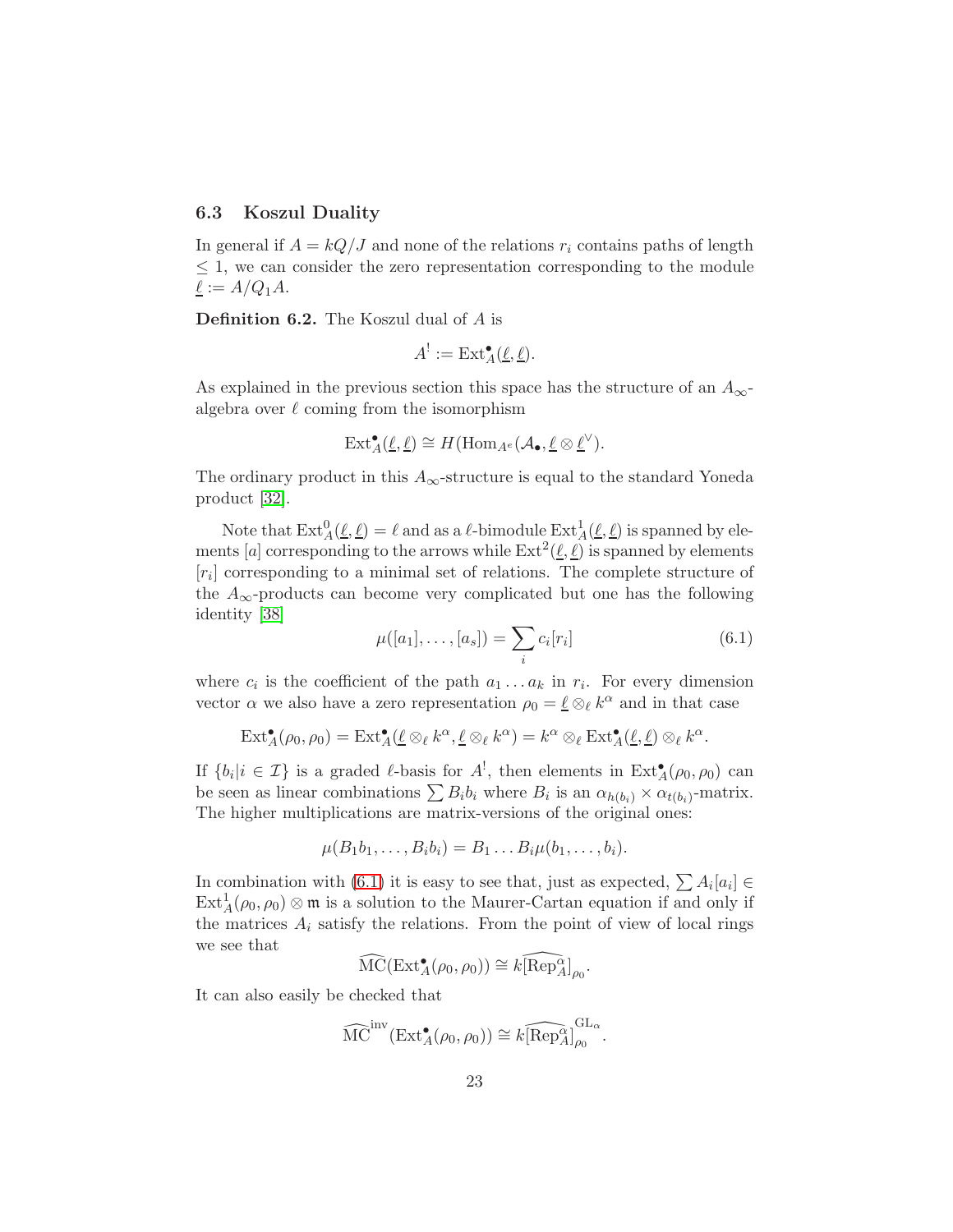Now we return to the general situation and look at a semisimple  $\alpha$ dimensional representation  $\rho$  with decomposition into simple representations  $\rho = \sigma_1^{\oplus e_1} \oplus \cdots \oplus \sigma_m^{\oplus e_m}$ . We can rewrite

$$
\text{Ext}_{A}(\rho,\rho) = \bigoplus_{i,j=1}^{m} \bigoplus_{r=1}^{e_i} \bigoplus_{s=1}^{e_j} \text{Ext}(\sigma_i,\sigma_j) = k^{\epsilon} \otimes_{l} \text{Ext}(\underline{\rho},\underline{\rho}) \otimes_{l} k^{\epsilon}.
$$

In this notation  $\rho$  is the representation that contains one copy of each simple  $\sigma_i$ ,  $l = k^m$  is the semisimple algebra  $\text{Ext}_{A}^0(\underline{\rho}, \underline{\rho})$  and  $k^{\epsilon}$  is the module over this algebra with dimension vector  $\epsilon = (e_1, \ldots, e_m)$ . If we can find an lalgebra B such that  $B^! = \text{Ext}_{A}^{\bullet}(\underline{\rho}, \underline{\rho})$ , then we can say that locally (up to a product with an affine space) the space of  $\alpha$ -dimensional representations of A around  $\rho$  looks like the space of  $\epsilon$ -dimensional representations of B around the zero representation.

How do we find B? Because  $B' = \text{Ext}_{A}^{\bullet}(\underline{\rho}, \underline{\rho})$ , the algebra B should be the Koszul dual of  $E := Ext^{\bullet}_{A}(\underline{\rho}, \underline{\rho})$ , so we need to take a look at the construction of the Koszul dual of an  $A_{\infty}$ -algebra. We restrict to the relevant case where  $E = l \oplus V$  is a finite dimensional augmented *l*-algebra with an  $A_{\infty}$ -structure on E such that  $\mu_1(l) = 0$ ,  $\mu_2$  is the ordinary multiplication and  $\mu_n(\ldots,l,\ldots)=0$  for all  $n>2$ . For this cases we will follow the construction in [\[42,](#page-32-0) Appendix A].

As is explained in [\[42\]](#page-32-0) the Koszul dual of a finite dimensional algebra should be a complete algebra. First we construct the completed tensoralgebra  $\widehat{T_l V^*}$  with  $V^* := \text{Hom}(V, k)$ . Using a graded *l*-basis  $\mathcal B$  for V, this algebra consist of all formal sums of words  $b_1^* \otimes \cdots \otimes b_s^*$  with  $b_1, \ldots, b_s \in \mathcal{B}$ . We give this algebra a grading by setting deg  $b^* = 1 - \deg b$  for all  $b \in \mathcal{B}$ .

We turn this completed tensor-algebra into a dg-algebra by adding a differential. Using the Leibniz rule, linearity and completion, the differential is completely defined if we give expressions for  $db^*$  with  $b \in \mathcal{B}$ . We set

$$
db^* = \sum_{s=1}^{\infty} \sum_{b_1,\dots,b_s \in \mathcal{B}} c_{b_1,\dots,b_s} b_1^* \otimes \dots \otimes b_s^*,
$$

where  $c_{b_1,\dots,b_s}$  is the coefficient of b in  $\mu(b_1,\dots,b_s)$ . We will call the dgalgebra  $(\widehat{T_lV^*}, d)$  the Koszul dual of  $(E, \mu)$  and denote it by  $E^!$ . Note that if  $(E, \mu)$  is an ordinary algebra,  $(\widehat{T_l V^*}, d)$  can be seen as the Koszul complex used to calculate  $\text{Ext}_E(l, l)$ , so  $E^!$  is quasi-isomorphic to the classical Koszul dual of E. If  $E = \text{Ext}_{A}^{\bullet}(\underline{\ell}, \underline{\ell}) = A^{!}$  then  $E^{!}$  is formal and its homology is the completion of A by path-length concentrated in degree 0. In other words  $\hat{A}$ is the minimal model of  $E'$  (see [\[42,](#page-32-0) Proposition A.5.4]).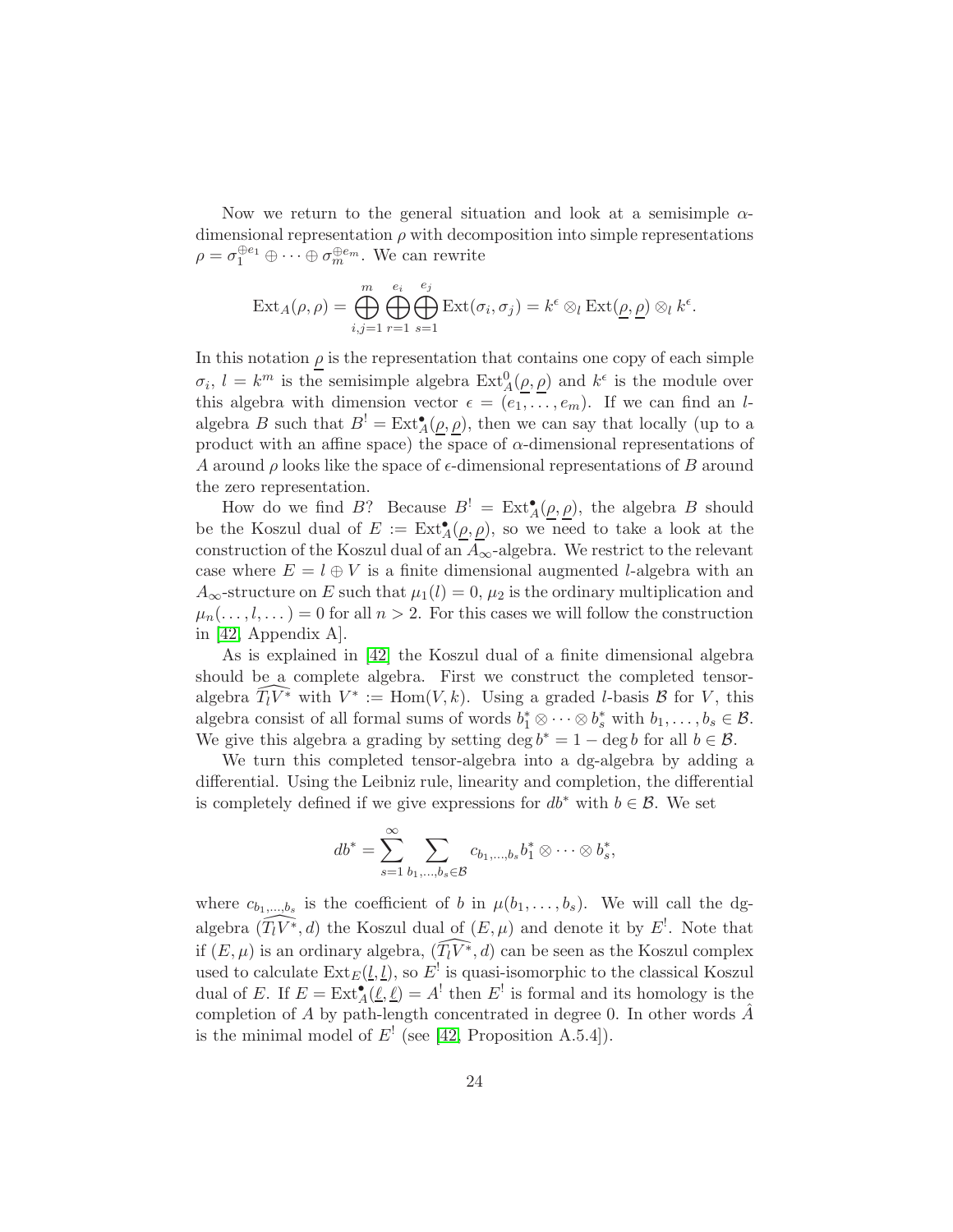In general  $E'$  is not formal, but the degree zero part of its homology,  $H_0(E^!)$ , is enough to construct the Maurer-Cartan equation for E. Indeed, the Maurer-Cartan equation for E only depends on  $\mu_i|_{E_1^{\otimes i}}$ . In E<sup>†</sup> these are encoded in the map  $d: E_{-1}^! \to E_0^!$ .

Note that because all degrees in  $E = \text{Ext}_{A}^{\bullet}(\underline{\rho}, \underline{\rho})$  are nonnegative, the degrees in  $E^!$  are nonpositive. The degree zero part of  $E^!$  is the completed tensor algebra  $\widehat{T_lE_1^*}$ , which can be seen as a completed path algebra of a quiver  $Q_{loc}$  with m vertices and  $\dim iE_1^*j = \dim \text{Ext}^1_A(\sigma_i, \sigma_j)$  arrows from i to j. This quiver is called the local quiver of  $\rho$ .  $E_{-1}^! = \widehat{kQ_{loc}} \otimes_l E_2^* \otimes_l \widehat{kQ_{loc}}$ and the image of  $d|_{E_{-1}^{\dagger}}$  is the  $\widehat{kQ_{loc}}$ -ideal generated by the  $ds_i$  where the  $s_i$ form an *l*-basis for  $E_2^*$ . Hence,  $H_0(E^!)$  is the completed path algebra of the quiver  $Q_{loc}$  with relations  $ds_i$  and

$$
\mathrm{Ext}^i_{H_0(E^!)}(l,l) = E_i \text{ for } i \leq 2 \text{ and } \mu_n \Big|_{\left(\mathrm{Ext}^1_{H_0(E^!)}(l,l)\right)^{\otimes n}} = \mu_n|_{E_1^{\otimes n}}.
$$

This allows us to conclude

<span id="page-24-0"></span>**Theorem 6.3.** Let A be a finitely presented algebra. If  $\rho$  is an  $\alpha$ -dimensional semisimple representation of A with decomposition  $\rho = \sigma_1^{\oplus e_1} \oplus \cdots \oplus \sigma_m^{\oplus e_m}$ then the local structure of the representation space around  $\rho$  is the same (up to a product with an affine space) as the local structure of the representation space around the  $\epsilon$ -dimensional zero representation of  $H_0(E^!)$  with  $E = \text{Ext}_{A}^{\bullet}(\underline{\rho}, \underline{\rho})$  and  $\epsilon = (e_1, \ldots, e_n)$ .

If  $H_0(E^!)$  is the completion of a path algebra with relations L we can write

$$
\widehat{k[\operatorname{Rep}_{A}^{\alpha}]}_{\rho} \cong \widehat{k[\operatorname{Rep}_{L}^{\epsilon}]}_{\rho_0} \otimes k[\![X_1, \ldots, X_s]\!] \ \ \text{and} \ \widehat{k[\operatorname{Rep}_{A}^{\alpha}]^{\operatorname{GL}_{\alpha}}}_{\rho} \cong \widehat{k[\operatorname{Rep}_{L}^{\epsilon}]^{\operatorname{GL}_{\epsilon}}}_{\rho_0}.
$$

*Remark* 6.4. The number s equals the difference dim  $GL_{\alpha}$  – dim  $GL_{\epsilon}$  =  $\alpha \cdot \alpha - \epsilon \cdot \epsilon$  and we can also identify  $k \widehat{[\text{Rep}_L^{\epsilon}]}_{\rho_0} \otimes k[\![X_1, \ldots, X_s]\!]$  with

$$
k[\widehat{\mathrm{Rep}^{\epsilon}_L \times_{\mathrm{GL}_{\epsilon}} \mathrm{GL}_{\alpha}]}_{(\rho_0,1)}
$$

*Remark* 6.5. If A is hereditary then  $\text{Ext}_{A}^{\geq 2}(\rho, \rho) = 0$  and the Maurer-Cartan equation becomes trivial. The algebra  $H_0(E^!)$  is equal to  $E^!$  and is just the completed path algebra of the local quiver without any relations. Hence, locally the representation space of an hereditary algebra looks like the representation space of a quiver without relations. This result is an analogue of the local quiver theorem by Le Bruyn in [\[30\]](#page-31-0). We will now have a look at generalizations of this result to the 2-CY case.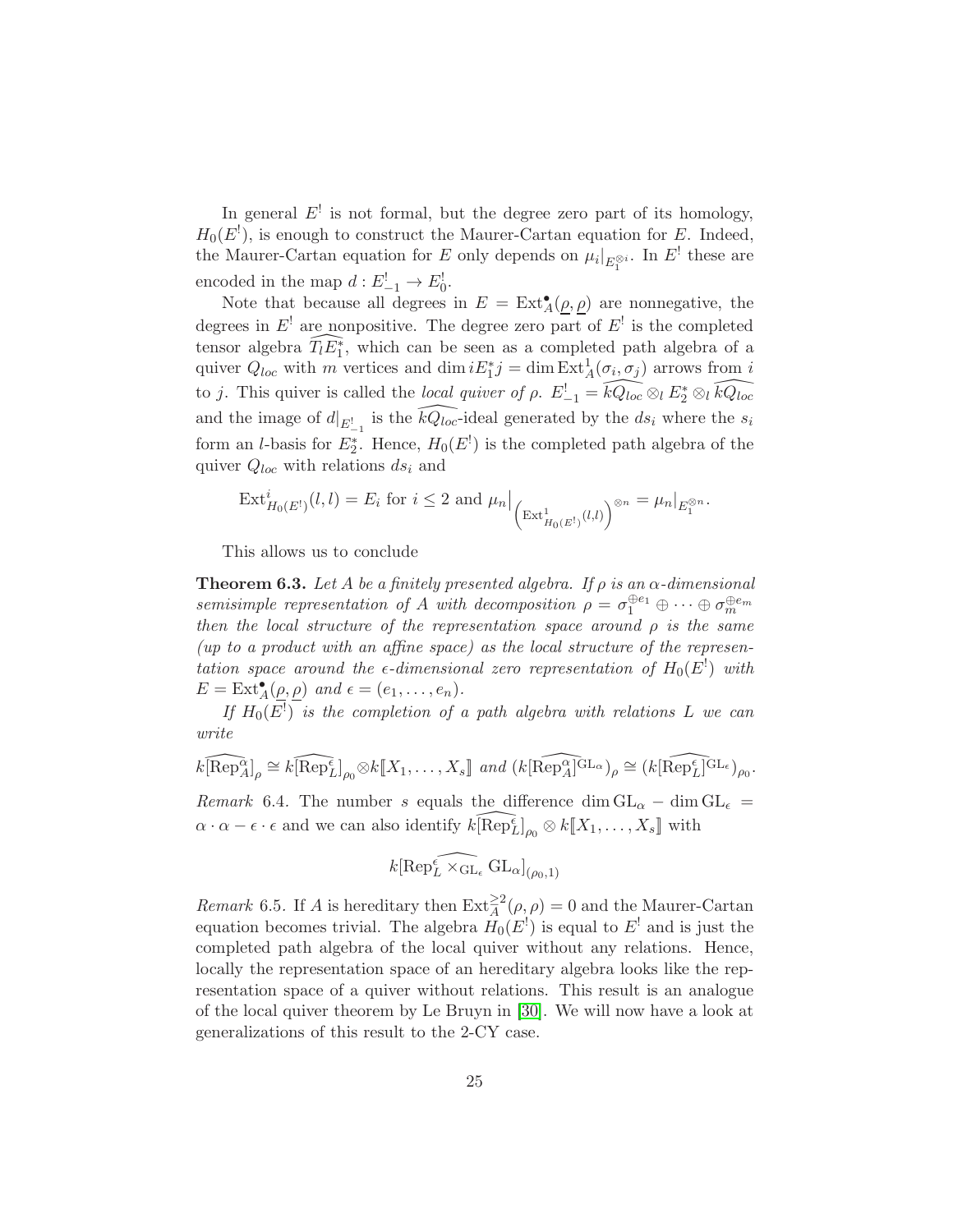### 6.4 Generalizations to 2-Calabi-Yau algebras

Suppose for now that  $A$  is 2-CY and  $M$  is a semisimple  $A$ -module with  $\text{End}_A(M) = l = k^m$ . In this case  $\text{Ext}^1_A(M, M)$  has a nondegenerate antisymmetric *l*-bilinear form  $\langle f, g \rangle := \text{Tr}_M(fg)$  and hence we can find a symplectic *l*-basis of the form  $\{[a_i], [a_i]^* | i \in \mathcal{I}\}$  such that  $\langle [a_i], [a_j] \rangle = 0$ ,  $\langle [a_i]^*, [a_j]^* \rangle = 0$ and  $\langle [a_i], [a_j]^* \rangle = \delta_{ij}$ . Similarly  $\text{Ext}^0(M, M)$  is dual to  $\text{Ext}^2(M, M)$  so each 'vertex'  $[v] \in l$  has a dual element  $[v^*]$  and we have  $[a_i][a_i^*] = [v^*]$  and  $[a_i^*][a_i] = -[w^*]$  for some v and w which we can consider as the head and tail of  $a_i$  in the local quiver.

If we take the Koszul dual of  $\text{Ext}_{A}^{\bullet}(M, M)$ , it is the completed path algebra of the local quiver  $Q_{loc}$  with an extra loop  $v^*$  in every vertex v. If we put  $z = \sum_{v \in Q_0} v^*$  then we get

$$
dz = \sum_{a \in Q_1} a a^* - a^* a + h.o.t.
$$

Following the same reasoning as in the proof of Theorem 11.2.1 in [\[42\]](#page-32-0) one can show that, up to a change of variables, these higher order terms vanish. This implies that

$$
H_0(\operatorname{Ext}^{\bullet}_A(M,M)^!) \cong \widehat{kQ_{loc}}/\langle dz \rangle \cong \widehat{kQ_{loc}}/\langle \sum_{a \in Q_1} aa^* - a^* a \rangle.
$$

This last algebra is the completed preprojective algebra, so in this case  $L = \Pi(Q_L)$  for some quiver  $Q_L$ , for which  $Q_{loc}$  is the double.

To summarize

**Theorem 6.6.** If A is a 2-CY and M is a semisimple A-module, then the algebra  $H_0(\text{Ext}^{\bullet}_{A}(M,M)^!)$  is isomorphic to a preprojective algebra.

This means that locally representation spaces of 2-CY algebras look like preprojective algebras around the zero representation. This result can be seen as a generalization of Theorem [5.10.](#page-15-0)

To solve the question which semisimple representations are smooth, we need to classify the local quivers and dimension vectors for which the zero representation of the preprojective algebra is smooth. Note that by construction such a dimension vector is sincere, i.e.  $\forall v \in Q_0 : \alpha_v \neq 0$ .

**Theorem 6.7.** The only quivers and sincere dimension vectors for which  $\text{Rep}^{\alpha}_{\Pi}$  is smooth at the zero representation are disjoint unions of quivers with one vertex and an arbitrary number of loops and dimension vector 1, or quivers with one vertex and no loops and arbitrary dimension vector.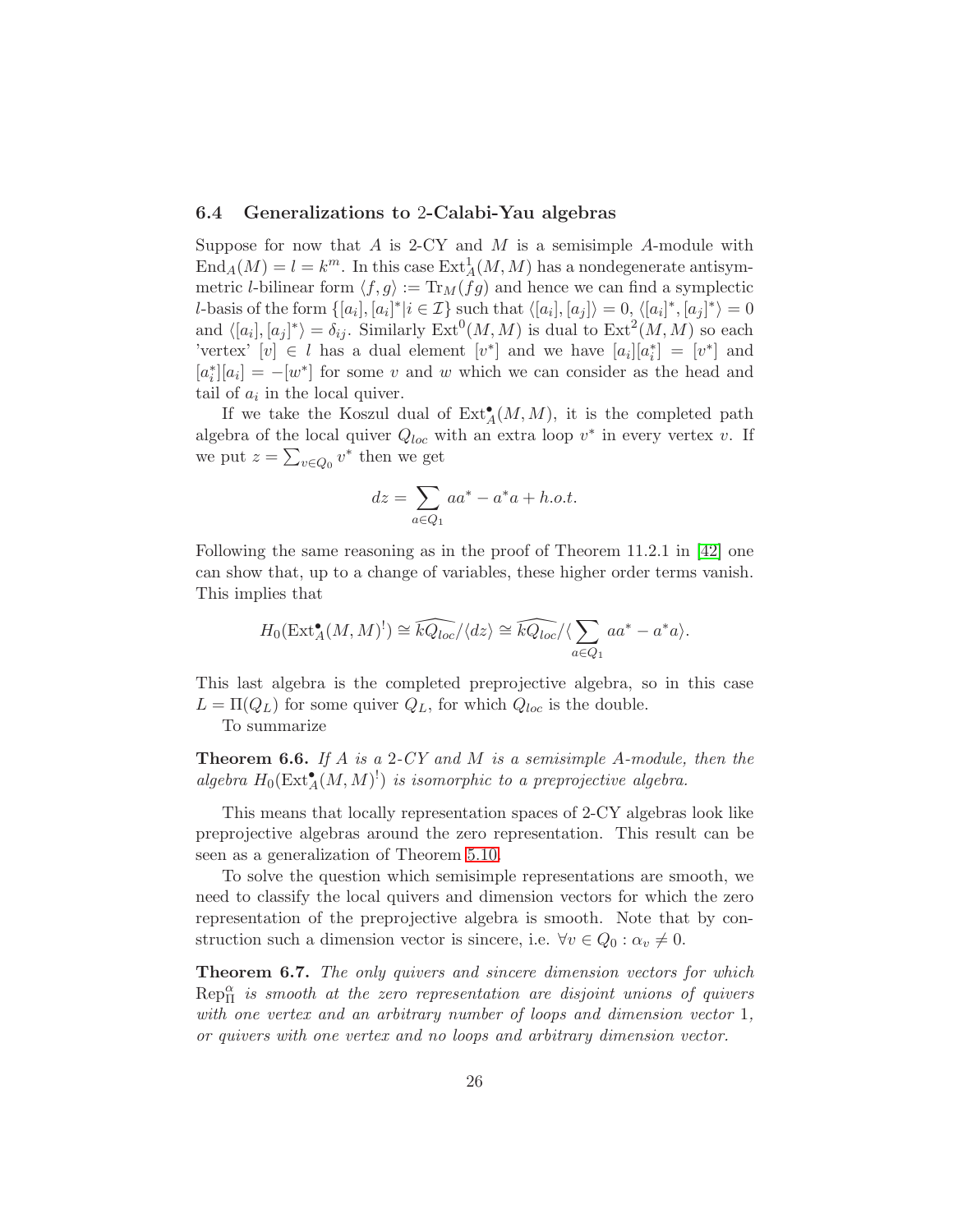Proof. First note that if the quiver is a disjoint union of two subquivers, the preprojective algebra is the direct sum of two smaller preprojective algebras and the representation space is the product of the corresponding representation spaces of these smaller algebras. So we can assume that Q is connected.

The tangent space to the zero  $\rho_0$  representation in  $\text{Rep}^{\alpha}_{\Pi(Q)}$  is equal to  $\text{Rep}_Q^{\alpha}$  because the derivative

$$
\sum [\rho(a), \rho_0(a^*)] + [\rho_0(a), \rho(a^*)] = \sum [\rho(a), 0] + [0, \rho(a)]
$$

is identical to zero. Therefore the zero representation is smooth if and only if Rep $_{\Pi(Q)}^{\alpha} = \text{Rep}_{Q}^{\alpha}$ . This means that the relation  $\sum [\rho(a), \rho(a^*)] = 0$  must be identical to zero. This only happens when all arrows are loops and the dimension in the vertex is 1 or there are no arrows. □

**Corollary 6.8.** Let A be a 2-CY algebra and let  $\rho \in \text{Rep}_A^{\alpha}$  be semisimple. Then  $\rho$  is smooth in  $\operatorname{Rep}_A^{\alpha}$  if it is a direct sum of simples without extensions between them, where a simple can occur with higher multiplicity if it has no self-extensions.

If  $\rho$  has simple representations in its neighborhood then  $\rho$  itself must be simple.

Finally we need to look at cyclic representations.

<span id="page-26-0"></span>**Lemma 6.9.** Let A be a 2-CY algebra and let  $\rho$  be a non-simple semisimple representation. If X is a component of  $\operatorname{Rep}_A^{\alpha}$  containing  $\rho$  such that

- $\bullet$  there are simples in X, and
- dim  $X/\!\!/ \mathrm{GL}_\alpha > 2$ ,

then this component contains a cyclic non-simple semisimple representation.

*Proof.* We will look at the representation space  $\text{Rep}_{L}^{\epsilon}/\!\!/ \text{GL}_{\epsilon}$ , corresponding to the representation  $\rho$ . Artin's approximation theorem applied to the isomorphism  $k \widehat{[\text{Rep}_A^{\alpha}]^{\text{GL}_{\alpha}}} \cong k \widehat{[\text{Rep}_L^{\epsilon}]^{\text{GL}_{\epsilon}}}$  implies that there is a diagram of étale covers  $\text{Rep}_A^{\alpha}/\!\!/ \text{GL}_\alpha \leftarrow U \rightarrow \text{Rep}_L^{\epsilon}/\!\!/ \text{GL}_\epsilon$ . Pulling back and pushing forward we can find a semisimple representation  $\tilde{\sigma}$  of A for every semisimple representation  $\sigma$  that is close enough to the zero representation  $\rho_0 \in \text{Rep}_{L}^{\epsilon}/\!\!/ \text{GL}_{\epsilon}$ . The representation  $\tilde{\sigma}$  will be simple if and only if  $\sigma$  is simple.

Because  $A$  is 2-CY the local algebra  $L$  is a preprojective algebra and  $\epsilon \neq 1$  because  $\rho$  is semisimple but not simple. Furthermore  $\text{Rep}_{L}^{\epsilon}/\text{GL}_{\epsilon}$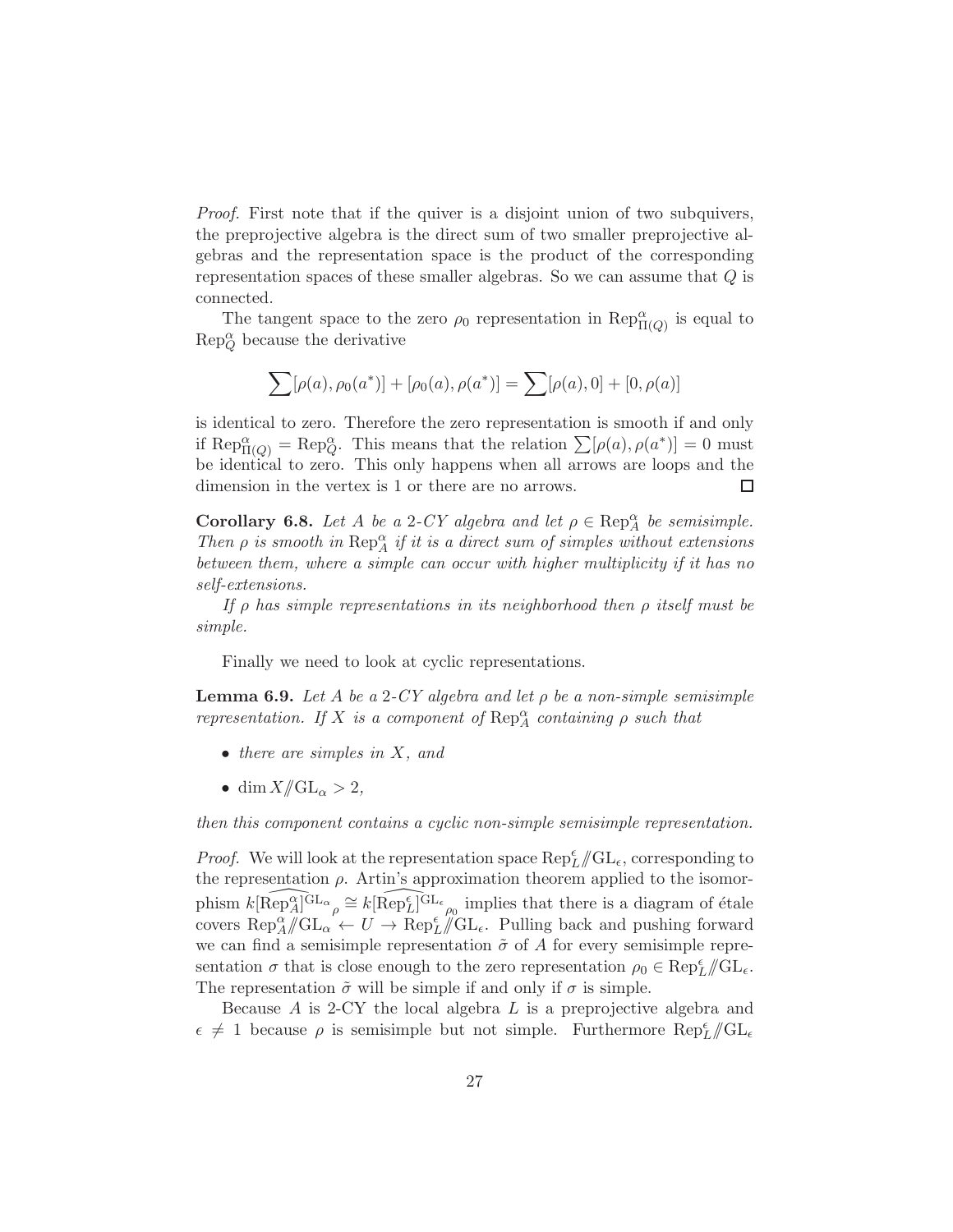contains simples because  $X$  does and  $L$  is not the preprojective algebra of an extended Dynkin because  $\text{Rep}_{L}^{\epsilon}/\!\!/ \text{GL}_{\epsilon} = \dim X/\!\!/ \text{GL}_{\alpha} > 2$ . By Lemma [5.13](#page-16-1) we can find a semisimple cyclic representation  $\sigma$ , corresponding to a non-smooth point in  $\operatorname{Rep}^{\epsilon}_L/\!\!/ \mathrm{GL}_{\epsilon}$ . We can choose  $\sigma$  in any neighborhood of the zero representation by rescaling. By Remark [5.11,](#page-15-3) the dimensions of the simple factors of its counterpart  $\tilde{\sigma} \in \text{Rep}_{A}^{\alpha}/\!\!/ \text{GL}_{\alpha}$  are at least those of  $\sigma$ , so Lemma [5.12](#page-16-0) implies that  $\tilde{\sigma}$  is cyclic.  $\Box$ 

Proof of Theorem [1.3.](#page-1-2) If all representations in the component are simple, all local algebras are preprojective algebras over quivers with one vertex and with dimension vector (1). This implies that  $\text{Rep}_{L}^{\epsilon}/\!\!/ \text{GL}_{\epsilon}$  is smooth for all representations in the component and hence both the component and the Hilbert scheme are smooth.

If the component contains a non-simple semisimple representation, Lemma [6.9](#page-26-0) implies that we can find a cyclic semisimple non-simple representation. By Theorem [6.3](#page-24-0) this representation corresponds to a non-smooth point in  $\text{Rep}_{A}^{\alpha}$  and because it is cyclic also to a non-smooth point in  $\text{Hilb}_{A}^{\alpha}$ .

To illustrate this theorem we end with 3 examples.

**Example 6.10.** Let  $A_q$  be the fundamental group algebra of a compact orientable surface with genus  $g > 1$ . On this algebra we have an action of the group  $G = \mathbb{Z}_2^{2g}$  which maps each generator  $X_i, Y_j$  to  $\pm X_i, \pm Y_i$ . Because these transformations leave the relation  $\prod_i X_i Y_i X_i^{-1} Y_i^{-1} - 1$  invariant, the skew group ring  $A_g \rtimes G$  will be 2-CY.

It can be seen as the quotient of the path algebra of a quiver with  $2g$ vertices. The vertices are connected to each other with arrows coming from the  $X_i, Y_i$ . Because these are invertible, any representation of  $A_g \rtimes G$  will have a dimension vector which assigns the same dimension to every vertex.

If  $n = 2g$  all vertices have dimension 1 and all arrows must be represented by invertible numbers. This implies that the space  $\text{Rep}_n A_g \rtimes G/\!\!/ \text{GL}_n$  only has simple representations and its dimension is 2g, so its Hilbert scheme is smooth. If  $n = 2qm$  with  $m > 1$ , there are nonsimple representations which are direct sums of simples with dimension 2g, so these Hilbert schemes are not smooth.

**Example 6.11.** Let  $K$  be an affine part of a 2-CY variety, such as the product of 2 elliptic curves, an abelian or a K3 surface. The coordinate ring  $R = k[\mathcal{K}]$  is a 2-CY-algebra and by Corollary 3.6.6 of [\[20\]](#page-30-0) it can be written as  $D/\langle w \rangle$  where D is a formally smooth algebra. Furthermore there is a noncommutative symplectic form  $\omega \in (\Omega^2 D)_{cyc}$  such that  $dw = i_{\delta} \omega$  (where δ is the standard derivation  $δ(a) = 1 ⊗ a − a ⊗ 1$ .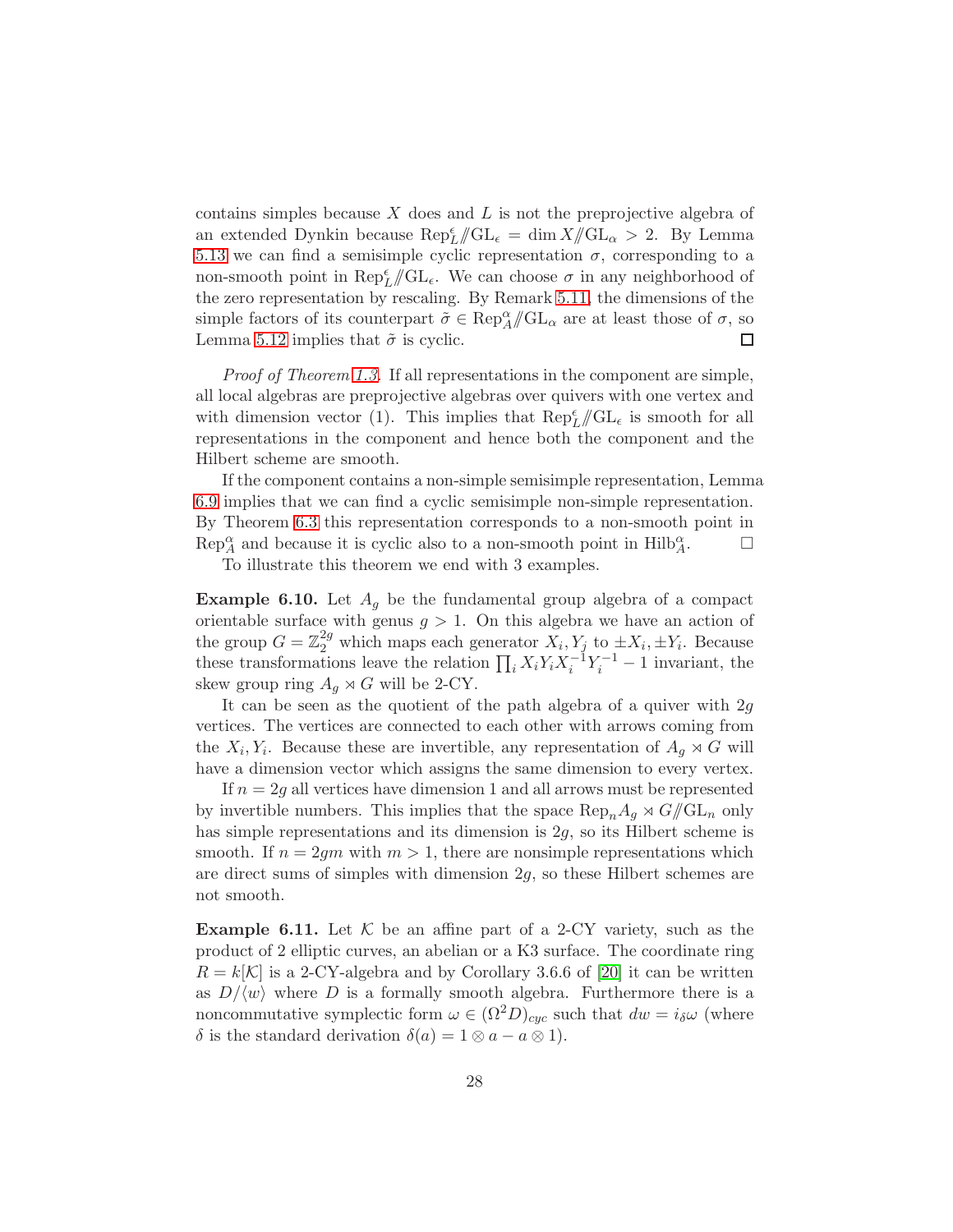Now consider the free product of m copies of D:  $\tilde{D} = D_1 * \cdots * D_m$ and let  $\tilde{w} = w_1 + \cdots + w_m$  be the sum of the corresponding m copies of w. Again we have a noncommutative symplectic form  $\tilde{\omega} = \omega_1 + \cdots + \omega_m$  and  $d\tilde{w} = i_{\delta}\tilde{\omega}$ . Theorem 3.6.4 of [\[20\]](#page-30-0) implies that  $A = D/\langle \tilde{w} \rangle$  is 2-CY. The dimension of  $\text{Rep}_n A/\!\!/ \text{GL}_n$  is at least  $2kn$  because for each k-tuple of points in K we can make a 1-dimensional representation of D that factors through A. All the 1-dimensional representations are clearly simple so the Hilbert scheme for  $n = 1$  is smooth. If  $n > 1$  the space  $\text{Rep}_nA$  contains nonsimple representations, so the Hilbert scheme of A is only smooth for  $n = 1$ .

Example 6.12. The main ingredient in the proof of Theorem [1.3](#page-1-2) is that all local quivers are wild and hence they have cyclic semisimple nonsimple representations. Because of Lemma [5.13,](#page-16-1) the proof also works in the case that some of the local quivers are extended Dynkin of type  $A_n$ . As this is the only extended Dynkin quiver with root  $(1, \ldots, 1)$ , this means that if the component of  $\rho \in \text{Rep}_n A/\hspace{-3pt}/ \text{GL}_n$  is two-dimensional and has a nonsimple semisimple multiplicity-free representation, then it is also not smooth.

We can illustrate this with a variation on the McKay correspondence. Consider the elliptic curve C with coordinate ring  $k[X, Y]/(Y^2 - X^3 - 1)$ . The product  $C \times C$  has coordinate ring

$$
R = k[X_+, Y_+, X_-, Y_-]/(Y_+^2 - X_+^3 - 1, Y_-^2 - X_-^3 - 1)
$$

and on this ring we have an action of the group  $\mathbb{Z}_6$  where the generator acts by  $X_{\pm} \mapsto e^{\pm 2\pi i/3} X_{\pm}$  and  $Y_{\pm} \mapsto -Y_{\pm}$ . Because this action preserves the volume form, the skew group ring  $R \rtimes G$  is a 2-CY algebra. The quotient  $\text{Rep}_n R \rtimes G/\!\!/ \text{GL}_n$  for  $n = 6$  will contain a component that is isomorphic to  $C \times C / C$ . Some points in  $C \times C$  have a nontrivial stabilizer (e.g.  $(0, -1, 0, -1)$ ) and therefore there are representations of  $R \rtimes G$  that are not simple. If  $\mathfrak{p} \triangleleft R$  is a point with a nontrivial stabilizer  $G_p$  then the corresponding representation  $\rho \in \text{Rep}_n R \rtimes G/\!\!/ \text{GL}_n$  is  $R/\mathfrak{p} \rtimes kG$  and splits in  $G_p$  different components parametrized by the characters of  $G_p$ . This implies that  $\rho$ is multiplicity-free. From the discussion above we can conclude that the corresponding component of the Hilbert scheme is not smooth.

#### Acknowledgement

We would like to thank Corrado De Concini for sharing his ideas with us and for proposing us this interesting question. We would also like to thank Claudio Procesi for many interesting discussions.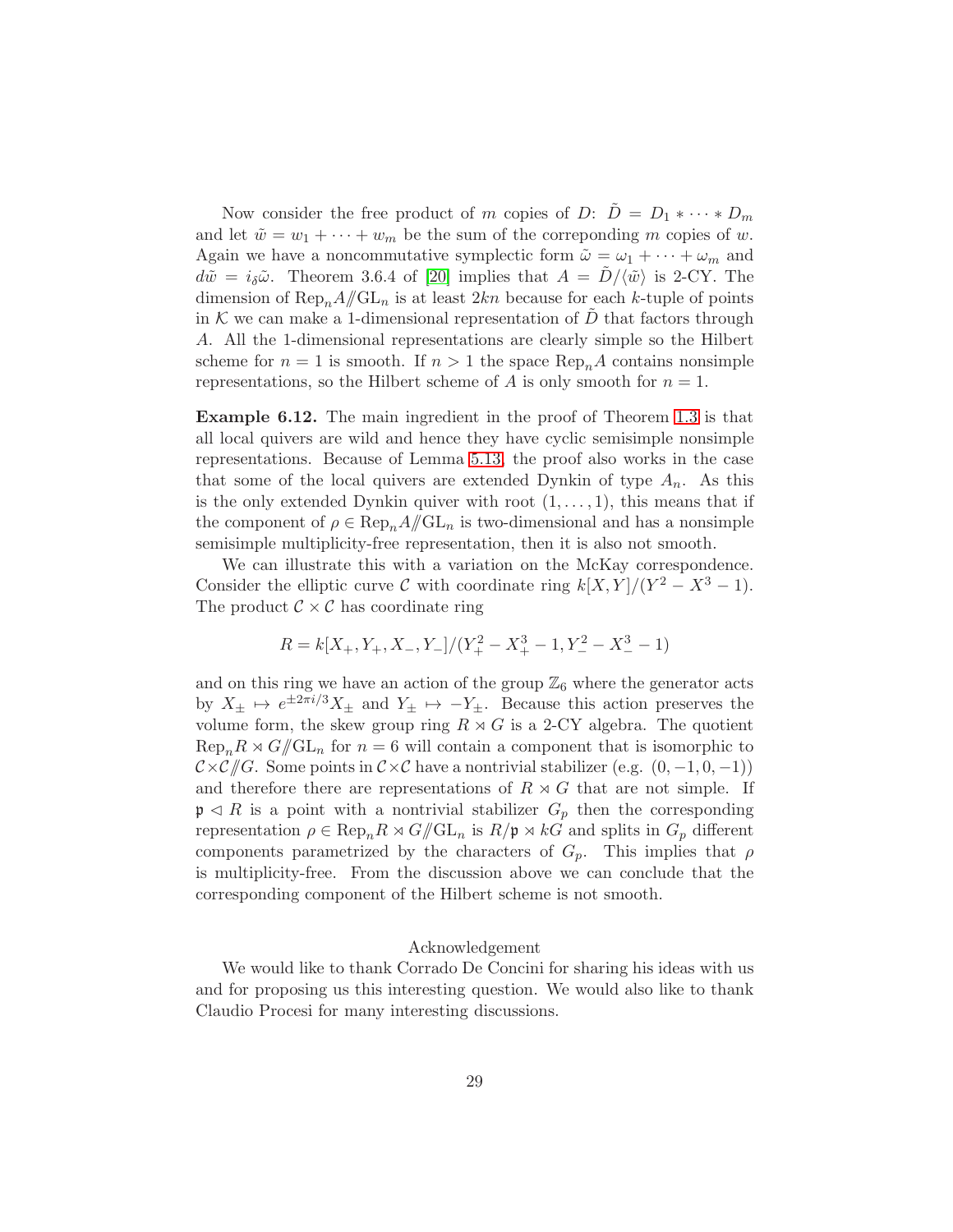# <span id="page-29-8"></span>References

- <span id="page-29-9"></span>[1] C. Amiot, Cluster categories for algebras of global dimension 2 and quivers with potential, Ann. Inst. Fourier 59, no. 6, (2009), 2525-2590.
- <span id="page-29-0"></span>[2] C. Amiot, O. Iyama, I. Reiten Stable categories of Cohen-Macaulay modules and cluster categories, preprint [arXiv:1104.3658v](http://arxiv.org/abs/1104.3658)1.
- [3] A. Ardizzoni, F. Galluzzi and F. Vaccarino, A new family of algebras whose representation schemes are smooth, Ann. Inst. Fourier (Grenoble), to appear. [\(arXiv:1307.4304\)](http://arxiv.org/abs/1307.4304)
- <span id="page-29-10"></span><span id="page-29-5"></span>[4] M. Artin, Brauer-Severi Varieties in Brauer Groups in Ring Theory and Algebraic Geometry. Lect. Notes Math. 917 (1982).
- <span id="page-29-1"></span>[5] R. Berger, R. Taillefer, *Poincaré-Birkhoff-Witt deformations of* Calabi-Yau algebras. J. Noncommut. Geom. 1 (2007), 241270.
- <span id="page-29-2"></span>[6] R. Bocklandt, Graded Calabi Yau algebras of dimension 3. Journal of Pure and Applied Algebra 212 (2008), no. 1, 14-32.
- [7] R. Bocklandt, Noncommutative Tangent Cones and Calabi Yau Algebras, preprint [arXiv:0711.0179.](http://arxiv.org/abs/0711.0179)
- <span id="page-29-7"></span>[8] Raf Bocklandt and Lieven Le Bruyn, Necklace Lie algebras and non*commutative symplectic geometry, Math. Z.* **240** (2002), no. 1, 141–167.
- [9] K. Bongartz, A geometric version of the Morita equivalence. J. Algebra 139 (1991), 159-171.
- <span id="page-29-6"></span>[10] M. Brion , S. Kumar, Frobenius splitting methods in geometry and representation theory. Progress in Mathematics, 231. Birkhuser, Boston (2005).
- <span id="page-29-11"></span>[11] H. Cartan and S. Eilenberg, Homological Algebra. Princeton University Press (1956).
- <span id="page-29-12"></span><span id="page-29-4"></span>[12] W. Crawley-Boevey, Geometry of the moment map for representations of quivers. Compositio Math. 126 (2001), no. 3, 257293.
- [13] W. Crawley-Boevey, Normality of Marsden-Weinstein reductions for representations of quivers, Math. Ann.  $325$  (2003), 55-79
- <span id="page-29-3"></span>[14] B. Davison Superpotential Algebras and Manifolds, Adv. Math. 231 (2012),no.1, 879-912.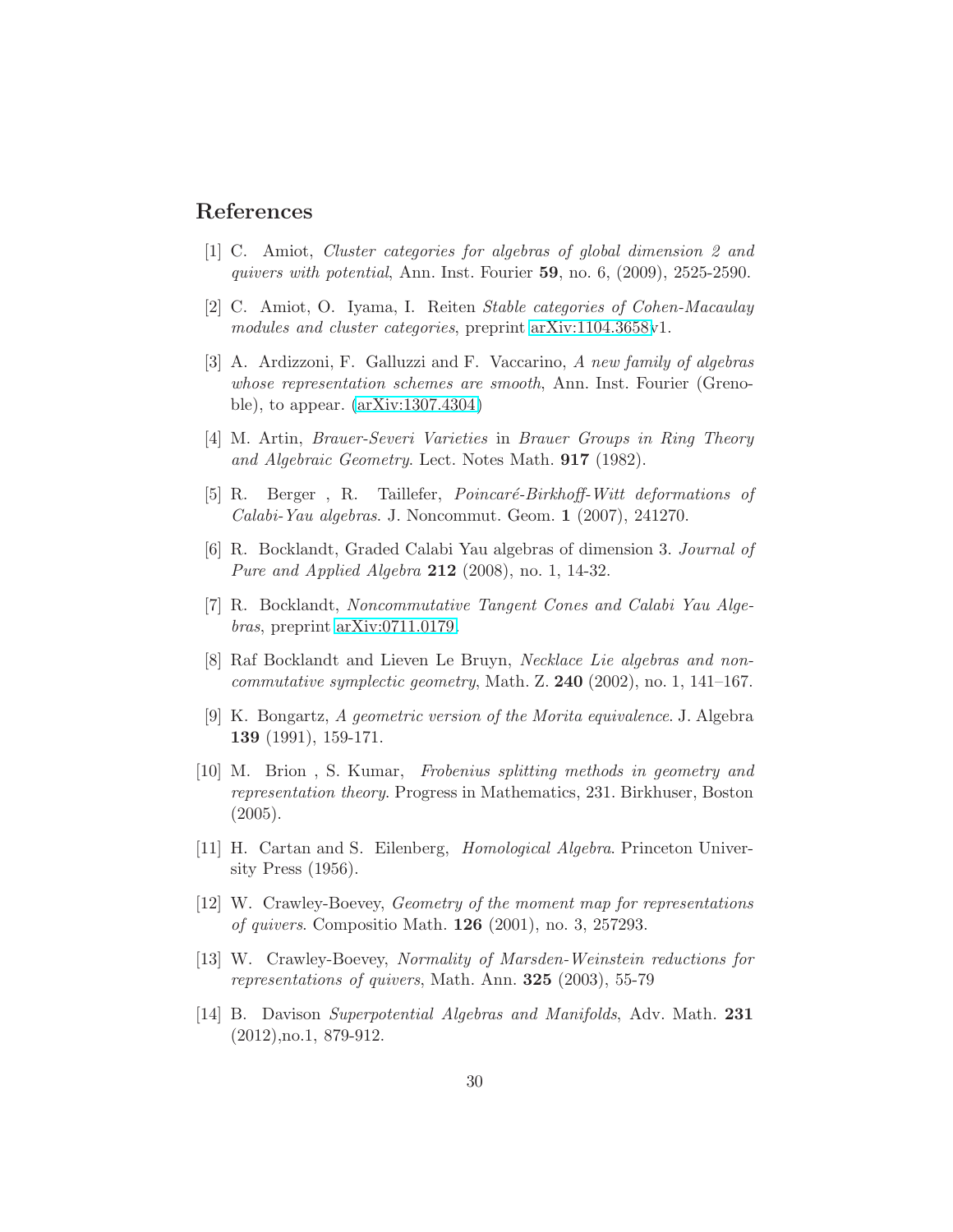- <span id="page-30-4"></span>[15] P. Deligne, *Cohomologie á support propres* in Théories des Topos et Cohomologie Etale des Schemas, Tome 3. Séminaire de Géometrie Algébrique du Bois Marie 1963/64, SGA 4. Lecture Notes in Mathematics 305 , 250-480 (1973).
- <span id="page-30-6"></span><span id="page-30-2"></span>[16] J. Fogarty, Algebraic families on an algebraic surface.Amer. Jour. of Math. 90 (1968), 511-521.
- [17] F. Galluzzi and F. Vaccarino, Hilbert-Chow Morphism for Non Commutative Hilbert Schemes and Moduli Spaces of Linear Representations. Algebras and Representation Theory. 13 (2010), 491-509.
- <span id="page-30-1"></span>[18] C. Geiss , J. A. de la Pena, On the Deformation Theory of Finite Dimensional Modules and Algebras. Manuscripta Math. 88 (1995), 191- 208.
- <span id="page-30-10"></span><span id="page-30-0"></span>[19] V. Ginzburg, Lectures on Non Commutative Geometry, preprint arXiv: 0612139v3.
- <span id="page-30-3"></span>[20] V. Ginzburg, Calabi-Yau algebras, preprint arXiv: [math.AG/0612139.](http://arxiv.org/abs/math/0612139)
- [21] T. Iarrobino, Hilbert scheme of points: Overviews of the last ten years in Algebraic Geometry. Bowdoin 1985, PSPM 46 Part 2, Amer. Math. Soc.,Providence, (1987), 297-320 .
- <span id="page-30-5"></span>[22] B. Iversen, Linear determinants with applications to the Picard Scheme of a family of algebraic curves. Lecture Notes in Mathematics, 174, Springer (1970).
- <span id="page-30-7"></span>[23] O. Iyama, I. Reiten, Fomin-Zelevinsky mutation and tilting modules over Calabi-Yau algebras, preprint arXiv [math.RT/0605136.](http://arxiv.org/abs/math/0605136)
- <span id="page-30-8"></span>[24] B. Keller, Deformed Calabi-Yau Completions. With an appendix by Michel Van den Bergh, Journal für die Reine und Angewandte Mathematik (Crelle's Journal), 654 (2011), 125-180.
- <span id="page-30-12"></span>[25] B. Keller, Introduction to A-infinity algebras and modules, Homology Homotopy Appl. 3 (2001), no. 1, 1–35.
- <span id="page-30-9"></span>[26] B. Keller, I. Reiten, Acyclic Calabi-Yau Categories, preprint arXiv [:math/0610594](http://arxiv.org/abs/math/0610594) .
- <span id="page-30-11"></span>[27] M. Kontsevich and Y. Soibelman, Notes on  $A_{\infty}$ -algebras,  $A_{\infty}$ -categories and non-commutative geometry, Homological mirror symmetry, Lecture Notes in Phys., vol. 757, Springer, Berlin, 2009, pp. 153–219.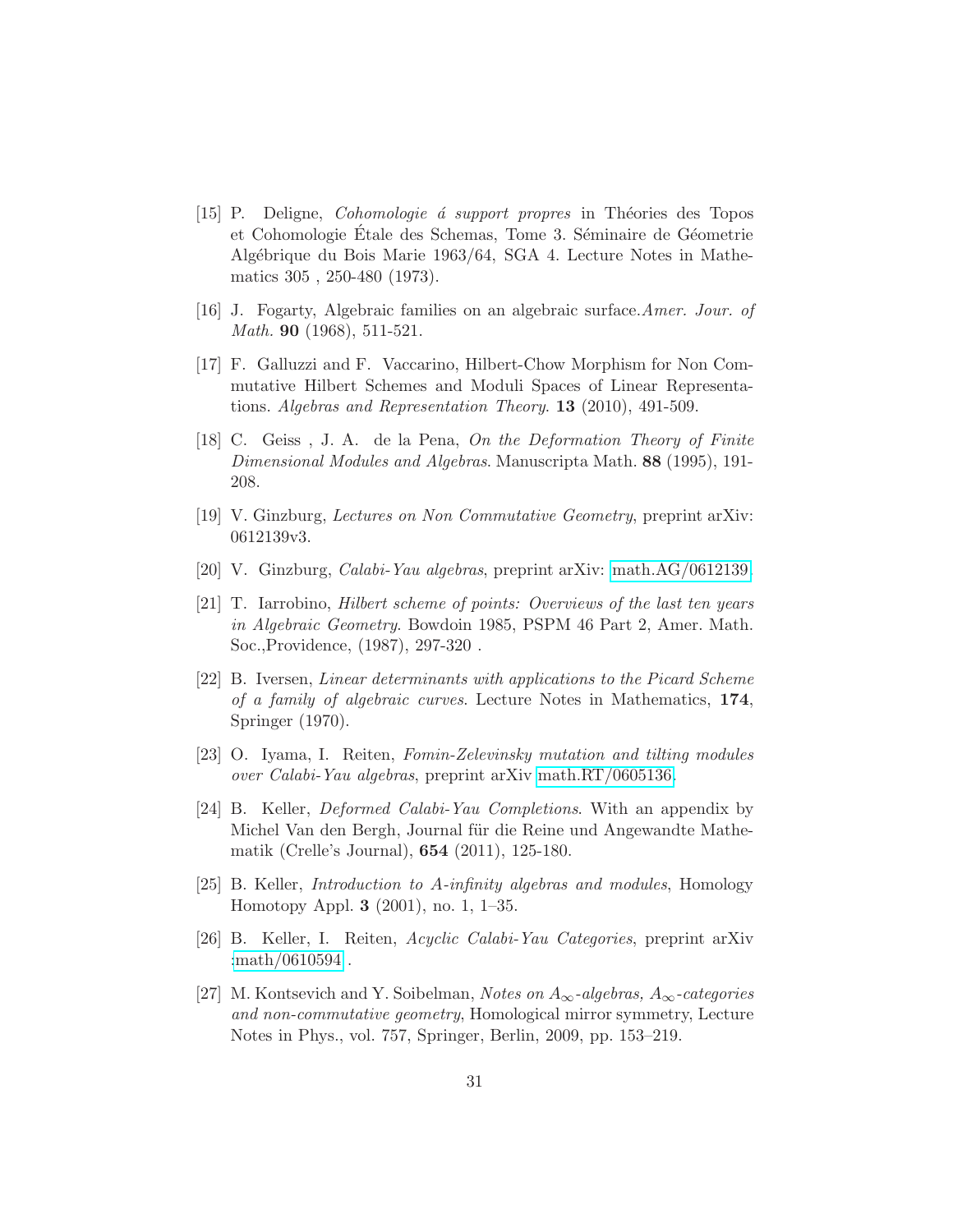- <span id="page-31-10"></span><span id="page-31-4"></span>[28] M. Kontsevich and Y. Soibelman, *Deformation theory*, www.math.ksu.edu/~soibel/Book-vol1.ps
- <span id="page-31-0"></span>[29] L. Le Bruyn, Seelinger, G.: Fibers of generic Brauer-Severi schemes. J. Algebra 214 (1982), 222-234 .
- <span id="page-31-9"></span>[30] L. Le Bruyn, Noncommutative Geometry and Cayley-smooth Orders. Pure and Applied Mathematics 290, Chapman and Hall (2007).
- <span id="page-31-12"></span>[31] L. Le Bruyn, Simple roots of deformed preprojective algebras. preprint arXiv:math.RA/0107027
- [32] D.-M. Lu, J.H. Palmieri, Q.-S. Wu, J.J. Zhang, A-infinity structure on Ext-algebras, Journal of Pure and Applied Algebra, Volume 213, Issue 11, November 2009, 2017-2037
- <span id="page-31-5"></span><span id="page-31-2"></span>[33] H. Nakajima, Lectures on Hilbert schemes of points on surfaces. University Lecture Series, 18, Amer. Math. Soc., Providence (1999).
- [34] M.V. Nori, Appendix to the paper by C. S. Seshadri : Desingularisation of the moduli varieties of vector bundles over curves. In: Proceedings of the International Symposium on Algebraic Geometry, Kyoto (1977).
- <span id="page-31-6"></span><span id="page-31-1"></span>[35] C. Procesi , Rings with Polynomial Identities Lecture Notes in Pure and Appl. Math., Vol. 17, Dekker, New York, 1979.
- [36] A. S. Rapinchuk, V. V. Benyash-Krivetz, V. I. Chernousov, Representation varieties of the fundamental groups of compact orientable surfaces, Israel J. Math. 93 (1996), 29-71.
- <span id="page-31-11"></span><span id="page-31-3"></span>[37] M. Reineke, Cohomology of non-commutative Hilbert schemes. Algebr. Represent. Theory 8 (2005), 541-561.
- [38] E. Segal, The  $A_{\infty}$  deformation theory of a point and the derived categories of local Calabi-Yaus, J. Algebra **320** (2008), no. 8, 3232-3268.
- <span id="page-31-7"></span>[39] F. Vaccarino, Linear representations, symmetric products and the commuting scheme. J. Algebra **317** (2007), 634-641.
- <span id="page-31-8"></span>[40] F. Vaccarino, Moduli of Linear Representations, Symmetric Products and the non Commutative Hilbert scheme in Geometric Methods in Representation Theory, II Séminaires et Congress, Grenoble  $24$  (2010), 435-456.